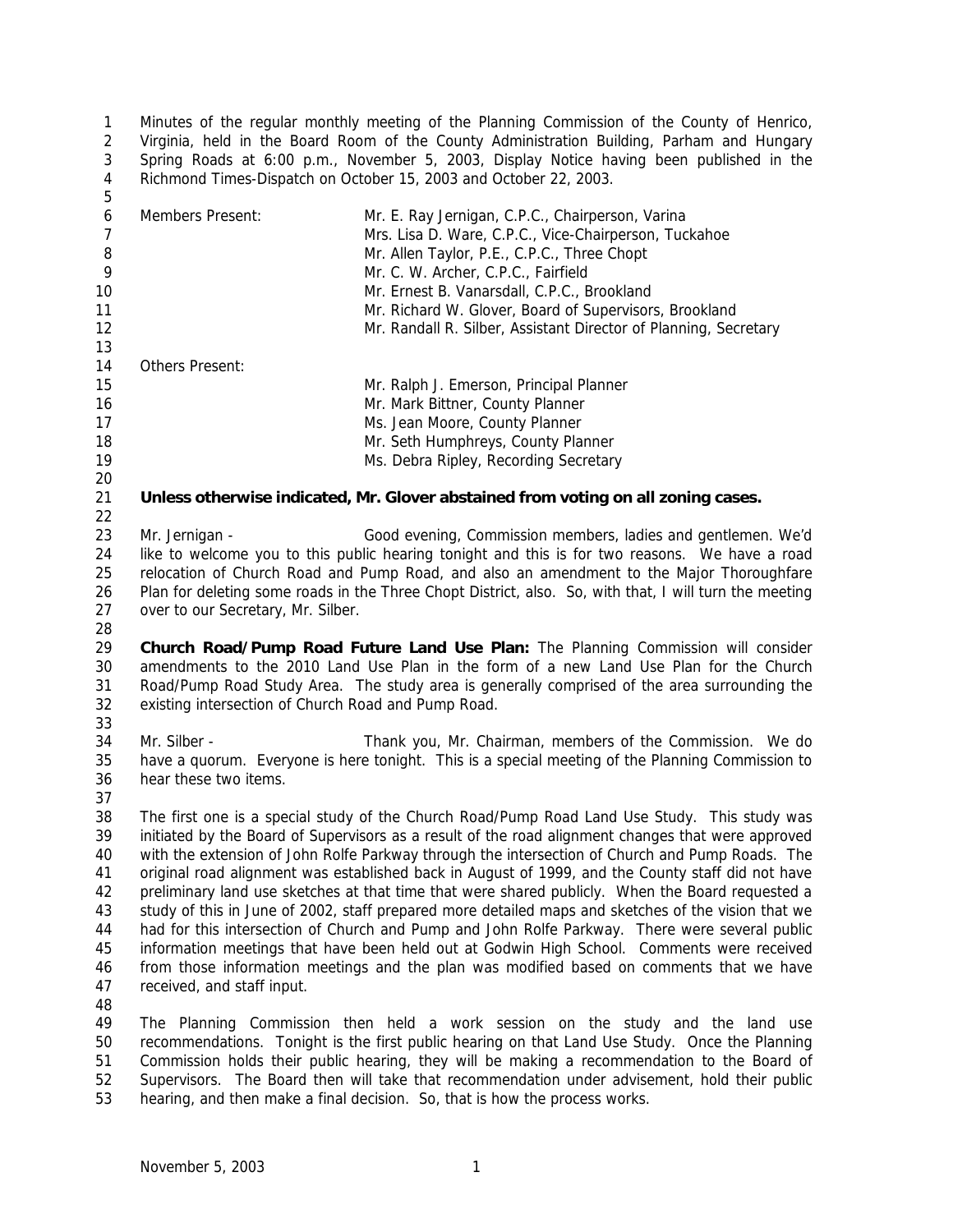What is actually before the Commission tonight are two matters. One is the Land Use Plan map itself and proposed changes to that map, and secondarily, we are recommending the creation of a special strategy area with its own unique set of guidelines or standards. So, that is what the public hearing is on tonight, the map changes and the special strategy area and guidelines. So, with that, I will turn it over to Mr. Emerson, who will walk us through the details of the study.

 Mr. Emerson - Thank you, Mr. Secretary. You briefly outlined at the beginning the process that we have been through. We do have a slide that depicts that, this special strategy area land use plan amendment was put forth because of the changes in the road network in this area.

 The land uses for the alternatives were developed beginning in August of 1999. The alignment was selected for the John Rolfe/Church and Pump intersection in August of 1999. As you noted, the Board did authorize the Land Use Study on June 11, 2002. We did place a web site on our Planning Department location that provided information regarding the process in the Study that became active in August, 2002. We held a public meeting on September 17, 2002, at Godwin High School to obtain citizen input. Subsequently, after that there has been quite a bit of staff time and Commission time and Board member's time that has gone into the development of what you will see tonight, and that brings us to our Public Hearing tonight.

 The area affected by the Land Use Plan Amendment and Special Strategy Area is comprised mainly of large undeveloped parcels in the vicinity of the Church Road/Pump Road intersection. The area north of Church Road is the Three Chopt Magisterial District, and south of Church Road is the Tuckahoe District. The recommended land use of parcels outside of our study area will not be affected. We did have a notification area that we utilized to make people aware of our process that extended well beyond the actual project area, so people in the vicinity would be aware of the impact and notified of the meetings.

83 This Plan proposes a vision for the area that would be a unified village concept. This includes common unified architectural themes, widely uniform signage and enhanced landscaping. The commercial uses desired for the village area would not only compliment each other but also enhance the surrounding neighborhoods by providing services within walking distance. Potential neighborhood oriented businesses could include banks, convenience stores, restaurants, retail shops and professional offices. Through the use of sidewalks, enhanced pedestrian crossing and attractive landscaping, these businesses will be easily accessible to nearby residents. The goal is to create a neighborhood-oriented commercial center.

 The proposed Land Use Plan recommends a wide variety of land uses for the study area. This mix 93 of uses assist in creating the village concept. The uses are arranged to buffer existing residential areas from the more intense land use designations. The new road network in this area is fairly intense and certain uses are not appropriate and other uses lend themselves to this configuration. We tried to take that into consideration in the proposal of these land uses. This plan maintains a commercial concentration classification for the existing businesses at the northwest corner of Church/Pump intersection. Further west, along the north side of Church Road is an area recommended for office, which transitions to an area of suburban residential. The open space recreation uses to the northwest are remnants of land purchased by the County for the construction of the John Rolfe Parkway. Realignment of the Church/Pump intersection will displace the existing Thompson's Market. In the proposed plan, an area of commercial concentration on the southeast corner of the intersection would allow this business to be relocated. Rezoning would be required on this parcel even with this designation. Surrounding this is an area recommended for urban residential. This designation will allow the properties to develop as townhomes, condominiums, or possibly age-restricted living facilities. Staff believes the proposed plan provides a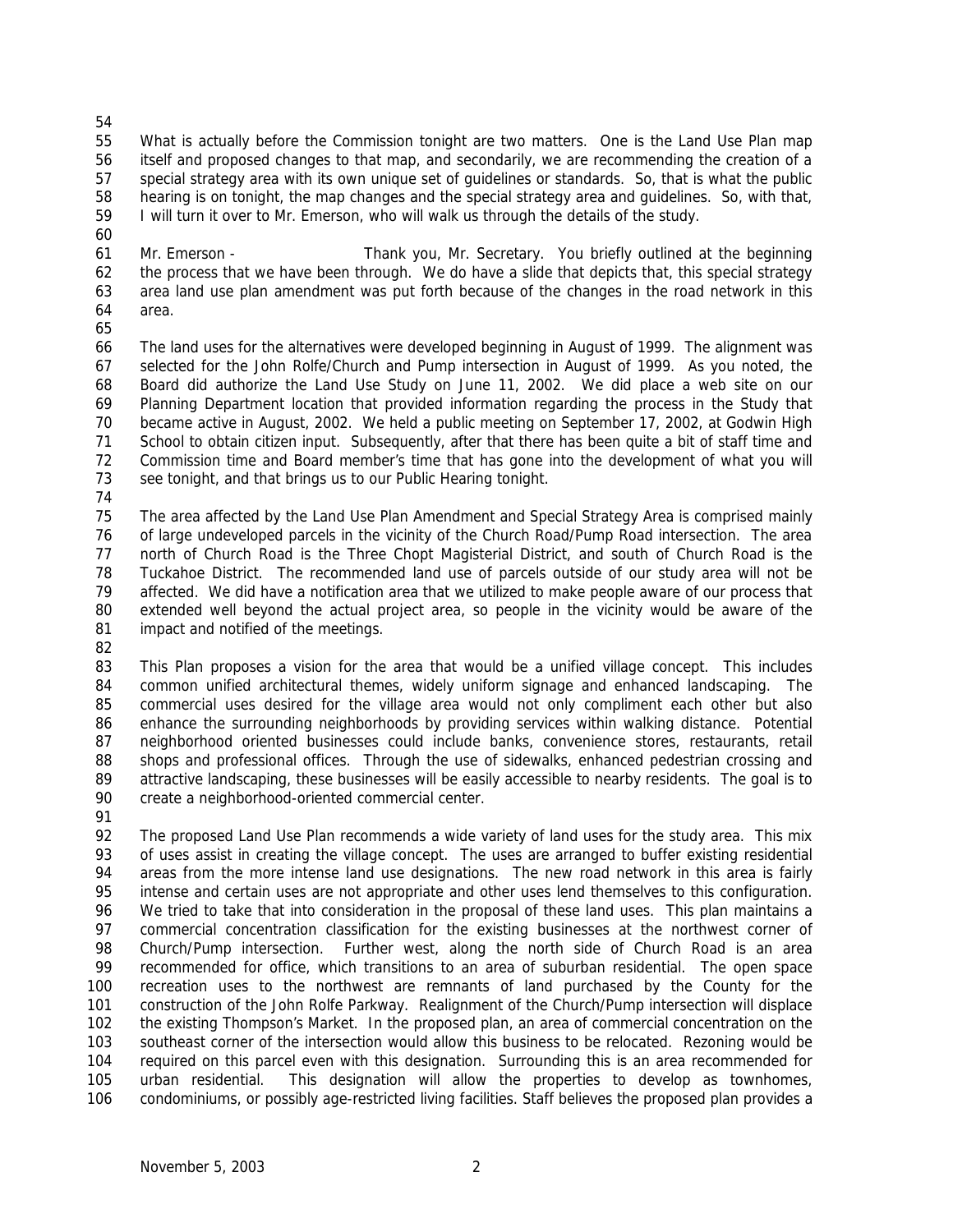balance between high intensity uses and residential uses. A variety of land uses combined with design guidelines recommended in the study encourages a village scheme which would compliment the surrounding community.

 In addition to the proposed land use is another recommendation of the report to designate this area as a Special Strategy Area or as an SSA, as we refer to them. Special Strategy Areas as a part of the land development guide are utilized in areas where detailed attention is important to the proper development of an area. As part of the adoption of an SSA, special development guidelines are approved for an area and used for review at future rezoning and development proposals. Any future development request will be reviewed, utilizing the adopted guidelines and strategies, as well as the Land Use Plan that has been done for the area. The SSA for this area contains four strategy areas, general strategies, pedestrian strategies, architectural and site design strategies and urban residential strategies.

 General strategies cover issues including building materials, landscaping, buffers, structure height and access. They are to insure the general design is consistent with the vision proposed. 

 The pedestrian strategies cover issues including sidewalks, street furniture, crosswalks and bicycle racks. These strategies are to promote the workability of the development as well as to help insure 126 the safety of those using the pedestrian and bicycle facilities.

 The architectural and site design strategies cover issues including building placement, materials, signs, facades, gateways, existing vegetation and architectural features. They will help insure the quality of new developments within these special strategy area.

 The urban residential strategies cover issues including building orientation, materials, sound suppression, garages, access and amenities. The use of these strategies will help to insure high- quality residential development, offering a transition that mitigates impacts on existing single-family development. We have strongly encouraged buffers between the urban residential areas and the existing single-family to protect them from the more intense uses. Also, the guidelines would insure a very high quality of development for this area, and that is what we anticipate would happen here. Using the strategies and the recommended land uses to develop a good village concept creates a sense of place that people can identify with and feel safe coming to. It is the recommendation of staff that the Planning Commission recommend the amendment to the 2010 Land Use Plan of the designation of the areas, a Special Strategy Area, with adopted strategies and 142 guidelines to the Board of Supervisors.

 A work session and public hearing will be scheduled with the Board after the Planning Commission has completed their work on this proposed amendment and SSA. That concludes staff's presentation. If you have any questions, we will be happy to respond to them. 

148 Mr. Jernigan - Are there any questions for Mr. Emerson from the Commission? OK. Excuse me. Ladies and gentlemen, this is a public hearing, so if any of you have questions, feel free to come up. If you want to come up, you have to come to the podium, because these hearings are taped, and we want to pick you up for the record.

 Mrs. Ware - May I ask Mr. Emerson a question first? As far as the sidewalks are concerned in this area, can you justify for me the width of the sidewalk. I don't know if this is a Public Works question, but what is the width going to be? 

157 Mr. Emerson - It is my understanding that Public Works' standards normally construct a four-foot sidewalk and a two-foot buffer between the curb and the sidewalk, a grass strip. We have encouraged through these guidelines that as development occurs, that new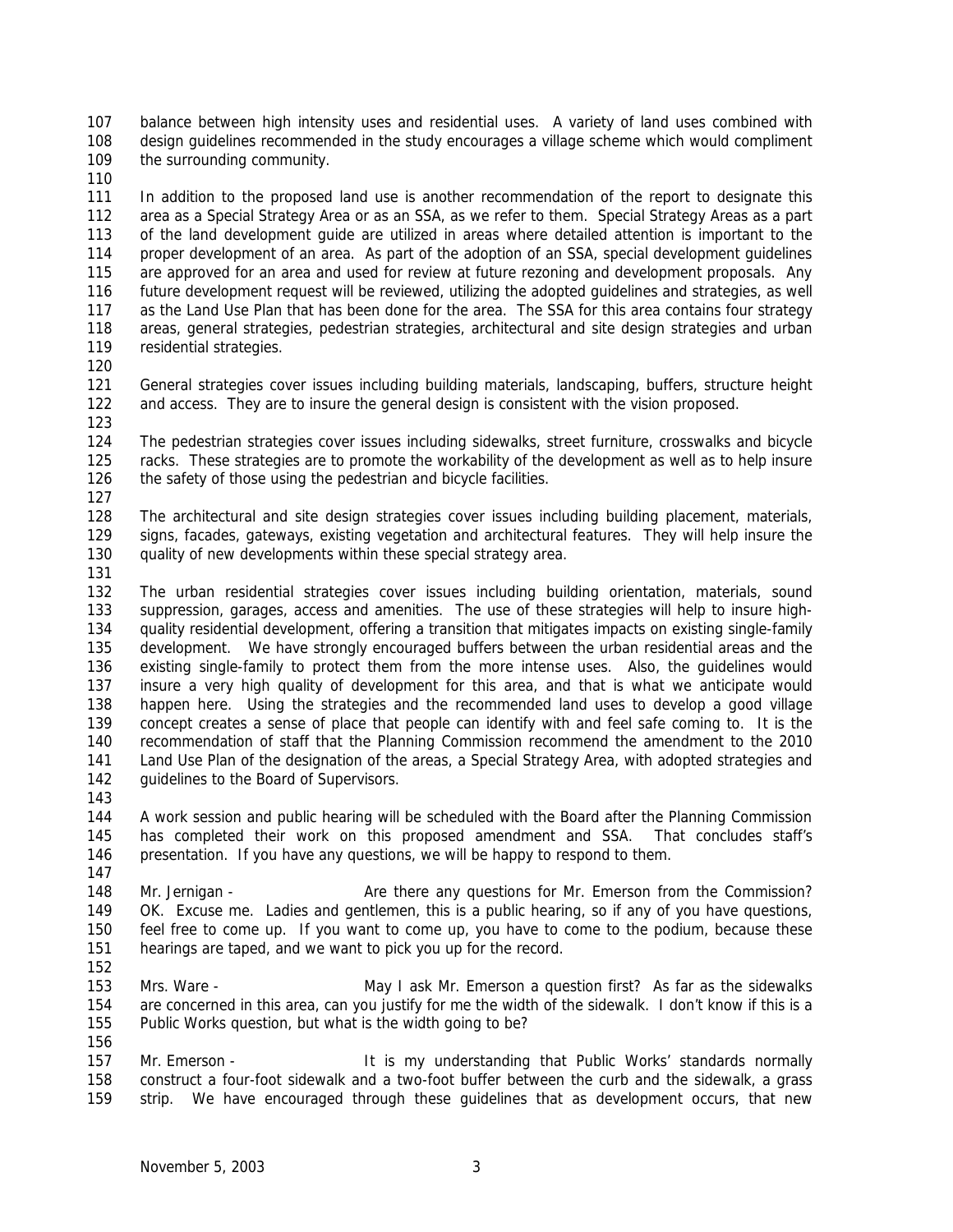development possibly try to do additional buffering and in certain areas, in regard to the way that the building is oriented, possibly widen the sidewalks, so if the village is created, people will be able to pass easily. It is my understanding that four foot works adequately, but in the event of the area developing, as we would see fit, we would look at the development community as they come forward to possibly expand the sidewalk and create more buffering, and create the village feel that we are looking for.

 Mrs. Ware - The standard two-foot buffer is obviously not wide enough to 168 plant any type of tree, any type of canopy tree for the sidewalk?

169<br>170 Mr. Emerson - **I** would imagine that would be difficult, but Mr. Priestas is here from Public Works, and probably could address that better than I can.

 Mr. Silber - Mrs. Ware, I think our experience is that you really need a strip between the curb and the sidewalk of at least four feet, and even four feet is minimal. We've attempted to plant along Broad Street in a four-foot strip between a curb and sidewalk, and that has led to some complications. So, typically, you need more than four feet. I think in this case the right of way may not be great enough to have a four foot strip or even greater and a sidewalk, so 178 that is why Mr. Emerson was referring to the two-foot strip.

Mrs. Ware - Could something be done on the other side of the sidewalk, then?

 Mr. Silber - I think, in that case, on the other side of the sidewalk would be outside of the right of way, and the private developer of that property would then be expected to plant trees, vegetation, and that may be where you could get some of the shade trees.

 Mrs. Ware - Or a canopy for the sidewalk? Is there something that could be added to maybe the pedestrian strategies or one of the strategies in here to address that? Would that be something that could be done to add to the village or neighborhood concept?

 Mr. Silber - Yes, ma'am. That certainly can be considered. The strategies that are proposed here are proposed by staff. If the Commission wishes to make changes and forward changes on to the Board, yes, that is available to you as an option.

194 Mrs. Ware - So, do we do that at the time of the motion or…

 Mr. Silber - Yes, ma'am. I think it could be done at the time of the motion. If the Commission has other questions and things, this might be a good time to get those out, but if there is a modification you are proposing to one of these strategies, then that can be done at the time of the motion.

201 Mrs. Ware - All right. Thank you.

203 Mr. Vanarsdall - Mr. Secretary, the green section of the sidewalk, does that count as part of the sidewalk, the grass area? You have a curb and a grass area. 

 Mr. Silber - What we'd be referring to is you have the curb and you have probably a two-foot strip of grass, and then you have a four to five-foot sidewalk.

 Mr. Vanarsdall - The reason that I asked the question is because if you did away with the grass strip and made that concrete, it would be a wider sidewalk, wouldn't it?

Mr. Silber - Yes, sir. It would be a wider sidewalk. That is true.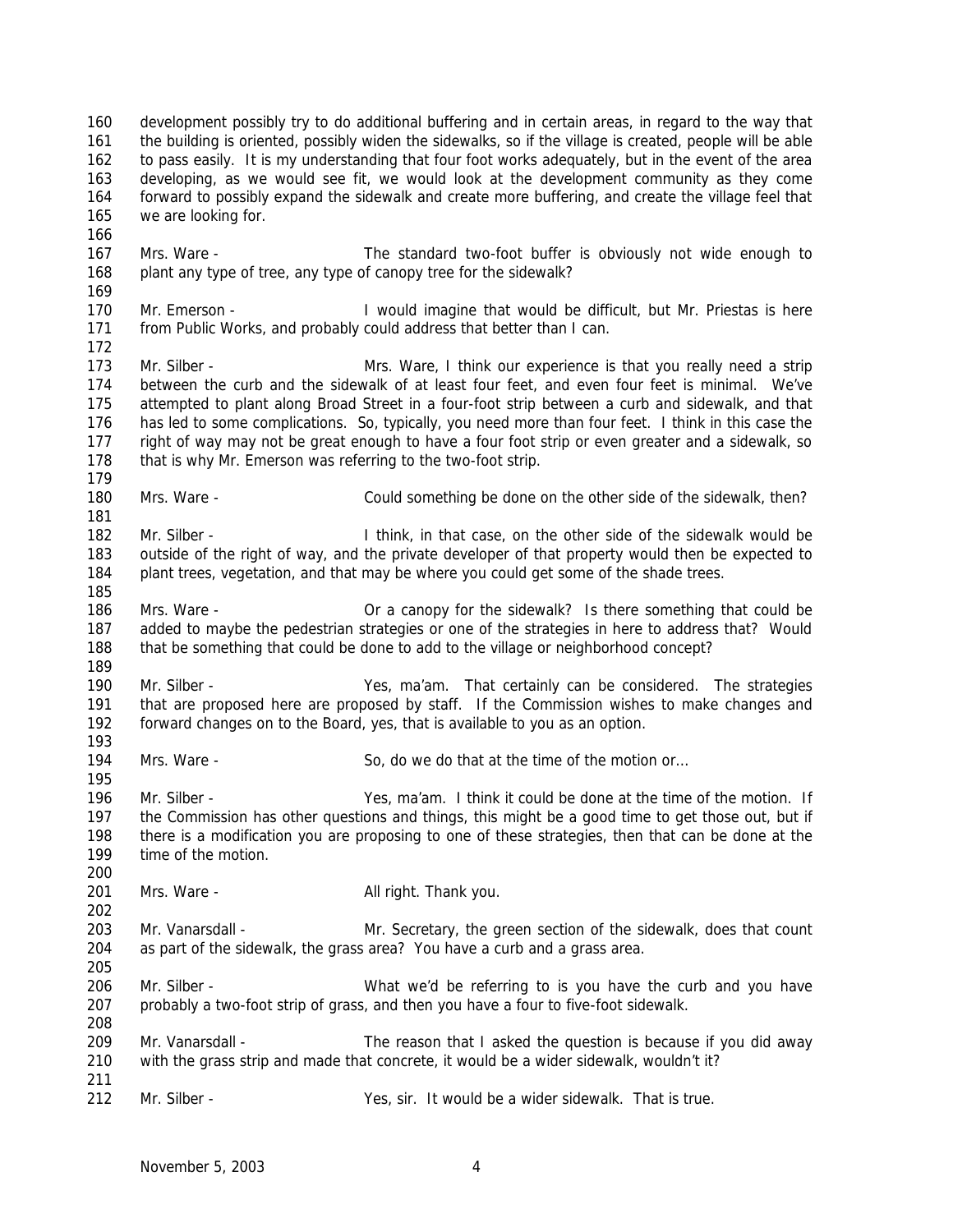| 213               |                                                                                                                                                                                                                                                                                       |                                                                                                                                                                                    |  |  |  |  |  |  |
|-------------------|---------------------------------------------------------------------------------------------------------------------------------------------------------------------------------------------------------------------------------------------------------------------------------------|------------------------------------------------------------------------------------------------------------------------------------------------------------------------------------|--|--|--|--|--|--|
| 214<br>215        | Mr. Vanarsdall -                                                                                                                                                                                                                                                                      | And a whole lot less to take care of.                                                                                                                                              |  |  |  |  |  |  |
| 216<br>217<br>218 | Mr. Silber -<br>That is true. Typically, our experience is that aesthetically the<br>two-foot green strip looks better. There is a maintenance issue there, but it does look better and it<br>does provide a little bit more separation for pedestrians from the traffic on the road. |                                                                                                                                                                                    |  |  |  |  |  |  |
| 219               |                                                                                                                                                                                                                                                                                       |                                                                                                                                                                                    |  |  |  |  |  |  |
| 220<br>221        | Mr. Vanarsdall -                                                                                                                                                                                                                                                                      | That is two feet, the grass?                                                                                                                                                       |  |  |  |  |  |  |
| 222               | Mr. Silber -                                                                                                                                                                                                                                                                          | Yes, sir. It is also a location where signage can be placed.                                                                                                                       |  |  |  |  |  |  |
| 223<br>224        | Basically the small utility strip that can support signage.                                                                                                                                                                                                                           |                                                                                                                                                                                    |  |  |  |  |  |  |
| 225<br>226        | Mr. Jernigan -                                                                                                                                                                                                                                                                        | Any more questions for Mr. Emerson?                                                                                                                                                |  |  |  |  |  |  |
| 227               | Mr. Archer -                                                                                                                                                                                                                                                                          | Mr. Emerson, under the pedestrian strategies, the 15 and 16                                                                                                                        |  |  |  |  |  |  |
| 228<br>229<br>230 |                                                                                                                                                                                                                                                                                       | indicate the placement of bicycle racks throughout the study area, and also street frontage. Who<br>would be responsible for the placement and maintenance of those type of items? |  |  |  |  |  |  |
| 231               | Mr. Emerson -                                                                                                                                                                                                                                                                         | We would look for the private developers as they came forward to                                                                                                                   |  |  |  |  |  |  |
| 232               | propose their developments.                                                                                                                                                                                                                                                           | We would look for those features within their plans, and it would                                                                                                                  |  |  |  |  |  |  |
| 233<br>234        | become their responsibility.                                                                                                                                                                                                                                                          |                                                                                                                                                                                    |  |  |  |  |  |  |
| 235               | Mr. Archer -                                                                                                                                                                                                                                                                          | OK. Even the upkeep after they have been designated?                                                                                                                               |  |  |  |  |  |  |
| 236               |                                                                                                                                                                                                                                                                                       |                                                                                                                                                                                    |  |  |  |  |  |  |
| 237               | Mr. Emerson -                                                                                                                                                                                                                                                                         | Yes, sir. I believe we would look for that to create some sort of                                                                                                                  |  |  |  |  |  |  |
| 238<br>239        |                                                                                                                                                                                                                                                                                       | association or maintenance group that would take care of those and maintain those items.                                                                                           |  |  |  |  |  |  |
| 240<br>241        | Mr. Archer -                                                                                                                                                                                                                                                                          | Thank you, sir.                                                                                                                                                                    |  |  |  |  |  |  |
| 242               | Mr. Jernigan -                                                                                                                                                                                                                                                                        | Sir, did you have a question for Mr. Emerson. Would you come                                                                                                                       |  |  |  |  |  |  |
| 243               | up please and state your name.                                                                                                                                                                                                                                                        |                                                                                                                                                                                    |  |  |  |  |  |  |
| 244<br>245        | Dr. Jonas Katz -                                                                                                                                                                                                                                                                      | I am Dr. Jonas Katz and I am resident of Lake Loraine                                                                                                                              |  |  |  |  |  |  |
| 246               | Homeowners Association.                                                                                                                                                                                                                                                               |                                                                                                                                                                                    |  |  |  |  |  |  |
| 247<br>248        | Mr. Jernigan -                                                                                                                                                                                                                                                                        | Good evening, sir.                                                                                                                                                                 |  |  |  |  |  |  |
| 249               |                                                                                                                                                                                                                                                                                       |                                                                                                                                                                                    |  |  |  |  |  |  |
| 250               | Dr. Katz -                                                                                                                                                                                                                                                                            | Good evening. I had a question about the, there is no scale on                                                                                                                     |  |  |  |  |  |  |
| 251               |                                                                                                                                                                                                                                                                                       | this map, so it is hard to understand what the footage is between the southeast corner between                                                                                     |  |  |  |  |  |  |
| 252               |                                                                                                                                                                                                                                                                                       | the commercial development area and the urban development area, and I am looking at a little                                                                                       |  |  |  |  |  |  |
| 253               |                                                                                                                                                                                                                                                                                       | piece that I really don't know whether it is 50 feet or 150 feet, and I was wondering if you might be                                                                              |  |  |  |  |  |  |
| 254               |                                                                                                                                                                                                                                                                                       | able to answer that. The strip of urban development between that and the commercial                                                                                                |  |  |  |  |  |  |
| 255<br>256        |                                                                                                                                                                                                                                                                                       | development and Lake Loraine Homeowners Association, what is the width of that?                                                                                                    |  |  |  |  |  |  |
| 257               | Mr. Emerson -                                                                                                                                                                                                                                                                         | As you know, there is not a scale on this map. The commercial                                                                                                                      |  |  |  |  |  |  |
| 258<br>259        |                                                                                                                                                                                                                                                                                       | concentration piece is about an acre and a half. I am not sure about the exact width there.                                                                                        |  |  |  |  |  |  |
| 260<br>261        | Mr. Silber -                                                                                                                                                                                                                                                                          | I think what may                                                                                                                                                                   |  |  |  |  |  |  |
| 262               | Mr. Glover -                                                                                                                                                                                                                                                                          | Mr. Chairman, when he answers, will you get over near the mike,                                                                                                                    |  |  |  |  |  |  |
| 263               | too, because I can't hear it. I didn't hear what you said.                                                                                                                                                                                                                            |                                                                                                                                                                                    |  |  |  |  |  |  |
| 264               |                                                                                                                                                                                                                                                                                       |                                                                                                                                                                                    |  |  |  |  |  |  |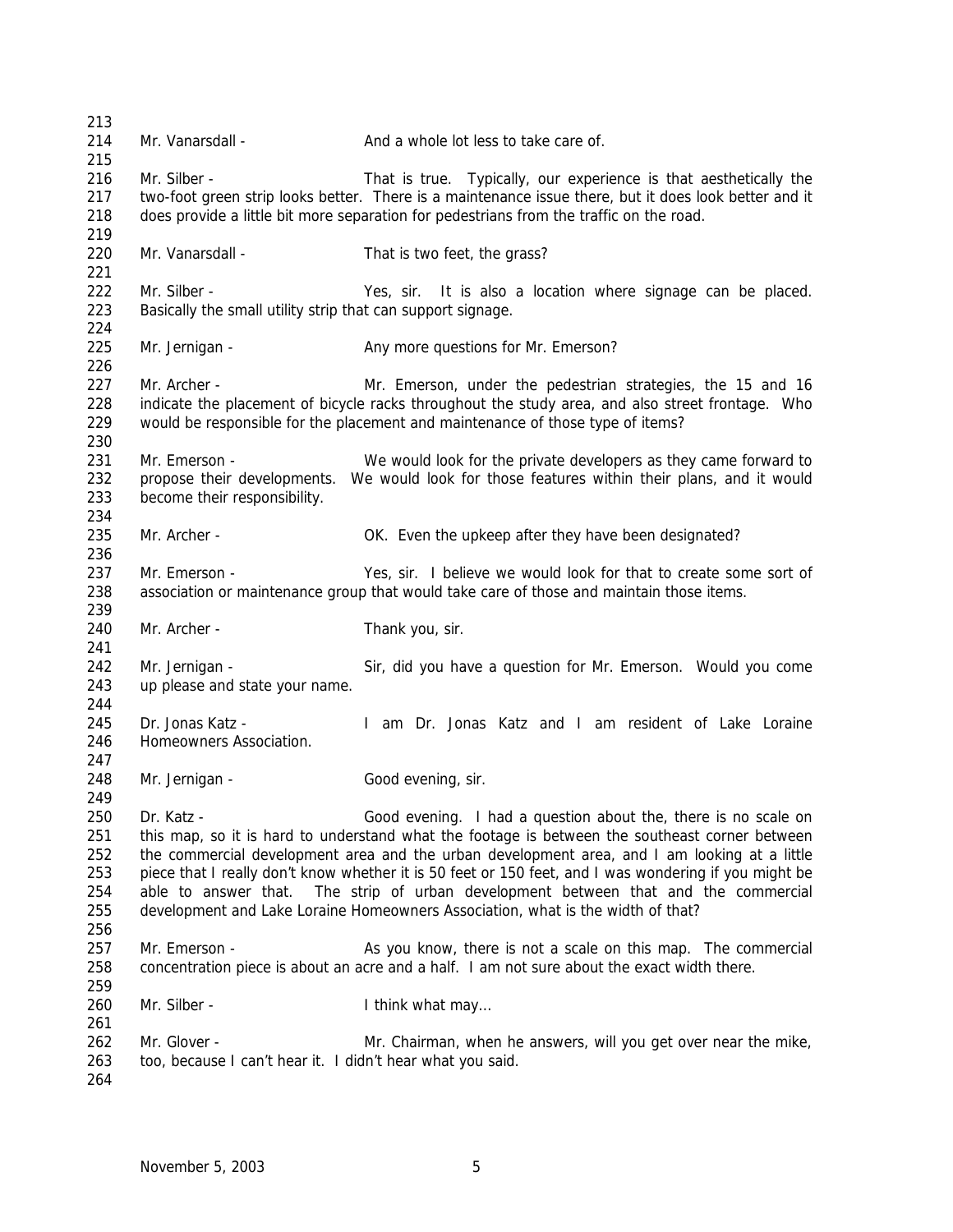Mr. Emerson - Yes, sir. As the gentleman noted, the map isn't to scale. The commercial concentration area is approximately an acre and a half. Probably the distance between the edge of that and its an approximation would be 150 or 200 feet. 

269 Mr. Silber - **I** think what is also worth noting is that this a general plan. It is not site specific. The location of that commercial concentration and the distance from that to Lake Loraine is not an attempt here to tie down that exact location. I understand where you are coming from and you want some idea as to how far that might be. I would say, my guess would be at least 200 feet. 

 Mr. Taylor - Mr. Emerson, on page 3 of the handout, there is a scale on that map and it shows roughly that 1 inch on that drawing is approximately 500 feet, so that may be of some help for the doctor. Do you have that map?

- 279 Mr. Emerson That is correct. It very well could be. You are right. There is a scale on that map and it appears that it could be upwards to 300 feet or more.
- Mr. Taylor Can you see that Dr. Katz?

284 Dr. Katz - The State of Landsee it. I've got some comments on behalf of the Homeowners Association if this would be the time.

287 Mr. Jernigan - Yes, sir. This is the time.

 Dr. Katz - Debbie Stotts is the President of the Homeowners Association and couldn't be here tonight and they have some points they wanted to bring up and she asked me to 291 bring them up. One of the points, or point  $#1$  was they were very nervous about moving gas pumps and tanks closer to our residential homeowners area, and they would not be in favor of allowing the movement of the gas pumps closer to this area. They would be happier with small office buildings or at least a new remodeled convenience store that was accessible and attractive, but again, not with gas pumps. The other part and the major part of the concern was this urban residential area that was going to interpose between the residential area and this new commercial section, and we are, quite frankly, a little concerned as to what can go in this 150 to 250 ft. space between the commercial and the backyards of our houses. So, we would prefer to see again either single-family homes or small offices or an assisted living facility, or something like that in that area, rather than high density commercial apartments or something that you could only fit into 150 or 250 ft. strip of land. And lastly, there was some discussion about the sidewalks. The Board was a little bit split on the necessity of sidewalks and the area most wanted it, some didn't. That is their opinions. Now I am going to give you my opinions or my concerns is that this commercial concentration isn't necessary there, and, quite frankly, I think we'd do better with an office or some scenario like that. There is no reason to have this commercial concentration there except to help Mr. Thompson, and Mr. Thompson has known for 10 plus years that this was going to go, and he certainly has had plenty of time to plan on the other side for this. So, quite frankly, I would be happier with something that can allow a better transition into our R-1 neighborhood than a high density urban development, and that would be my biggest concern. Sidewalks I think are a wonderful idea. It is one way to get around. Thank you very much.

 Mr. Jernigan - Are there any questions for the Dr. from the Commission? Thank you, sir. All right. Who else would like to speak? Come right on up, ma'am.

 Ms. June Southwich - Good evening. I am June Southwich. I am a resident of Ridgefield Green Subdivision on Ridgefield Parkway. I've been involved in the Wilton project over at Ridgefield. They are having hearings, also, where Ukrop's is opening December 2. Wilton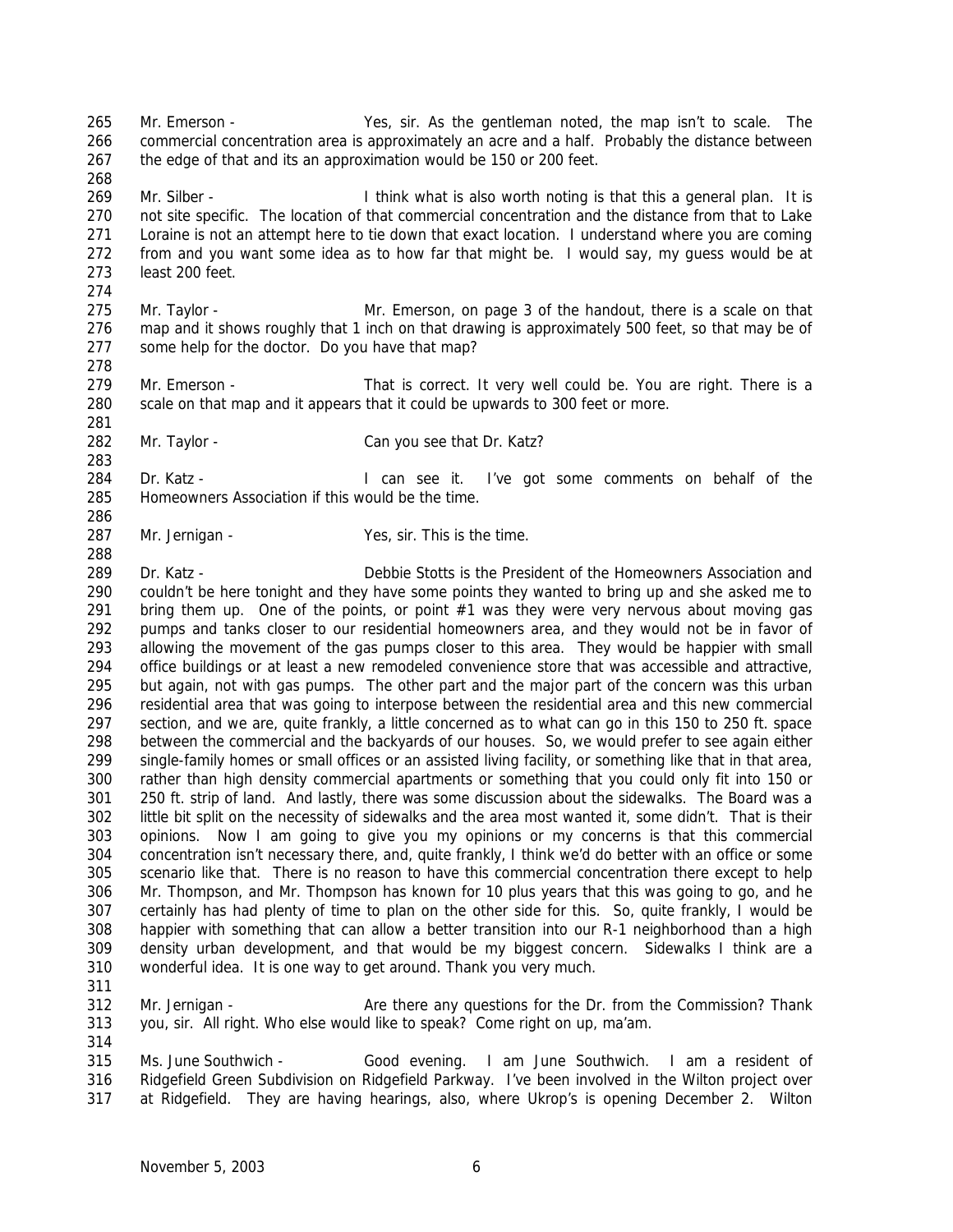Properties has commercial and other proposed buildings waiting to be approved right adjacent to the Ridgefield Green Subdivision.

321 Mr. Jernigan - Ma'am, could you pull that mike a little closer to you?

 Ms. Southwich - And our biggest concern with my neighbors who asked me to come here tonight and listen or ask this question is, we are noticing a three times increase in traffic already on Ridgefield Parkway. We are adjacent, as you know, between Gayton and Pump Road to the John Rolfe Parkway. Now we have John Rolfe Parkway going into Pump. My question tonight is "Have there been any statistics or anything done in surveying regarding traffic?" We are getting 328 very concerned about that, for Ridgefield Parkway, John Rolfe... 

 Mr. Silber - Ma'am, we do have a representative here from the Department of Public Works that might be able to answer questions relative to traffic. I don't know if he is prepared to have traffic volumes for Ridgefield and John Rolfe Parkway, but maybe when you are finished asking your questions, we will see if he can answer some of those.

- Ms. Southwich I am finished. That is my main question.
- 337 Mr. Jernigan OK, thank you, ma'am.

- Mr. Silber Mr. Priestas, do you have information that can enlighten us?
- 341 Mr. Jernigan Good evening, Lee.

 Mr. Priestas - Good evening. I have some information. I don't know whether it will enlighten you, but in any event part of the purpose of John Rolfe Parkway is to assist with traffic flow in the area. Ridgefield Parkway is a major arterial roadway and we expect that to carry large volumes of traffic, just as we do Gaskins Road and John Rolfe Parkway when it is constructed. The traffic volumes when Ridgefield Parkway opened in 1987 were rather low, and because the development in the area is progressively increasing in volume, if I recall correctly the traffic volumes in that area are about 15,000 to 16,000 vehicles per day on Ridgefield Parkway, which, to be honest, is not a whole lot for a four-lane divided road, and that is why we built it, to handle that kind of traffic and more. John Rolfe Parkway will assist a little bit with Ridgefield Parkway, but not a whole lot, because John Rolfe runs north-south and Ridgefield Parkway runs in an east-west direction, but that is where we want the traffic, as opposed to through the neighborhoods and on residential streets.

- Mr. Jernigan Ma'am, did that answer your questions?
- 358 Ms. Southwich For now, yes.

 Mr. Jernigan - OK, thank you, Lee. Would anybody else like to speak? All right. Come right on up, young lady. Good evening.

 Ms. Lori Southward - My name is Lori Southward and I live in Summerwood Subdivision. Our house will be directly affected by the John Rolfe Parkway. It will be in our backyard. Some of my expressions, I guess, tonight are after viewing this map, I sort of agree with the gentleman who was up here earlier about the commercialization. I really don't understand the need for offices or any of that type thing that needs to go into the intersection area right there. We have the Short Pump Crossing Shopping Center as it is for that general area with restaurants and grocery stores and so forth, and what is located at that intersection right now with it being a

convenience store and a gas station, it seems to fulfill what my needs are. Currently, right now, I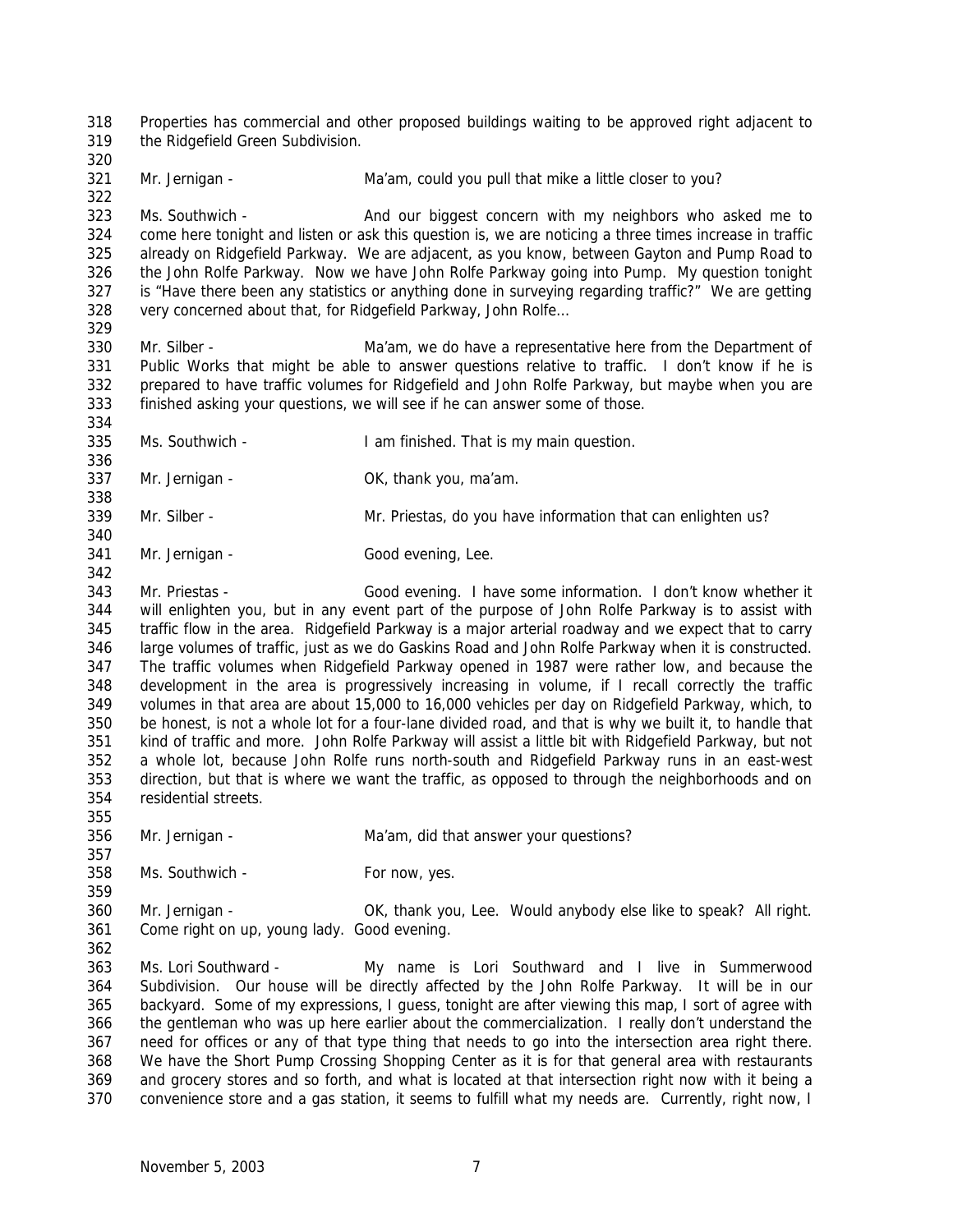associate when I hear of commercialization there, I start thinking about the noise level that comes in with that. I currently can sit out on my deck and hear large dump trucks that come and dump huge dumpsters every afternoon or early in the morning. You can hear it, I don't know where it is 374 coming from, but I can hear it from very far away. And that is a concern of mine with having more of a commercial type atmosphere up there. I think that was it. I just don't understand. Has the commercialization, has that already been established? Is that zoned? Have people been given a permit for that? I mean Henrico County gave a permit to someone to build a car wash right beside a convenience store where Pump Road is already a horribly traveled road to begin with. We barely can get out of our subdivision almost at any given time of the day anymore. It doesn't matter if it is 5:00 or 8:00 in the morning. Anytime of the day that we try to turn onto Pump Road, it is extremely dangerous.

Mrs. Ware - Can you point out where you are on this map?

 Ms. Southward - Sandy Bluff Drive. Thank you. 

 Mr. Glover - Mr. Chairman and Mr. Secretary, do you all have a Land Use Plan? Is what I am looking at, does it recognize the existing zoning, or does it expand the existing zoning to recommend? I would have thought if you were going to have a proposed land use that you'd have a copy of the existing land use, and that is what the lady has asked? Is this already zoned? What portion of it is zoned and if so, are there any proffered conditions? Are there any, as Dr. Katz was saying, he wants a certain amount of buffer. If it is existing zoning, it depends on when it was zoned whether you have those conditions that you can exercise at the time. Do we have, if we are going to have a Land Use Plan Study, or public hearing, why don't we have an existing Land Use Plan showing what it is already?

 Mr. Silber - Yes, sir, Mr. Glover. She raises some good points and I believe staff is getting ready to find the existing zoning. All of these maps and exhibits have been available at all of our public hearings, but let me try to address your questions, because they are very valid questions. When it comes to proposing land uses, you really do need to look at what the existing zoning is and land use pattern in the area. So that is important for you to recognize. Yes, there is already existing zoning, business zoned property in much of this area. The two gas stations are out there, existing zoning. The location of that new car wash was already existing zoning. There was not anything we could really do to stop that. That already had business zoning. Where the Thompson's market now sits, has existing zoning, business zoning, so much of this area is already somewhat cast with existing situations that have been there virtually since the 1960s. What we are trying to do is recognize the existing zoning patterns we have, a very changing road network that will be coming along that is shown on this screen, and with these additional roads and turning lanes, through lanes, it does begin to offer a situation where it is not conducive to single-family residential uses, so you have to then begin to look at other opportunities. What we are trying to do here is to recognize and much of the red that is showing up in this map, where it says CC or Commercial Concentration, reflect existing zoning that is there, existing uses that are there, and there is an increase in some of that where we think that it is appropriate, but we think the scale is appropriate. Keep in mind that where the large commercial concentration is shown on this map, some of that is already zoned business. Most of it is not. However, it is important to recognize that that is probably a total of maybe about five acres, maybe six acres. The scale is not nearly what you'd be seeing up at Short Pump Crossing or some of these other shopping centers that have been identified. This is a very small site relative to these other locations, but it does reflect existing zoning and existing land use patterns.

- Ms. Southward Can I ask you another question?
- 423 Mr. Silber By all means.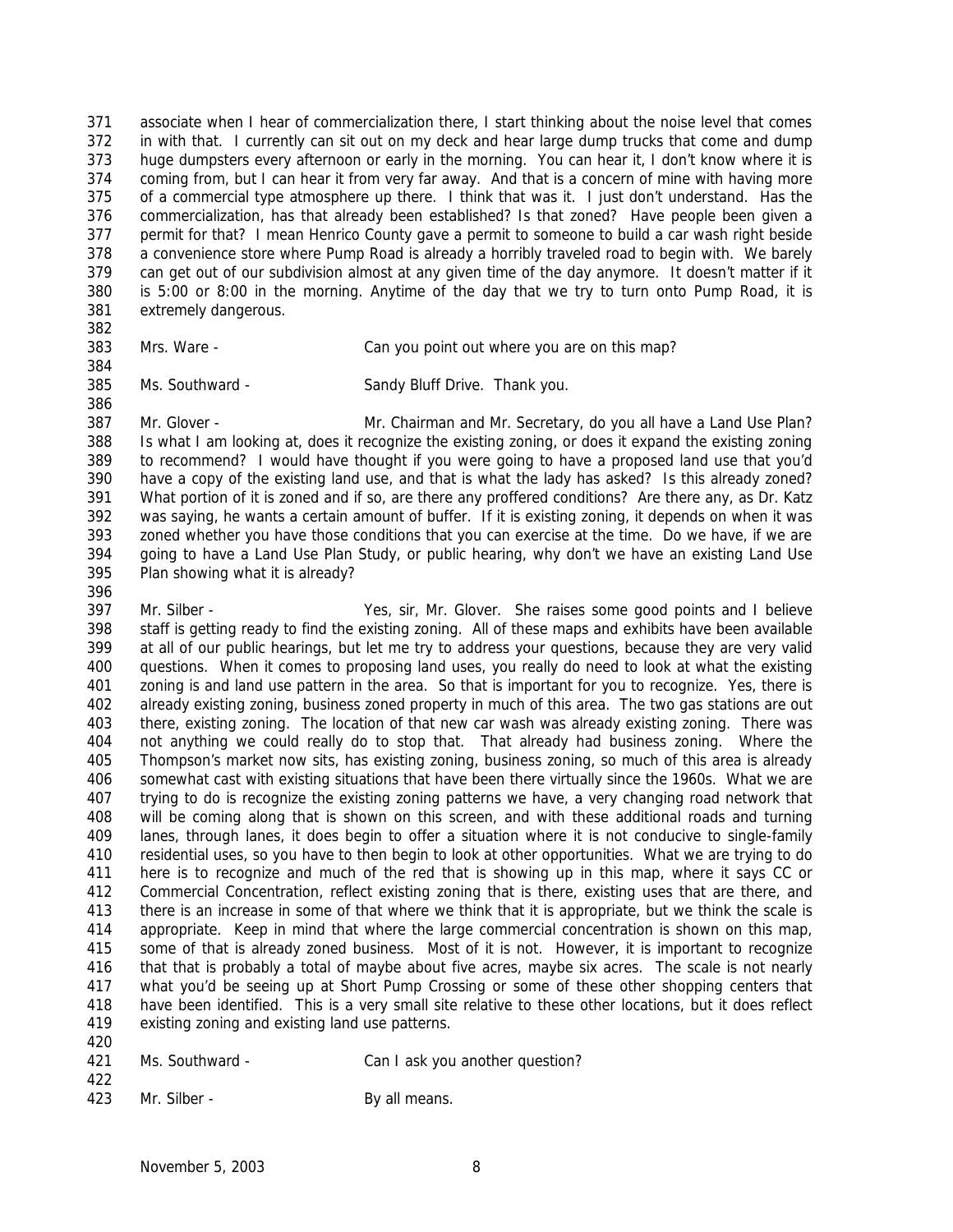Ms. Southward - What about the office? You said, I understand what you are saying about Thompson's and a lot of those places that already have existing zoning, but the office, is that a new or is that existing also?

 Mr. Silber - No. The office that is shown, the larger office zoning would be, or land use would be on the northeast quadrant. That is shown as OF or is shown in pink. That currently is zoned A-1, Agricultural. We do not feel that is a good location for residential being right up against those roads, but at the same time, we do not feel that it is appropriate for retail uses. So, an office use, a neighborhood office use, we think is more appropriate. Maybe doctor's offices, so it is a neighborhood office orientation there with access to both Church Road and to John Rolfe Parkway across from Pump Road. The other office that is recommended is just to the west of the commercial concentration that also is not currently zoned. It is zoned A-1, but that does offer transition between the retail uses and the single-family residential to the west, so we are trying to keep in mind current zoning, current land use patterns, and offer some transitional land use patterns. 

 Ms. Southward - Another comment I would make, and if I am out of line here, and I am not proposing it to the correct Board (sic), I apologize. But I sort of feel as though certain things that have sort of left up to my County officials to sort of look after for me have not exactly been in my best interest. The Short Pump Town Center being allowed to be put up without any type of extra roads being put in before the Town Center was put in, I think was unjust to any of us who live out in that area. Just to take our kids to ice skating or anything else we have to sit through a stop light four or five times, at Pump and Broad Street. It is very frustrating to deal with the traffic out there, and then on top of trying to get out of your own subdivision each and every day, however many times we all may need to do that, with carting our children around, jobs, going up to schools, etc. adds up to a lot of frustration at the end of every day. And I have concerns about that. And I have concerns about the County proposing this particular area that is going to be so close to so many residential areas when I see how the Ukrop's at Short Pump Crossing Center was allowed to be put in, and, I mean, it is very dangerous to pull out of that shopping center. Right across there from the school you have two cars that are head to head with one another, one is coming out of the school parking lot and the other one is coming out of the Ukrop's Parking Lot, and both people are trying to turn. It is just, it is so dangerous. It is just so dangerous, and I understand that there needs to be improvements and the County needs to grow, but why is it that they grow and then the roads come eight or 10 years down the road? I just don't understand that and I am just frustrated as a homeowner that has to put up with the traffic that is out there everyday, and I know that there are great proposals out there for the roads to be further down from the large shopping center that, you know, has been put in out there, but that doesn't help us on a day-to-day basis. I thank you for your time.

 Mr. Jernigan - Thank you, ma'am. All right, who else would like to speak? Good evening, sir.

467 Mr. Tom Hood - Tom Hood. Right now this is just proposed so these land uses can be tweaked either from residential to commercial possibly or office. It is not written in stone. Is that correct? 

 Mr. Jernigan - The portion that hasn't previously been zoned. Like he just said, part of this is already zoned commercial from back in the 1960s.

474 Mr. Hood - Right, and also some of the uses might be dictated by accessibility. Is that possible as well?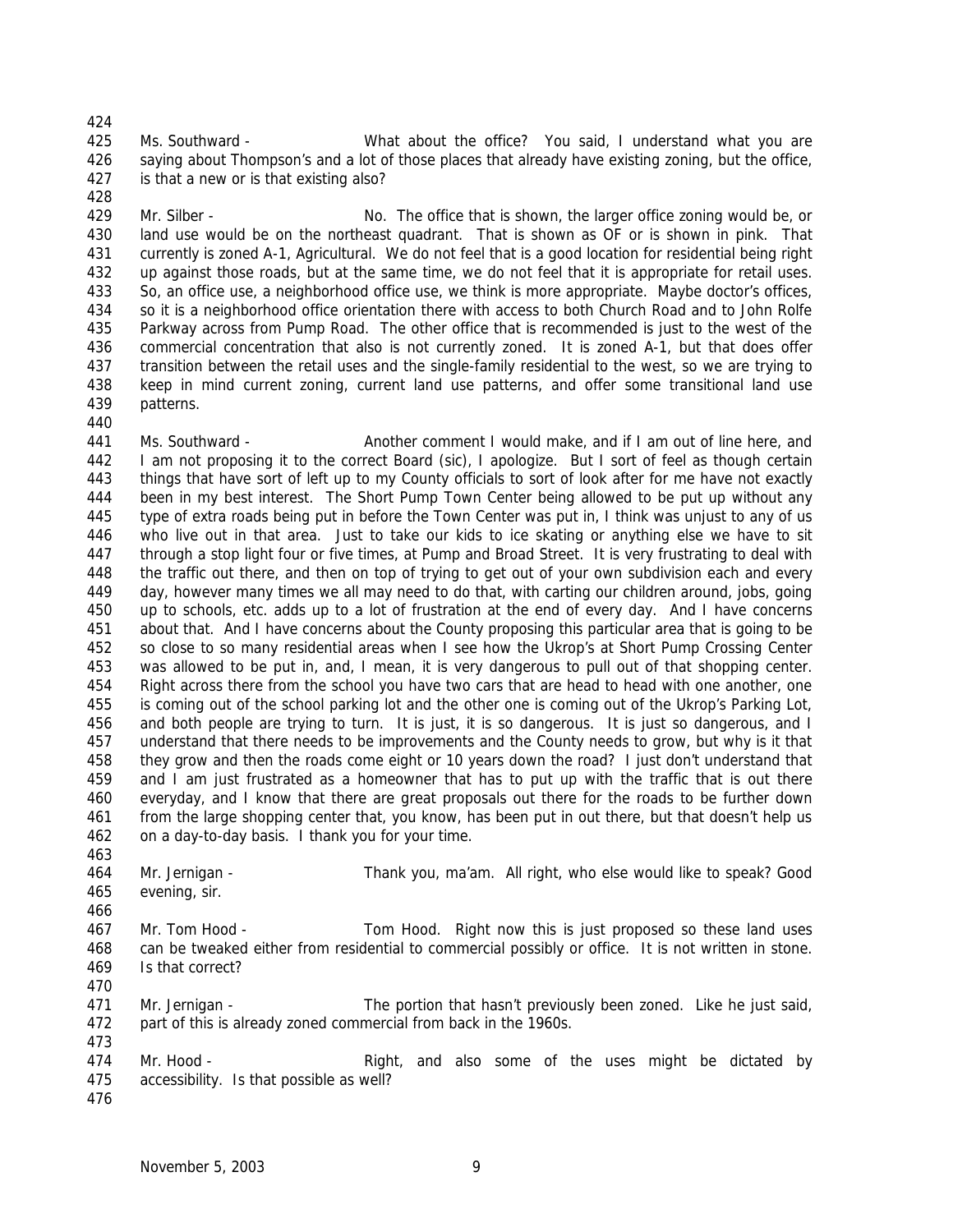477 Mr. Silber - Yes, sir.

479 Mr. Hood - I am thinking more along the lines of near the pond area up there 480 that the accessibility of some of that land in there might get kind of tight was where I was thinking. So, just as a thought, I think when some of the John Rolfe is put in, it will alleviate some of the traffic along Pump Road and significantly help the traffic situation in there. That was my observation. So, thank you very much.

 Mr. Taylor - On that last count, the lady before also might recognize that Pump Road becomes really an isolated road from Sunrise past Timbermill, because that will not – that will just become a neighborhood road for the people that live there, and the area on your map, if you can see it, which is OS/R is really a remnant of the road going through and will be used for some type of passive use. I don't think it is clear yet, but thought has been given to some kind of a park or some kind of other area that would be able to quiet traffic, but certainly from Pump Road where Old Pump Road goes straight from the turning of Pump Road into John Rolfe all the way to the intersection of Church Road at the commercial concentration, where the lady referred to the car wash in there as the present route of Pump Road. That will really become a remnant or a road that is just for that local service.

496 Mr. Silber - Perhaps in response to Mr. Hood's comments, yes, some of these land uses are predicated on the ability to be able to access the sites. Most of these major roads will have full medians located in them, so there are only certain locations where there will be breaks in those medians that will allow left-hand turns, so, obviously, we need to keep that in consideration when you recommend land uses, so the people can get in and out of those sites. As the woman indicated before, there are places along Pump Road and Church Road and Broad Street where it is dangerous to get out of certain sites, and those crossovers sometimes become dangerous points of conflict in trying to make left-hand turns. But that does become a factor in locating certain land uses. The accessibility of these parcels becomes a key aspect.

Mr. Jernigan - Who would like to speak next? Come on up.

Mr. Dale George - My name is Dale George and I live in the Timbermill Lane area.

Mr. Jernigan - Good evening.

 Mr. George - Thank you. Good evening to you. I also have a couple of questions. As the gentlemen indicated, I'm sorry that I couldn't read his name tag, that the area of Pump Road there in front of the Timbermill Lane area, it's directly across from the OS/R area at the top. It is my understanding that the termination point there will be in front or between the last house there on the Timbermill Lane and where the car wash has been put in now, that that road will be terminated and it will be just for the use of the people that are on the Timbermill Lane area. My question is how will that be terminated? Will there be a wall? Will there be a concrete block that is placed there. How is that going to take place? Do we know that?

- Mr. Silber We may need Mr. Priestas to answer that question. I think it is safe to say that it will be done in a safe manner. The pavement would be removed and it would be vegetated, so access out of Timbermill Lane, you'd only be able to make a left-hand turn and go up to these proposed roads coming out onto Sunrise Road, and then entering onto Pump Road. How actually physically that would be terminated I don't know, and I am not sure if it has even been determined whether there would be a berm there or some type of barricade or whether there would be anything. I am not sure.
-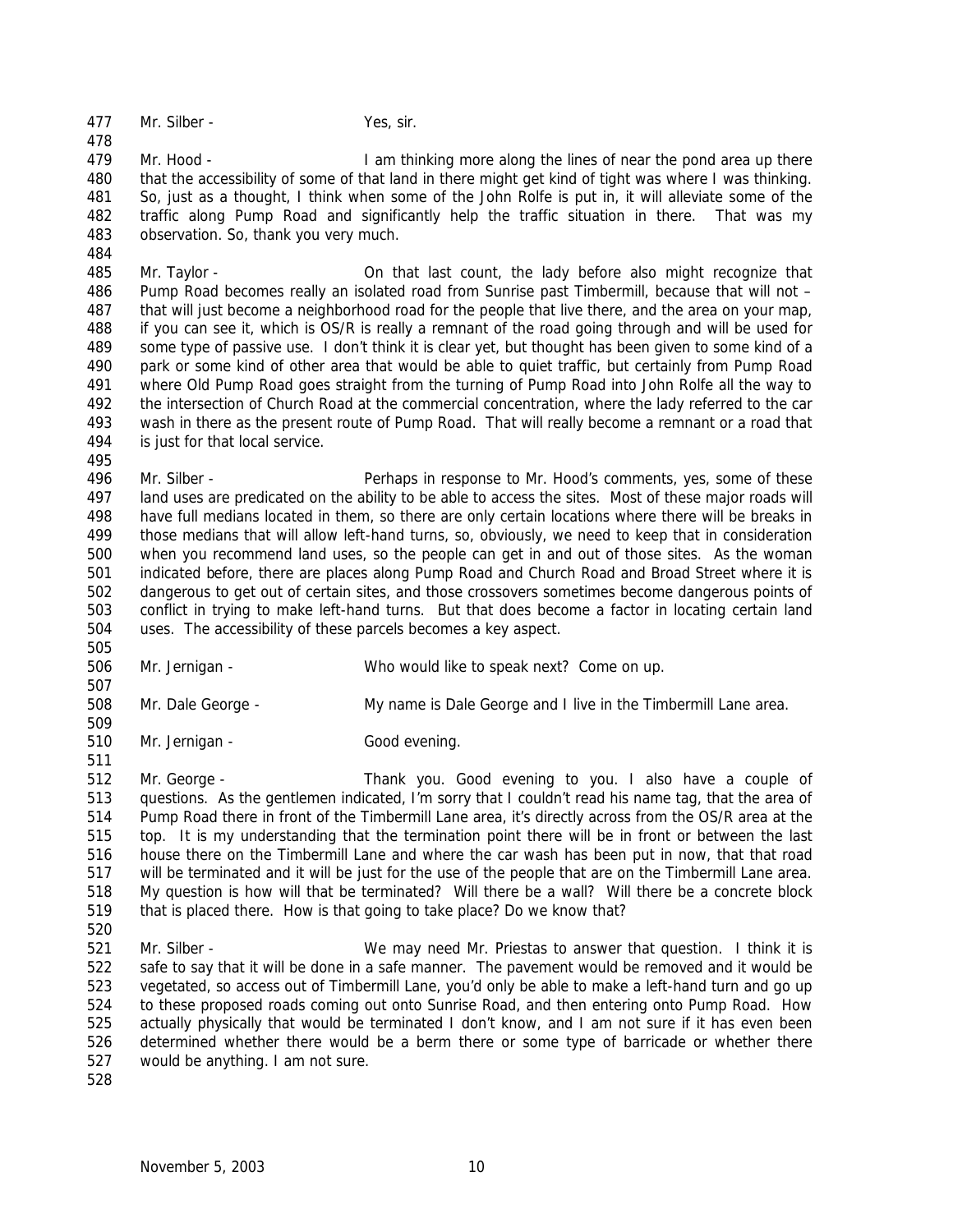Mr. George - I was primarily concerned with walking traffic in that area. I didn't plan to turn right and try and drive through there. I have another question, if I may. There has been a lot of discussion tonight, the first time I'd heard about sidewalks in the new areas of development when the John Rolfe is moved. Will there be anything done from the Sunrise area to the closing of the Pump Road area as far as sidewalks are concerned, assuming that the OS/R section does become a park of some sort. Is there any plan for sidewalks in those areas?

536 Mr. Silber - Mr. Priestas, can you answer that for us?

 Mr. Priestas - To answer the gentleman's first question, the best information that I can provide to you at this point is that at a minimum there will be a guard rail to separate the portion of Pump Road that will serve simply his subdivision versus the balance of the road, which will act as a service road, if you will, to serve the car wash and the two service stations to preclude traffic from going from one to the other. During the discussions concerning John Rolfe Parkway, we had at least two meetings with citizens of that subdivision and they were very adamant that they did not want to have a connection between a residential and a non-residential areas, which we certainly understood, and that is the reason for the design. I don't know whether it is possible to put a berm there. We'd have to look at the drainage and how that would affect the drainage in that area before we could make a commitment to that effect. As far as the sidewalks go, on all of the new roads, and by that I mean the widening of Pump Road from John Rolfe Parkway to the north, up to Three Chopt Road, as well as John Rolfe Parkway, and the portions of Church Road that are being improved as part of the project, as well as Pump Road to the south, south of Church, and John Rolfe Parkway down to Ridgefield Parkway, there will be a sidewalk on at least one side of each one of those roads, and in some areas both sides. The area that the gentleman is talking about next to his subdivision what amounts to the existing Pump Road, we do not plan or propose to put sidewalks on that section of road with the John Rolfe Parkway project. However, they could be added, depending on what might happen with development in that O/S property. 

 Mr. Silber - It is somewhat difficult to see on this slide, but the dark black lines that run along the edge of those public roads, each of those black lines represent proposed sidewalks. So, you can see in most cases, there are sidewalks proposed on both sides of the roads. 

- Mr. George But not in the small one-block sections that is going to join Pump Road to Sunrise?
- Mr. Silber That is correct.

 Mr. George - And I heard earlier that we haven't determined exactly what might take place in the OS/R portion of that area?

- 569 Mr. Silber At this point, it has not been determined.
- Mr. George Thank you for your time.
- Mr. Jernigan Thank you, sir. All right. Who is next?

 Ms. Linda Collins - I am Linda Collins. I live on Point Gray Road. I live on the south side, so looking out of my door is the other side of the street, and my first question would be can you define what you have on my map as urban residential? I came in a few minutes late, so behind Point Gray on that road where I live, on the other side of my street, I am going to have this area, this UR area. So my question is, what can go in the urban residential? Can apartment buildings be placed there, assisted living be placed in that section?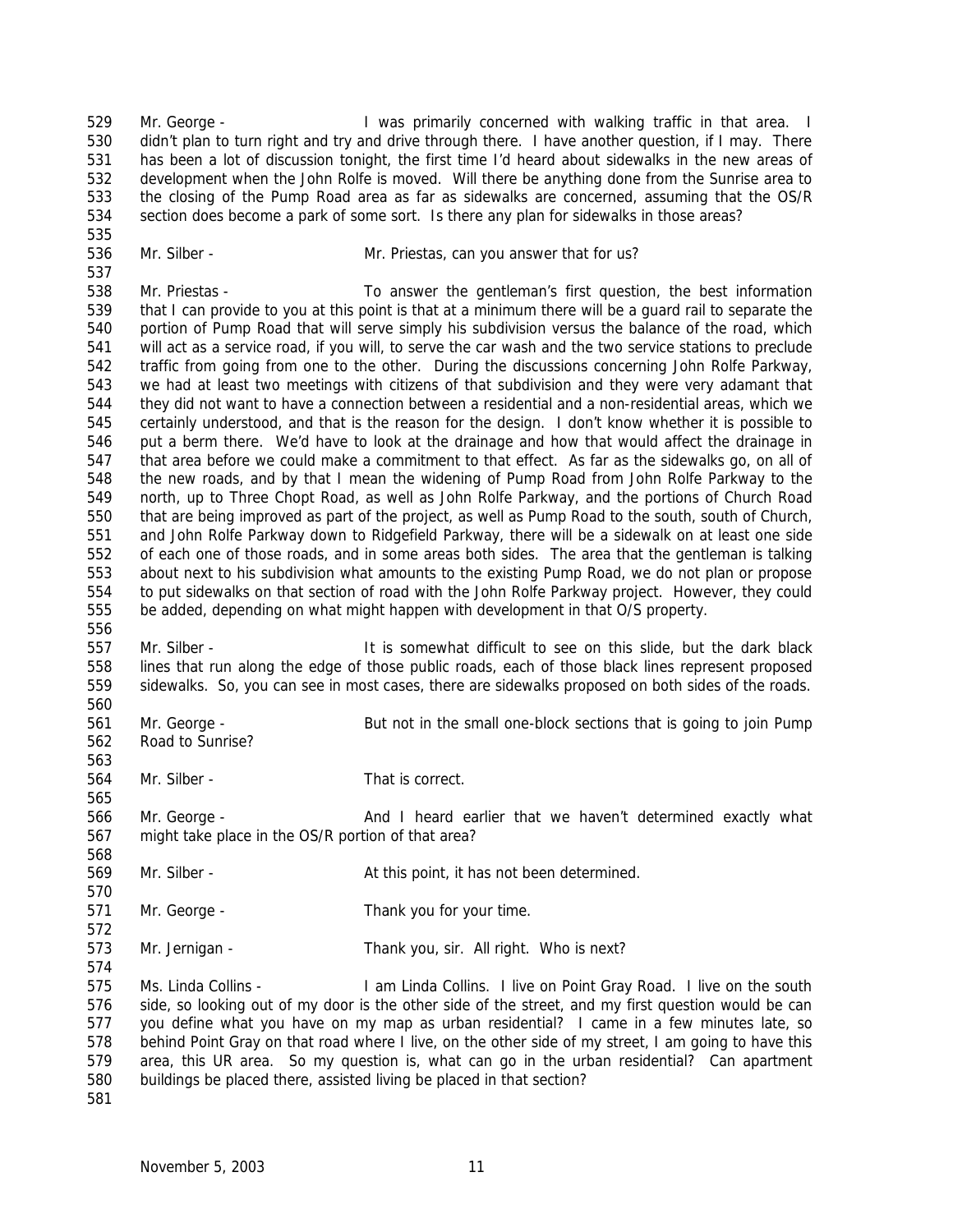higher than that and the County would not support apartment zoning at the location. Ms. Collins - The other question would be, what type of buffer will there be between, let's say, it would be the north side of Point Gray in that UR section that you have designated? Mr. Silber - That would depend on the exact development proposal that comes forward. In most cases when there is a townhouse project or a condominium development, we would be looking at it at a buffer in there that would provide protection adjacent to the single- family homes, and may range from 25 feet to 30 feet, but landscaping in some cases and fencing along that back side. Ms. Collins - OK. Thank you. And a couple more questions. Does the map I am holding show the current Pump Road or the proposal once Pump Road has been altered, the handout that we were given? Mr. Silber - It shows the location, the proposed realignment of Pump Road. Ms. Collins - OK. And the other question would be, on Glen Eagles, my house actually sides up to Glen Eagles, and I face Point Gray. I am on Point Gray Road. The question would be there are sidewalks on Glen Eagles, but they don't come all the way up the road there to even where my house is. I heard somebody mention sidewalks a minute ago. Are there any proposals to have sidewalks on Glen Eagles to go out to the John Rolfe Parkway, where it connects? Mr. Silber - I don't know. You are saying there is a sidewalk right now on Glen Eagles Drive that comes up… Ms. Collins - That stops at the bottom of the hill and I'm just curious if there would be any plans for future sidewalks, because that could affect my property personally. Mr. Silber - Yes, ma'am. This is not showing a proposed sidewalk there, but that raises a good question. I think if the sidewalk comes up to a certain point, it would make sense to extend it. Why don't we make note of that and we will look into that. I think it is a good point. Ms. Collins - One final question would be in everything I have read on line, and I have done some research today, I see words like urge, propose, suggest, recommend. My question would be who actually makes the decisions and who actually enforces those plans. I read a lot about the village effect, so my question would be, who enforces this once a proposal is out there and approved, and I am a homeowner, and I want to know, well, how did this happen, when it wasn't part of the recommendation. So, who enforces what is actually put out there? Mr. Silber - You are asking some very good questions. What is proposed with these guidelines are these are proposed recommended development alternatives, so when a development comes forward, it may be a request to rezone property and the County would be looking to the developer to offer what is called proffered conditions or offers that would comply with these guidelines. So, they are not regulatory. They are not Code requirements. But they are encouraged guidelines that we would use to try to bring about these standards of development.

 Mr. Silber - The urban residential classification in our Land Use Plan generally covers a residential classification with a density range of about three units to about six units per acre. What we are looking at are maybe condominiums, perhaps townhouses, and an assisted living facility would be an acceptable use. Apartments typically have a density range that is much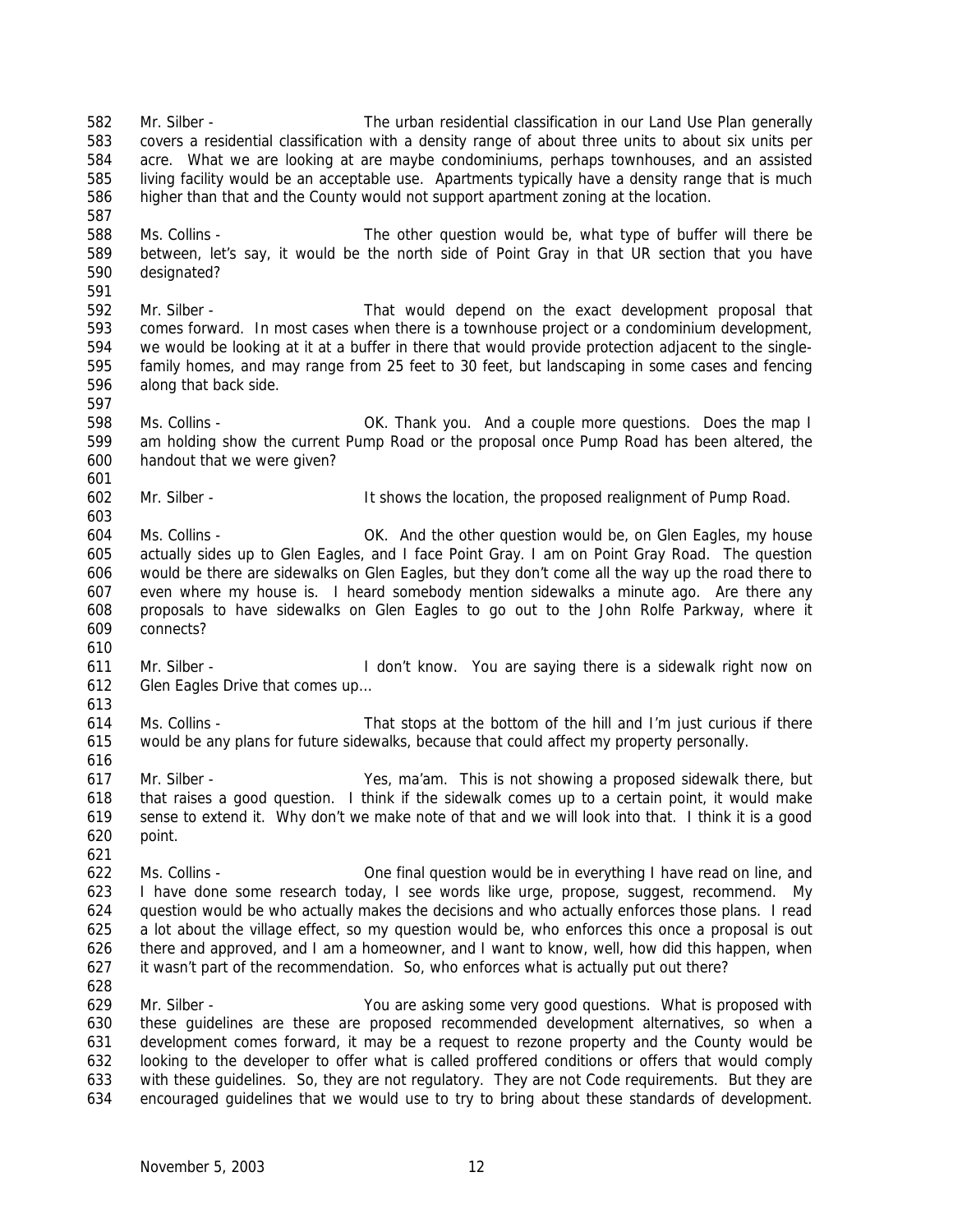So, it is not required but it is encouraged, and with each rezoning request or plan of development that comes forward, we would be using these tools in an attempt to achieve this form of development. Ms. Collins - So the homeowner, what you are saying, really has no assurance personally that these recommendations that you are proposing involving a village effect is really going to come to pass? I am a little confused. 643 Mrs. Ware - It comes to the Planning Commission. Mr. Jernigan - Right. We will have a public hearing just like we are having tonight when the proposal comes up for rezoning. All of the adjacent neighbors are notified. It is advertised in the newspaper and at a hearing like tonight you would be able to come up and speak on it. There would be the applicant who would be showing what he wants to do, and then there is time for the citizens to speak in opposition. Ms. Collins- So, if someone – if the developer were to want to put in something behind Pump, on the other side of where I am on Pump Road, you are saying I could be invited to a meeting that would show me what he is proposing to do. Is that what you are saying. Mrs. Ware - Exactly. Mr. Jernigan - All rezonings and all plans of development all come through public hearings. Ms. Collins - That is helpful. One last question, proposal dates. I haven't been seeing everything. What are the projected dates for Pump Road? Can we get a list of those dates when Pump Road will be starting to shift, what section will be done at projected dates. Mr. Silber - We will need to ask Mr. Priestas if he has some schedule on construction of this project. Ms. Collins - OK. Thank you. You have been helpful. Mr. Jernigan - Thank you, Ms. Collins. Mr. Priestas - Our schedule is highly dependent upon VDOT. The John Rolfe Parkway Project, which includes all of the roads we have been talking about tonight, was approved at a public hearing by our Board of Supervisors in January of 2003. The Commonwealth Transportation Board approved the same project, and they had to do that as a part of the project in May of 2003. We are now waiting for VDOT to authorize us to begin right of way acquisition for the project. Assuming that happens in the near future, it will take about a year to complete right of way acquisition before we begin actual construction of the project. The first portion of this project will be constructed in phases and the first phase will include John Rolfe Parkway from Broad Street down to where it ties into Pump Road south of the urban residential areas that you see on the screen and include Church Road, also, as well as the relocation of Pump Road near Sandy Lane and the Timbermead Subdivision we were talking about. The second phase of the project is the construction of John Rolfe Parkway from Pump Road south of Church Road to Ridgefield Parkway, and the third phase is the completion of widening of Pump Road – that portion of existing Pump Road from Sunrise Road north to where it narrows down today at Three Chopt Road. We expect all of this to take about 18 to 24 months to construct, and when I talk about phasing, the phasing will probably be seamless to the residents. It is just a sequence that we have to go through in order to maintain traffic flow on the roads. So to answer the question, if we can receive approval from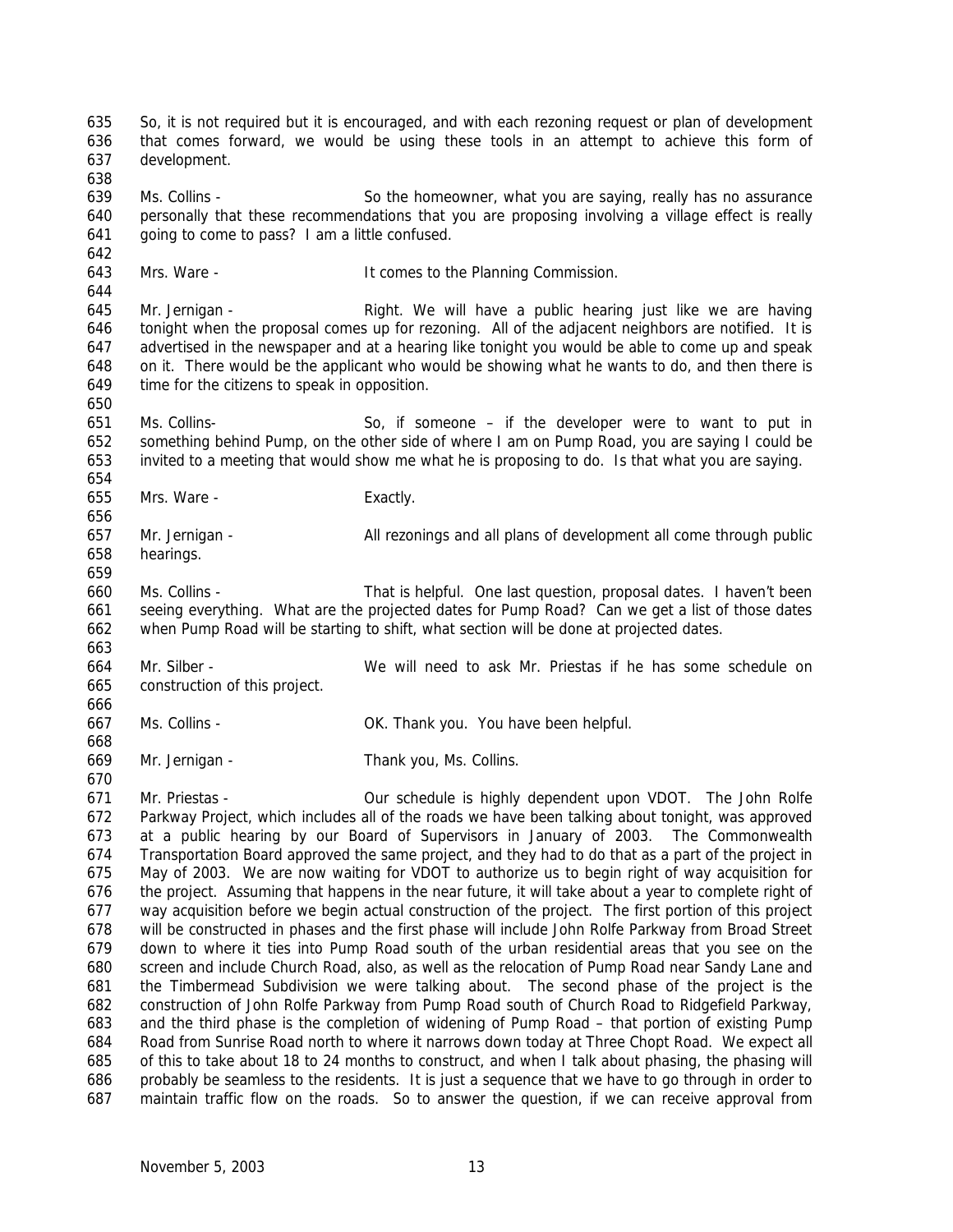VDOT to begin right of way acquisition, we should be seeing some construction within about a year or a year and a half out there.

 Mr. Jernigan - Thank you, Lee. All right. Who would like to speak next? Good evening, sir.

 Mr. Tommy Matthews - Good evening, sir. Tommy Matthews. I live on Sunrise Road. My concern is as of right now when it rains, I get water in my front yard and I do not have curbs and gutters where I am located. The curbs and gutters stop before they get to me. There has been money allocated for curbs and gutters in front of me, but I don't know who is sitting on it or what has happened, but it has been three years now and I have not see any changes, but this drainage system is getting serious. It is coming up into the front yard and it if you can imagine, when you start construction on Pump Road and you start cleaning out land, I am going to get twice the water. All I want is to please put those curbs and gutters in before you start construction on Pump Road. There is a lot of work going to be done in that area, and it is just going to make my problem increase everyday.

 Mr. Silber - We hear what you are saying. I don't know if I have an answer for you. I may have to call on my expert, Mr. Priestas, again. It looks like our map is showing that a portion of Sunrise Road will be improved with this entire development. Whether that is going to include curb and gutter I don't know. Whether Mr. Priestas knows that answer, we will find out in a minute.

 Mr. Priestas - Yes, sir. There are improvements planned for Sunrise Road as a 712 part of this project and they are being done as a result of citizen request and it includes curb and gutter along Sunrise Road from Pump Road relocated to the west. Mr. Matthews, after this meeting, you can give me your address and I will be happy to have someone come out and meet with you and show you the plans and see if they address the problem in your area. OK.

 

717 Mr. Jernigan - Thank you, Lee. Thank you, Mr. Matthews. Good evening, sir.

 Mr. Paul Anderson - My name is Paul Anderson and I live in Lake Loraine and unfortunately my property is on that map. I really had not planned on speaking, but the more I sit here and look at this, I thought the purpose of these new roads was because of the traffic at Church and Pump. We have – it seems like it is getting bigger and it is more and more traffic. We put in new roads to handle the traffic. It looks like what we are doing is putting in more traffic, because we've got the roads now, because we are adding all of this commercial and all of these offices, so it looks like instead of solving the problem we are creating another one or even a bigger one, because we are definitely adding to the commercial, which is going to add this village concept or whatever it is. We are putting in offices for doctors, so we are taking, what is going to be a traffic nightmare anyway, having John Rolfe and Church Road meet, and then we are going to put pedestrians on sidewalks crossing the roads. How are they going to get across the road? Are they going to go under the road, because they are going to go from one commercial side to the other, so are they going to be cross-walks and lights where we can push the button, so the traffic will stop on John Rolfe, so we can get across the street to get to the doctor's office, which we don't need, by the way. We've got a lot of doctors' offices. We don't need any more. I really hadn't planned on talking, but the more I look at this thing, it seems to be the opposite direction we want to go in. It 735 seems to me we should have some nice parks. We have the existing gas station and silly car wash, and so, OK. Whoever is going to use this car wash, fine. But why do we need anything more? A park would be great, you know. So, I don't know, I am kind of throwing a ringer in this whole thing, but I just thought it seems illogical to me and I am a business man, and to a business man this just doesn't make sense. We started with one problem and we are solving the one problem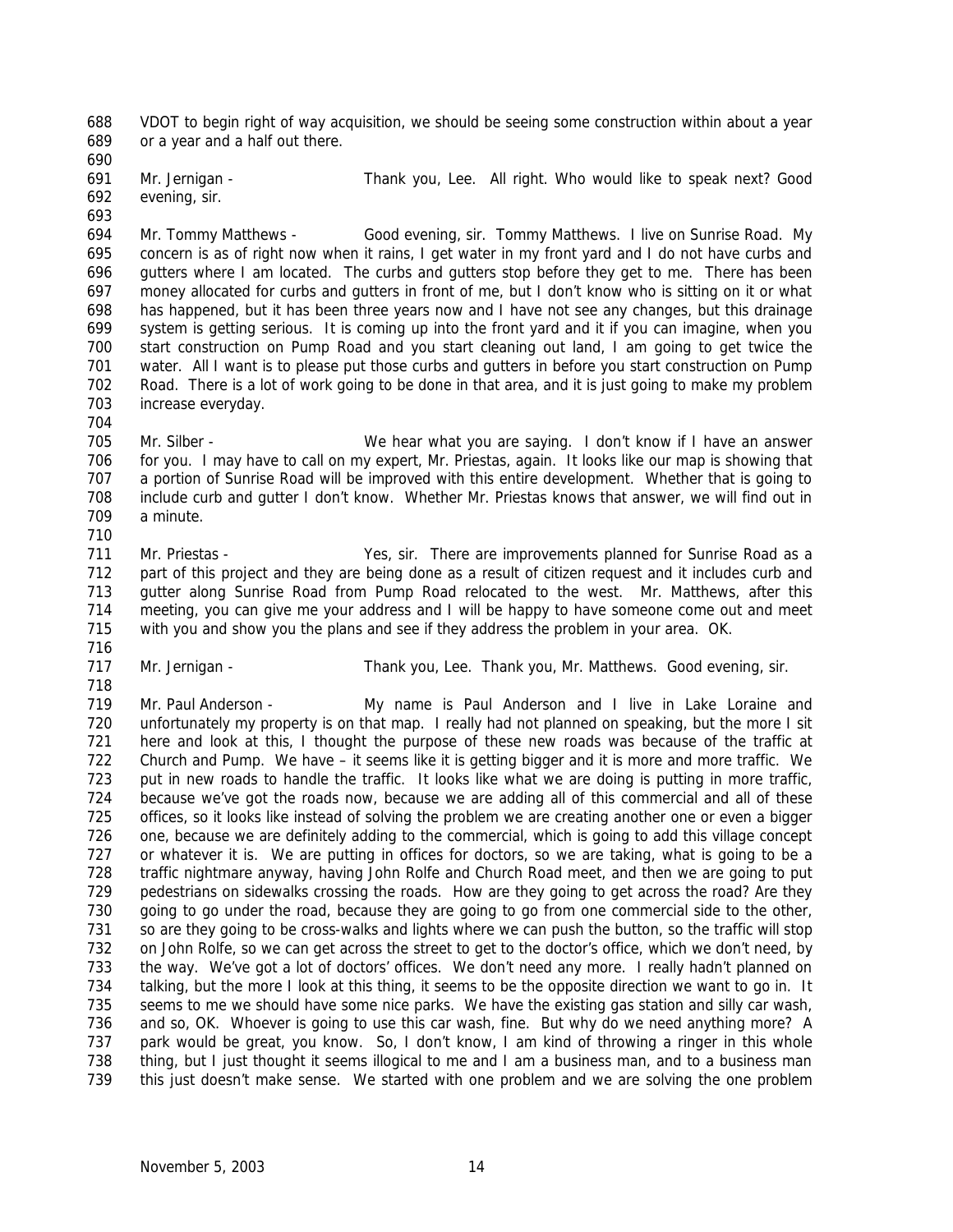| 740<br>741<br>742        | with the road, and now we are adding more people so we can create a bigger problem. It is<br>illogical to me. Anyway, thanks for listening. |                                                                                                                                                                         |  |  |  |  |
|--------------------------|---------------------------------------------------------------------------------------------------------------------------------------------|-------------------------------------------------------------------------------------------------------------------------------------------------------------------------|--|--|--|--|
| 743<br>744               | Mr. Jernigan -                                                                                                                              | Thank you, Mr. Anderson. All right.                                                                                                                                     |  |  |  |  |
| 745<br>746<br>747<br>748 | Mrs. Ware -<br>say. I think someone had mentioned it before.                                                                                | I have a question. Mr. Emerson might be able to answer this for<br>me. The commercial concentration that is on the largest portion, how many acres is that, did you     |  |  |  |  |
| 749                      | Mr. Emerson -                                                                                                                               | The commercial concentration on the southeast quadrant?                                                                                                                 |  |  |  |  |
| 750<br>751<br>752        | Mrs. Ware -                                                                                                                                 | No.                                                                                                                                                                     |  |  |  |  |
| 753<br>754<br>755        | Mr. Taylor -<br>Pump.                                                                                                                       | I think the one between Church Road and John Rolfe bordered by                                                                                                          |  |  |  |  |
| 756<br>757               | Mr. Emerson -                                                                                                                               | On the northwest quadrant?                                                                                                                                              |  |  |  |  |
| 758<br>759               | Mr. Taylor -                                                                                                                                | Yes.                                                                                                                                                                    |  |  |  |  |
| 760<br>761<br>762        | Mr. Emerson -<br>acres commercial concentration approximately.                                                                              | It is approximately 4. From the southwest quadrant it is 6.338                                                                                                          |  |  |  |  |
| 763<br>764<br>765        | Mrs. Ware -<br>commercial, isn't that?                                                                                                      | OK, and the one with the existing gas stations. That is already                                                                                                         |  |  |  |  |
| 766<br>767               | Mr. Emerson -                                                                                                                               | Yes, ma'am. That is correct. That is approximately four acres.                                                                                                          |  |  |  |  |
| 768<br>769<br>770        | Mrs. Ware -                                                                                                                                 | OK. So the existing is four acres. You are adding 6.3 in the larger<br>portion, and then there is the smaller portion on the southeast corner                           |  |  |  |  |
| 771<br>772               | Mr. Emerson -                                                                                                                               | Which is approximately 1.5.                                                                                                                                             |  |  |  |  |
| 773<br>774               | Mrs. Ware -                                                                                                                                 | OK.                                                                                                                                                                     |  |  |  |  |
| 775<br>776               | Mr. Emerson -                                                                                                                               | You have a total of 11.564, right at 12 acres of land there.                                                                                                            |  |  |  |  |
| 777<br>778<br>779        | Mrs. Ware -<br>out.                                                                                                                         | Right. I had the total on this map, but I just wanted to break it                                                                                                       |  |  |  |  |
| 780<br>781<br>782        | Mr. Silber -<br>business property at this intersection?                                                                                     | Mr. Emerson, do you know the acreage of the current zoned                                                                                                               |  |  |  |  |
| 783<br>784<br>785<br>786 | Mr. Emerson -<br>existing Thompson's Market and the car wash.                                                                               | It is. I don't have that figure in front of me. Based on these<br>numbers, it is approximately five acres, I would think, considering the two services stations and the |  |  |  |  |
| 787<br>788<br>789        | Mr. Taylor -<br>Church Road in that commercial concentration, is that Proffitt's?                                                           | Mr. Emerson, I believe that on that map, the third parcel along                                                                                                         |  |  |  |  |
| 790<br>791<br>792        | Mr. Emerson -                                                                                                                               | Yes, sir, it is and it is bordered by some proposed office in order<br>to transition into the single-family residential. That is an existing business, as well.         |  |  |  |  |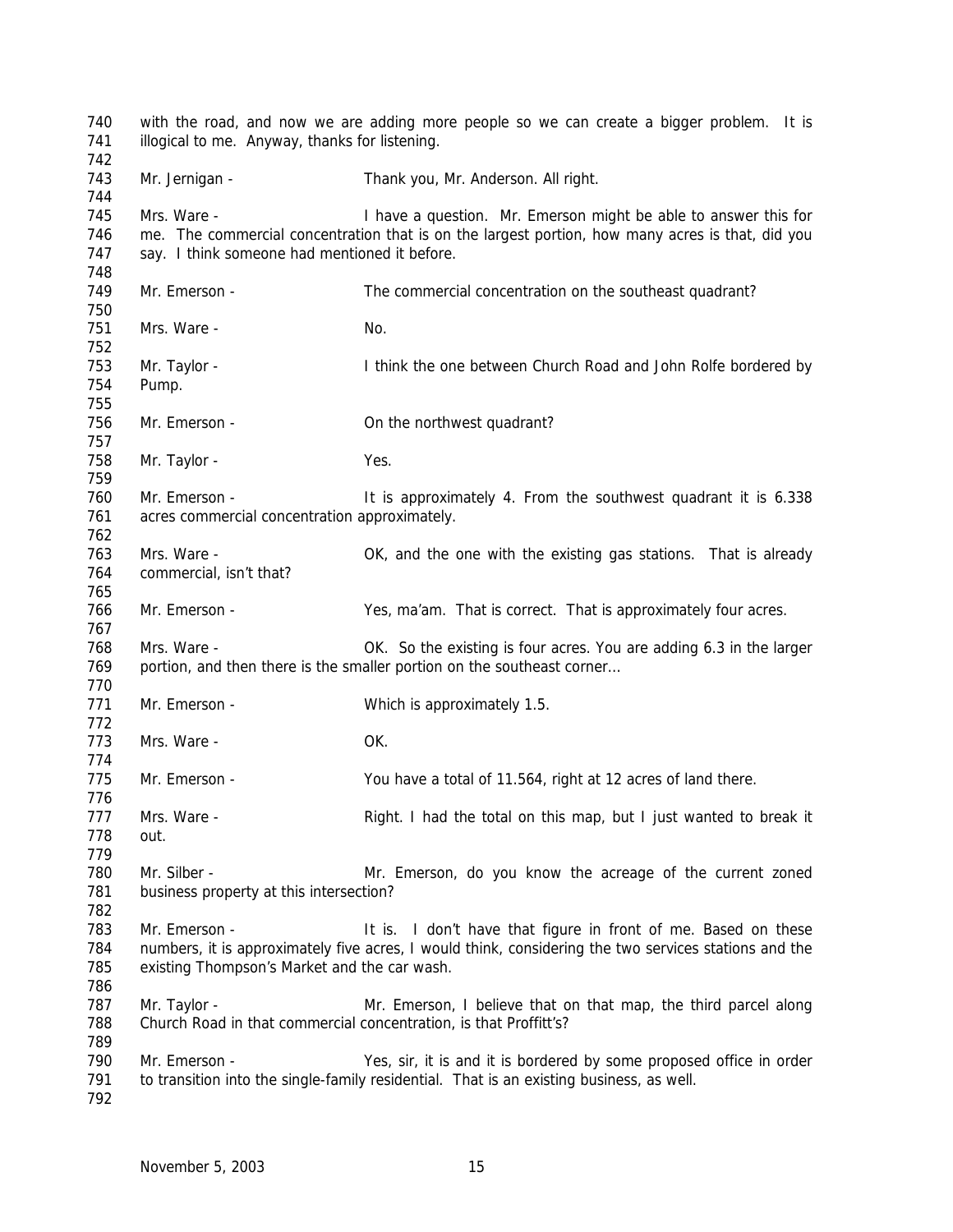Mr. Jernigan - Any more questions for Mr. Emerson? Thank you, Joe. Would you like to speak, sir? 796 Mr. Miller - My name is Paul Miller and I hope I don't ask questions that were 797 already asked of you, but I have a few of them. The OS/R areas, I did hear you say something about possibly parks or whatever. Well, I am down on that bottom one, in the lower left-hand corner, there at John Rolfe and Glen Eagle. When I bought it was shown as common area, then it was shown as a BMP, and you all have got it listed as a temporary BMP during construction. Does that mean that after construction that it will be closed up and trees replanted, because it is a wetlands area? Mr. Silber - The OS/R represents Open Space Recreation. There is a BMP there. I will leave that to Mr. Priestas to answer that question as to whether that is going to stay or 806 be permanent. Why don't you go ahead and ask your other questions and then we will... Mr. Miller - Basically, that BMP is for the property above us. The transitional areas – how many residents are planned in those transitional urban residential areas that you talk 810 about, so many per acre. 812 Mr. Silber - The Superint State of the proposals that come forward. 814 Mr. Miller - The Is it five people or 50 people. I guess that is what I am trying to get to. 817 Mr. Silber - They develop out at say four units per acre, then you could probably assume there are two or three people per unit. We'd have to determine how many acres are here to determine how many units could be generated to come up with a population. 821 Mr. Miller - So as of right now you don't have an idea that there will be an extra 300 people living here or 600 or a thousand or whatever. 824 Mr. Silber - It can easily be calculated and that can even be translated into trips per day. Yes, sir. 827 Mr. Miller - And my final question is noise abatement from the new road, 828 John Rolfe Parkway. Has anybody discussed that or is there any plans as far as putting up any type of noise abatement along those roads? I've seen it in other roads that have been built into neighborhoods, so just curious as to if you've even talked about it. Mr. Silber - Yes, sir. That has been discussed I think when the alignment and 833 reconfiguration of these roads was considered that was discussed, and Mr. Priestas can probably 834 answer that question, too. 836 Mr. Miller - Cassic Controller Controller and Controller Controller Controller Controller Controller Controller Controller Controller Controller Controller Controller Controller Controller Controller Controller Control 838 Mr. Jernigan - Thank you, sir. Mr. Priestas - The BMP near the intersection of Glen Eagles Drive and John Rolfe Parkway generally on the west side of John Rolfe Parkway has been and is planned to be a permanent BMP basin. As far as noise goes, I do not have all of the information here tonight, but 843 basically the Federal Government in reviewing our analysis concurred that the subdivisions were developed prior to the actual date that the alignment for the John Rolfe Parkway was set, so as a

result they had prior knowledge of it, and as a result there are no sound walls required. With the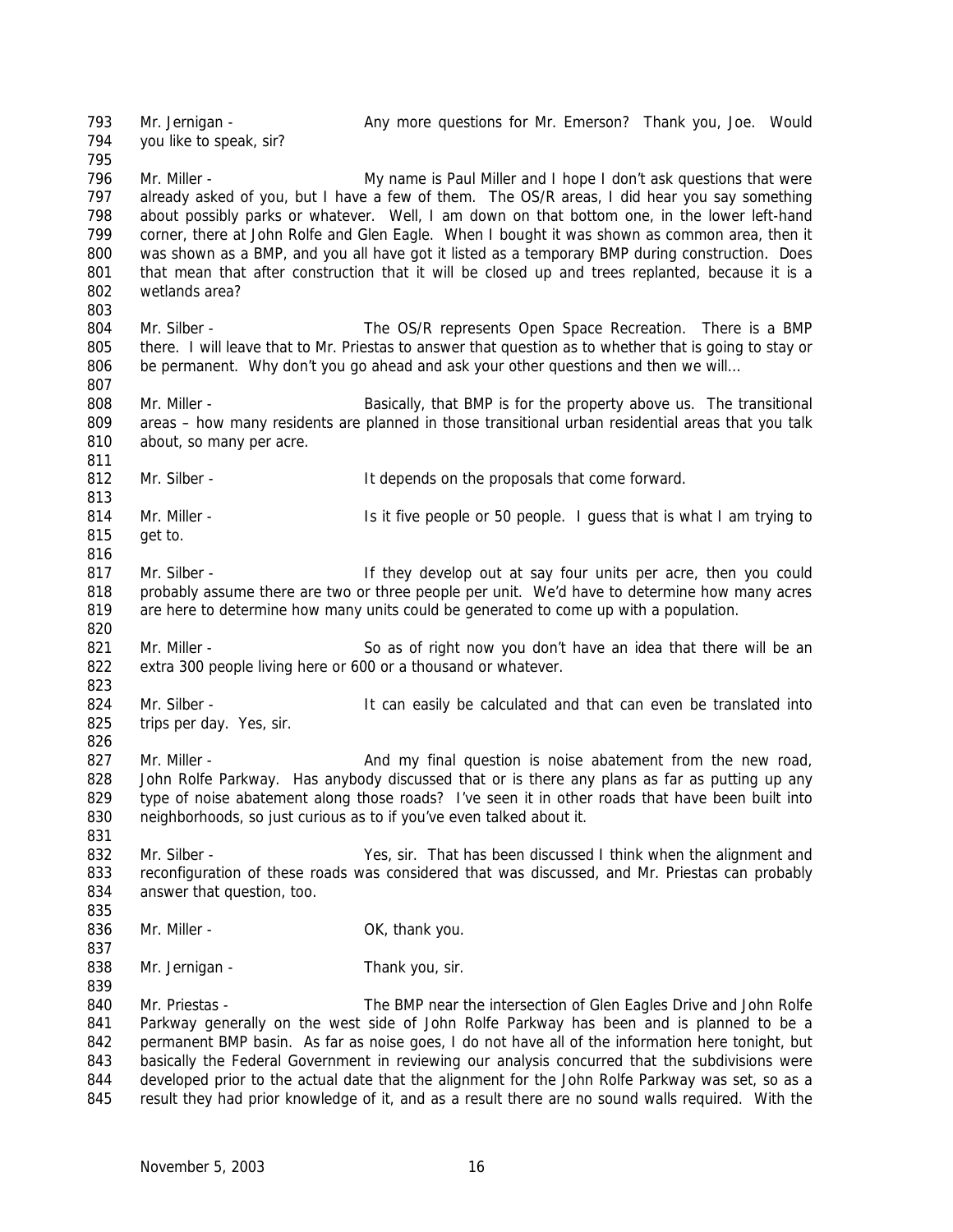exception of one minor area, I believe there are other dollar thresholds associated with it, but that is the major reason.

 evening, sir. 

849 Mr. Jernigan - Thank you, Lee. OK, who would like to speak next? Good

 Mr. Smith - Good evening. My name is Dave Smith and I live at the end of Sandy Brook Drive in Summerwood. I attended, maybe not all, but certainly several of the meetings that you had at Mills Godwin High School when this initial plan was first presented and reviewed, and at most of the meetings that I attended, there were references made to traffic pattern studies and traffic volume analysis, things of that nature. The primary reason behind this and kind of what the gentleman from Lake Loraine alluded to, was that basically we had more traffic on those roads than the roads could accommodate, and that was the reason we wanted to make this proposal, build the John Rolfe Parkway, etc. etc. etc. Where I am going with this is there was no discussion of adding any additional commercial property that might generate additional traffic when any of these plans were discussed with us at those initial meetings. Have you considered the additional traffic that would be created from both the increased commercial concentration areas and also from the proposed office areas, doctors offices and whatever might, whatever else might go in there and what effect that additional traffic would have on your initial numbers that led to this proposal to begin with.

 Mr. Silber - Yes, sir, that is a good question. The answer is yes, we have taken into consideration the proposed land uses and the impact of those land uses on the traffic, and the road network. I indicated earlier that when this alignment was chosen we did do some preliminary evaluation of land uses to make sure that the network would support those land uses. So, yes, we have looked at and evaluated those traffic numbers and the road network can accommodate the traffic from this proposal.

- 874 Mr. Smith Can you share those numbers with us?
- Mr. Silber We don't have those numbers here. Are you talking about for each parcel, what the traffic would be for those?
- 879 Mr. Smith No, the numbers that were presented at the meeting at Godwin where more of numbers of cars passing through that intersection a day and what – there was some mention made of how long it would take to get through that light the way the traffic was growing and so on and so forth. It seems to me like it is going to be a much more complex intersection to negotiate and I think I agree with probably a lot of the people here that I am very much against 884 adding any additional commercial property or office property that would add to the traffic flow. I think we will have all we can handle just to keep up with the traffic, even if we make these 886 proposed road changes. So, I am curious to see what sort of analysis leads you to believe that you 887 can actually add things that will increase the traffic flow to this plan and still be OK.
- Mr. Silber The modeling, though, was done by the Traffic Engineers and took in a much larger area than what is shown on this plan. It took in a wide area and their 891 modeling did show, as you indicated, the traffic that would be expected, the turning movements, the through movements, and all that was based on existing land uses as well as proposed land uses in that study or modeling area. There were land uses assumed at this location and that was 894 all a part of the modeling, so those assumptions were made and the roads could handle that. I think it is important to note, and Mr. Priestas maybe can speak to this, but the road network that 896 has been designed here really is designed to handle much more than what could possibly be generated by the land uses that are proposed here. It forecasts out beyond current conditions and well beyond into the future. As was raised earlier, the County does look beyond just a few years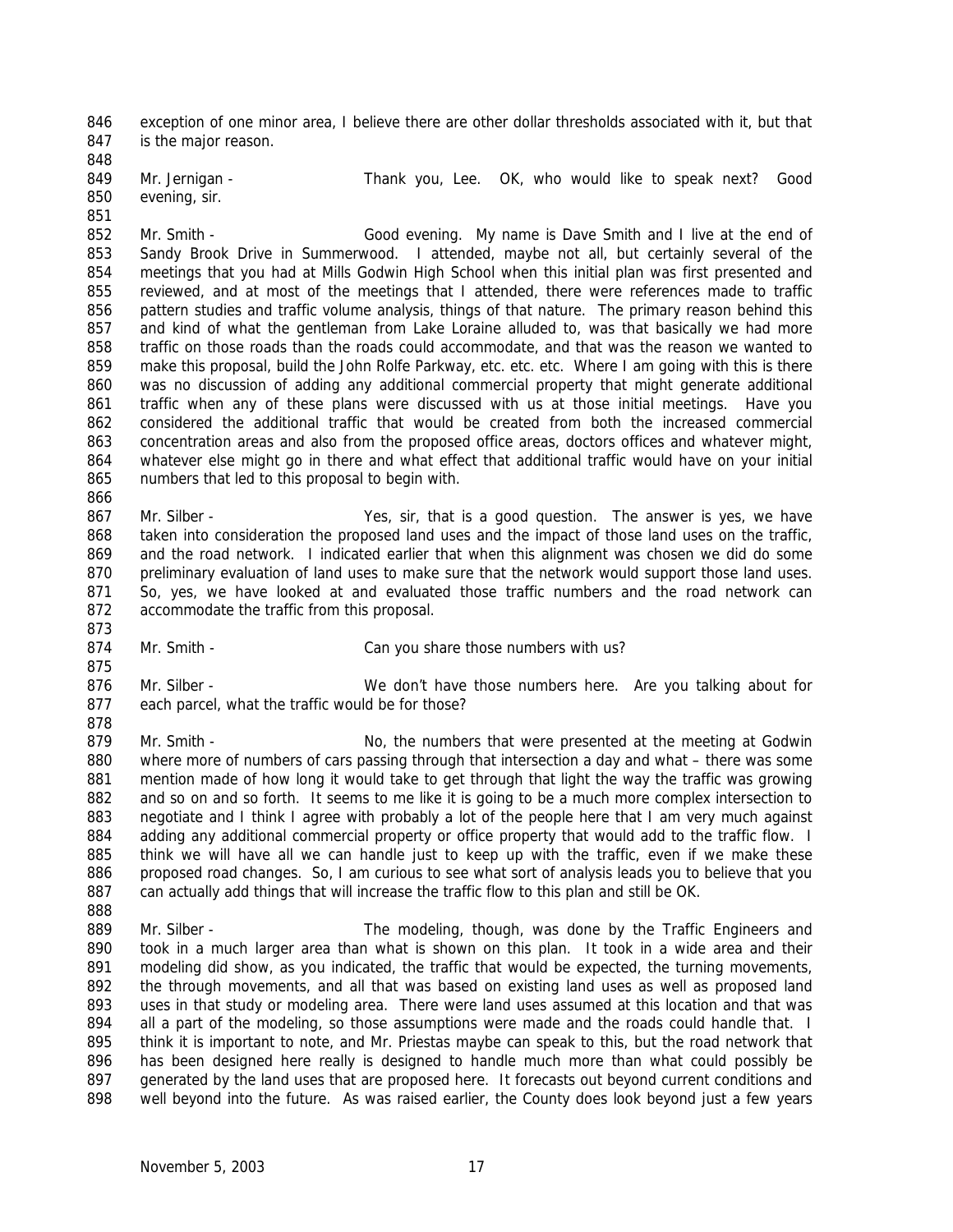Mr. Smith - Forgive me for being skeptical, but having lived in this area for quite some time, I don't see where the County is anticipating traffic patterns and building roads to accommodate them, as Southward mentioned earlier. It is a mess out there now with the new mall and everything like that, so it appears as though someone dropped the ball on that particular bit of advanced planning in anticipation. That is really all I have to say. If you are keeping score, I want to be on record as against the additional commercial properties. Thank you. 911 Mr. Silber - Yes, sir. 913 Mr. Jernigan - Thank you, Mr. Smith. Mrs. Ware - I have a question. I was wondering if there is someone who could give an example of a six to six and a half acre commercial shopping center that exists now, just to give an idea to people that are there. I see this as a community type shopping center, not a 918 destination, which is what was mentioned in the Land Use Study draft. Correct? Anybody know? 920 Mr. Silber - Seth, do we have a shopping center directory or anything we can 921 pull from? I'm trying to think off the top of my head of a retail center. 923 Mr. Emerson - Possibly River Road Shopping Center. 925 Mr. Silber - River Road? 927 Mr. Emerson - River Road Shopping Center might be about that size. 929 Mr. Silber - **I** would say that it may be larger than six acres. Mr. Emerson - Possibly. That is a small commercial area in reality when you consider your acreages. That is something that maybe we have not brought out well enough, but this proposed Land Use Plan is predominantly single-family residential. Of the area you have 51.495 acres of this proposal, this single-family residential, urban residential is 23 acres, of which 935 some of that property is significantly challenged with some slopes and things, so it is not going to be able to be developed at the maximum rate. Just doing some quick numbers, you probably are looking at possibly 100 units maybe on the upper end, if you can develop the property to its 938 maximum. The office area in total is 5.65 acres. Commercial concentration in total is 11.964, of 939 which four acres are existing businesses already. They are there. The Open Space Recreation shown on the map is 15.2 acres, so in reality, the areas that we are dealing with – while the 941 proposals may seem somewhat intense, they are not that large. 943 Mr. Glover - Let me ask the staff a question. Listening to the people and their 944 desires and the staff and your recommendations, how many people have come forward and asked you to put more commercial in there? Have you had a barrage of people coming in and saying "Put some more stores in here?" 948 Mr. Emerson - No, sir. Based on our website, which is really where we've been 949 able to document the most, it is probably evenly split, maybe a little bit on the negative side. Some

 out in planning the road network, so the design of this road, with the turn lanes and through movement does anticipate travel well beyond this area, through traffic as well, and should be more than adequate to handle the future demands that would be expected from land uses well beyond

902 this area as well as what was proposed at this intersection.

 people see the additional commercial as an attractive thing, and that they could walk to, and quite 951 a few people feel that additional commercial is not necessary. It is interesting looking back on it. I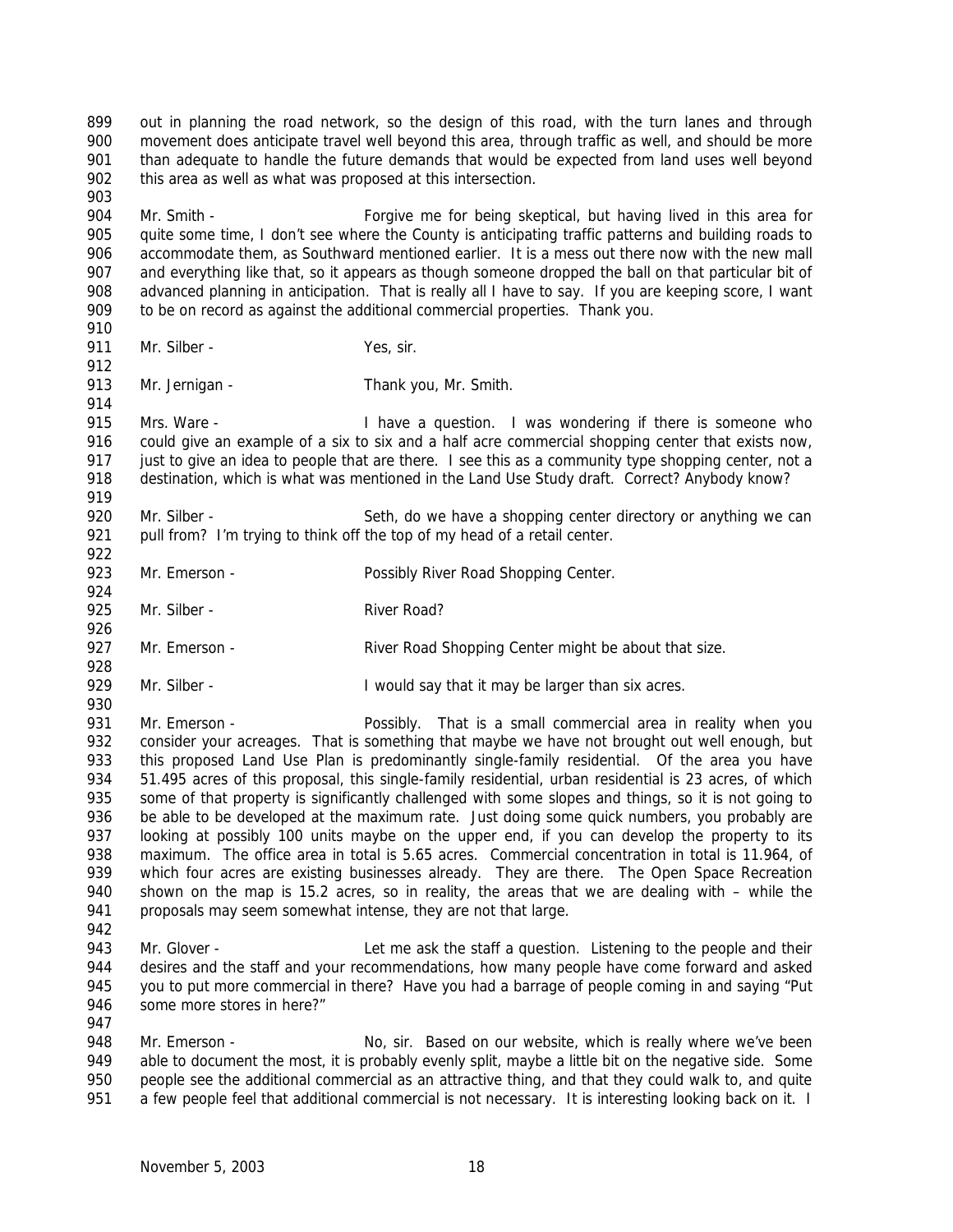was going through the file before I came down tonight. The more recent comments since the opening of the new commercial centers in the area seem to be leaning against more commercial in the area, feeling that the commercial needs are being met, whereas previous to the opening of the 955 two new commercial facilities in the region, they were leaning more towards "it would be nice to 956 have this neighborhood center." Again, the concept here is that you'd have small offices, small retail shops, the local bakery, the barber shop, the Subway, for instance, or the Radio Shack, or shops like that that would do well in this area. The demographics indicate that the area could well support this as well as some high quality urban residential. We feel like we could see some very high quality townhomes in this area that would complement it, the development that is there. Mr. Glover - So there are people that have asked for retail?

 Mr. Emerson - Yes, sir, there are some. It is split. If I went back without doing an official tally but thinking in my mind, it is probably more on the side of "we don't need additional commercial" than it is "we do need additional commercial", but there are some supporting people 967 out there of the commercial aspects. Yes, sir. 

 Mr. Taylor - Mr. Emerson, one of concepts we had when we started this 970 commercial concentration, I remember we used as a model the 'Quioccasin Triangle' at Quioccasin 971 and Gayton in terms of a neighborhood area, and yet that would be much larger than this one here in terms of acreage. I believe that one, I would guess just looking at it, is probably 12 to 15 acres. 

974 Mr. Emerson - That would be considerably larger. Yes sir.

 976 Mr. Taylor - What we are looking for here is really, you are saying, is a relatively small neighborhood serving, very quiet and very high caliber shopping area.

979 Mr. Emerson - Yes, sir. That is correct. We are looking for something residential in scale, that would be in keeping with the neighborhood; small stores, corner shops, things that would service the neighborhood, not necessarily something that someone would drive across town to come to unless it was just that specialty shop, that Hallmark Gift Store that sells the one 983 particular thing that somebody collects, something like that. That would possibly be the type of 984 shop you'd see: a good neighborhood restaurant, things of that nature that would complement the shop you'd see; a good neighborhood restaurant, things of that nature that would complement the area and not be detrimental to it.

 Mr. Glover - That existing zoning commercial, you say, is about five acres? Mr. Emerson - Yes, sir. That is an approximation. I don't have that number right here. 992 Mr. Glover - I believe that is zoned B-3 already. Mr. Emerson - Yes, sir. I believe that is correct. 996 Mr. Glover - I believe B-3 allows 24-hour operation. 998 Mr. Emerson - Yes, sir. I believe that it does. 1000 Mr. Glover - And the most intense commercial goes beyond the neighborhood type of businesses. Are you anticipating someone coming in and down zoning it to B-1 to meet the expectation of the village proponent, because if B-3 is there, I would find it awful hard to believe

that somebody would want to rezone it.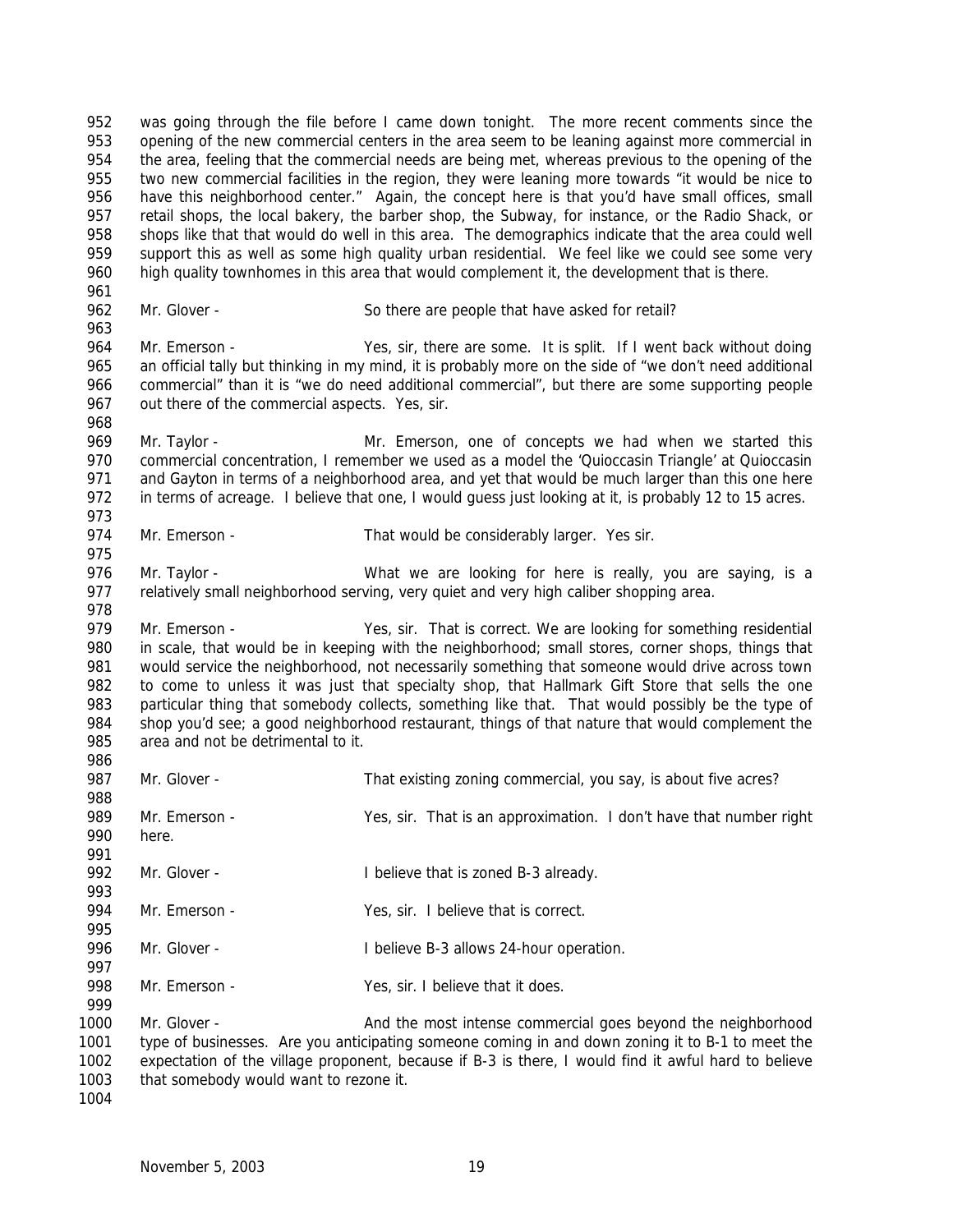Mr. Emerson - Well, we certainly wouldn't encourage anymore B-3 in the area. 1007 Mr. Glover - But with the B-3 there you can count on a restaurant being open until 2 or 3:00 in the morning if it should be opened there. Is that correct?

1010 Mr. Emerson - If somebody wanted to redevelop the site...

1012 Mr. Glover - I think the reason that I am asking the question is because at that 1013 point the people may need to recognize that when you have **East 1.** I know Dr. Katz said we could deny it. I appreciate what Dr. Katz is saying, but I believe at some point that you need to know that those things that were there for 40 or 50 years with no anticipation of your fine community and residential neighborhood building around it, and the fact that nothing was ever built on it. You need to somehow or another transition between what is there now and what is to come, and if you don't do that, it does disrupt the neighborhood very much, but unless you put some type of transition between you and that B-3 that is already there, and commercial zoning is already there, you are going to have a situation that you are not going to enjoy. Your neighbors are not going to enjoy it. Your type of homes are not going to be what you would want them to be, so I would hope that you would consider the transition between what is there now, that cannot be taken away, because property rights say we can't take away what people have already. So, those cases that would come in the future, then you would have a tremendous say in how you would frame the type of conditions that would be placed on those cases, that would say "You can be open until such and such a time at night", "You can't open before such and such a time in the morning," "You can't have dumpsters that back up to the neighborhood." "You can't have gas pumps next door to it." That is why staff is recommending to you to buffer and expand slightly what you have already. Skeptical, and I can understand being skeptical because it seems like when we talk about what we are going to have, many times it doesn't take place. But, again, property rights will keep you from doing it. But, right now, you have a better opportunity than you will ever have to gauge how your future neighborhood is going to look, but if you hold the government to what we have now, you get what is there and we can't put proffered conditions on it. We can't put any restrictions on it. All they have to do is meet the requirements of the State of Virginia Building Code. So, please take time to evaluate what you are requesting, because you may get it. OK. I just hope that does you some good to know that staff is not just saying, listen, we want more residential. I mean, we don't want more residential, we want more commercial. We want good development. And I believe what they presented, based on what I have seen could be, with your input in the future with zoning cases that are going to have to take place and plans of development and subdividing, you are going to have a much, much better situation than what you've got today, if we have got to have 1041 the road networks improved. So, keep that in mind if you would.

 Mr. Silber - Mr. Glover, I think that is a good point. I think this slide illustrates some of your points. It is hard to see this, but the current Church/Pump Road alignment has B-3 zoning on all four corners. That B-3 represents the most intense retail zoning that the County offers. That would allow the body shops and the type of uses that are most intense. Further more, they are not proffered cases. They don't have proffered conditions on them. Therefore, they have no limitations. They can have 24-hour operations. What we are offering here is a concept that reduces that to a more neighborhood scale retail. The road is going through a portion of that property that is zoned B-3. We are not proposing retail on four corners. We are backing that off to three corners. Yes, it is more retail, but the scale and type would be very much different. And I think we can all agree that this intersection is going to look much different than it does now. It is going to look different when it is improved, than it does now, and I think we have to recognize that that creates opportunities for different types of land uses, so I think that the B-3 does introduce an element that we have to recognize.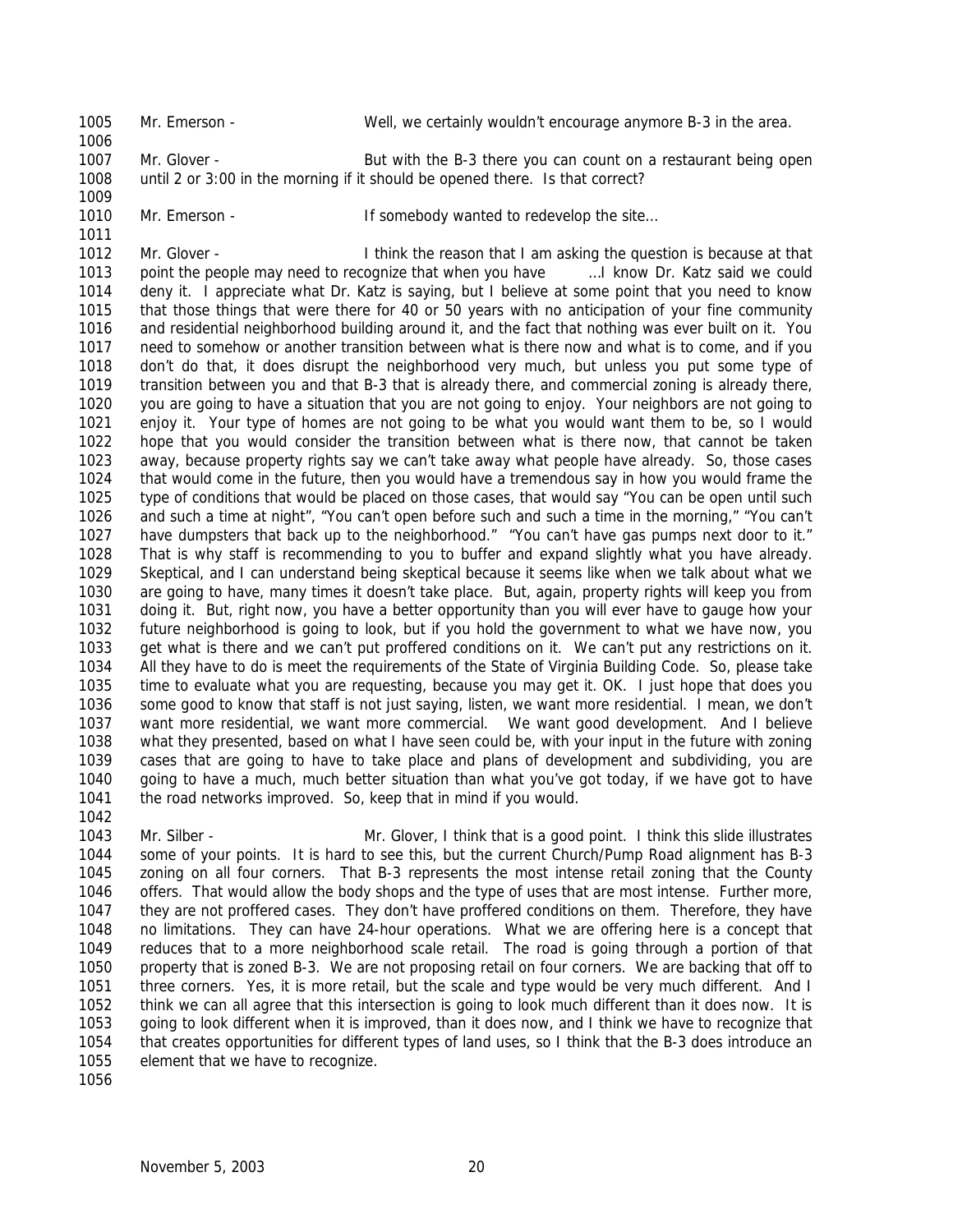1057 Mr. Taylor - In furtherance of that point, and I live in that neighborhood and I have been with this project from the beginning, in terms of the designs, and we work with the neighborhoods basically right along. Our whole intention is to make this a better area for everybody to live in in terms of the facilities that are available, and to provide a real neighborhood constructed in terms of the architecture as well as the traffic, and I think in working with the individual groups, and we've had a number of meetings at the various schools. Basically there has been a lot of support in the concept, and I must say again, in furtherance of what Mr. Glover is saying, the concept here is really to make a very quiet upscale or provide a very quiet upscale neighborhood concept for this area, and still allow for the traffic that we had, and it was planned on the traffic we had four or five years ago, but projected into the future to get traffic patterns, like John Rolfe Parkway, which is on the drawing boards for a long period of time, and will come, but the traffic necessitated or to be handled by John Rolfe, this is planning around that concept, and I think when this is all finished, and I think it will be four or five years before it is, I really think that the neighborhood in this area is going to be improved in terms of the facilities that we've got. That is our goal and that is our objective, and basically every step that we've made along the way in Planning really has that neighborhood context included within it, so I think that we will, when this is done, it will really improve the area and provide some of the facilities for the urban residential, which we had thought would be, in some cases, age restricted or townhouses, and the town would be such that you could walk around in the Pump/Church area. Right now with Shorty's and the other one, we really have some nice neighborhood facilities, but you really can't walk around in that area very conveniently. So, it is to bring a village concept to bear while we are finishing off all of the transportation problems and solving the transportation problems that we see, and, frankly, the staff and the transportation people have worked very hard on this, and as I said, we've had numerous meetings and all of our efforts to make it the most pleasing neighborhood fitting concept that we could come up with. And I think Mr. Glover and his comments are right and with the concept that we've got, I think if we are patient and we watch this, we will see a very good neighborhood concept developing.

 Mr. Jernigan - Thank you, Mr. Taylor and Mr. Glover. Is there anybody else who would like to speak? Yes, ma'am. Come on back up.

 Ms. Southward - Thank you. Sometimes you forget things you wanted to ask. We are having a large increase as everybody said, everything you just discussed, the new Short Pump Shopping Center, all of the other things, Ridgefield Parkway with Ukrop's and what we are talking about this evening, which is my point. Including this proposed change in the development for Pump and Church and John Rolfe Parkway, what is in the appropriations budget, what has been developed or being developed, fire, rescue, police, and other things for all of these increases in this location. What budget proposals are being put together? You are going to have more people, you are going to have more traffic. What about the police, fire, rescue? What is being done in that area?

 Mr. Glover - I think every year, if I can answer that, every year the County Manager does an outstanding job of bringing together a budget that addresses the needs of the first charge of government, and that is the public safety. You mentioned fire, police, and rescue squad. We have done an outstanding job in that area. The Manager brings forward a budget. We cover that budget and have public sessions that you'd be welcome to come to. I believe that each of the things that we are dealing with, the Manager will address those. He will address it with us and make proposals to increase our staff, where necessary. We have done it every year that I have been on the Board so far. I think people have been very pleased with what we have, and I would expect it to continue to be that way, but he does address the public safety, and I believe that is the first charge of government is protection of the people.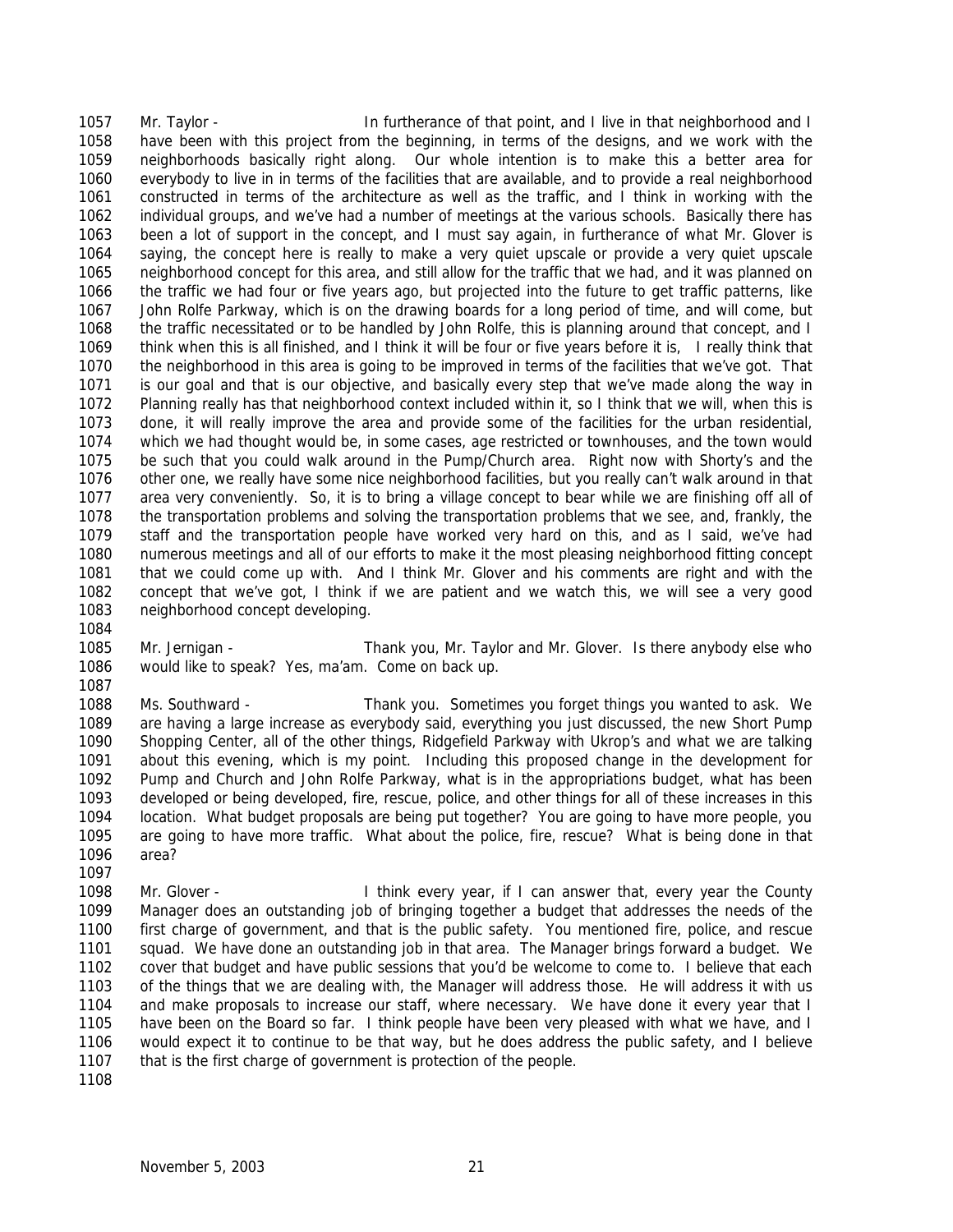Ms. Southward - So if I understand you correctly, this has not yet been discussed in 1110 the past two years for all of these.

1112 Mr. Glover - It is always discussed, ma'am. Each year there is a great deal of dialogue that goes on between the Board of Supervisors after the County Manager has set down with the Police Chief. I am sure that at a point in time they have already dealt with capital projects or they are dealing with it now, I believe, and beginning in January, they deal with each of the Division's bringing forth their recommendations to address the needs of their particular areas, such as police. The Fire will bring theirs forward and that would include the fire departments, EMTs, and we are also putting fire fighters on ambulances now. We have ALS, Advance Life, people on the ambulances now and on the fire trucks. We have defibrillators on the fire trucks. We just approved Fire Station No. 22, which is on Cox Road. I think that we've been very good at making sure we can respond to the needs of the public safety, and, yes ma'am, every year. That is an on- going discussion. We have a budget, but approving the budget, that is the beginning of working that budget. So it is on a day-to-day basis, ma'am. It is not something that they sit down and say, OK, now we are going to build a shopping center here. How are we going to address it? It is addressing the population as it grows, addressing the retail as it grows and the commercial. And you are welcome to come in and sit through our meetings. It is about a four and a half day all day long session that we deal with these issues.

 Ms. Southward - So to the public's knowledge, you will be putting that in the *Richmond Times-Dispatch* or other public information?

1132 Mr. Glover - Yes, ma'am.

 Ms. Southward - Where would you go on the Henrico County web site to get this information? 

1137 Mr. Glover - I am going to let the Secretary answer that. I am not sure. I know where it is when they send it to me. But I don't know where it is on the site. 

1140 Mr. Silber - I am not sure if the entire budget is on the site, but the County does have a web site. It does provide information on the availability of public documents and I don't know if I know the web site address off the top of my head. We can get that to you, and all of these documents Mr. Glover just described are public information. We encourage you to participate in that process, and it is not a hidden process at all. So, we will be glad to share that information with you.

1147 Mr. Glover - And the Board welcomes the questions at the time we are having, if you can put that question to your Board member or to the Planning Department, we welcome the question because it is not a matter that we have all of the answers. The staff does a very good 1150 job, but your question is a very good one, and hopefully the Secretary made note of it to let the 1151 Manager know that you are concerned.

 Ms. Southward - Yes. What caught my eye was looking back again several times at open space – recreational, and knowing that young people, something new and they are curious, and they want to participate in those kinds of amenities. They are going to be crossing roadways on bicycles. I think a lot about our young children and safety, and what are we doing to protect 1157 them. And thank you very much. 

| ,,,,, |              |            |
|-------|--------------|------------|
| 1159  | Mr. Glover - | Thank you. |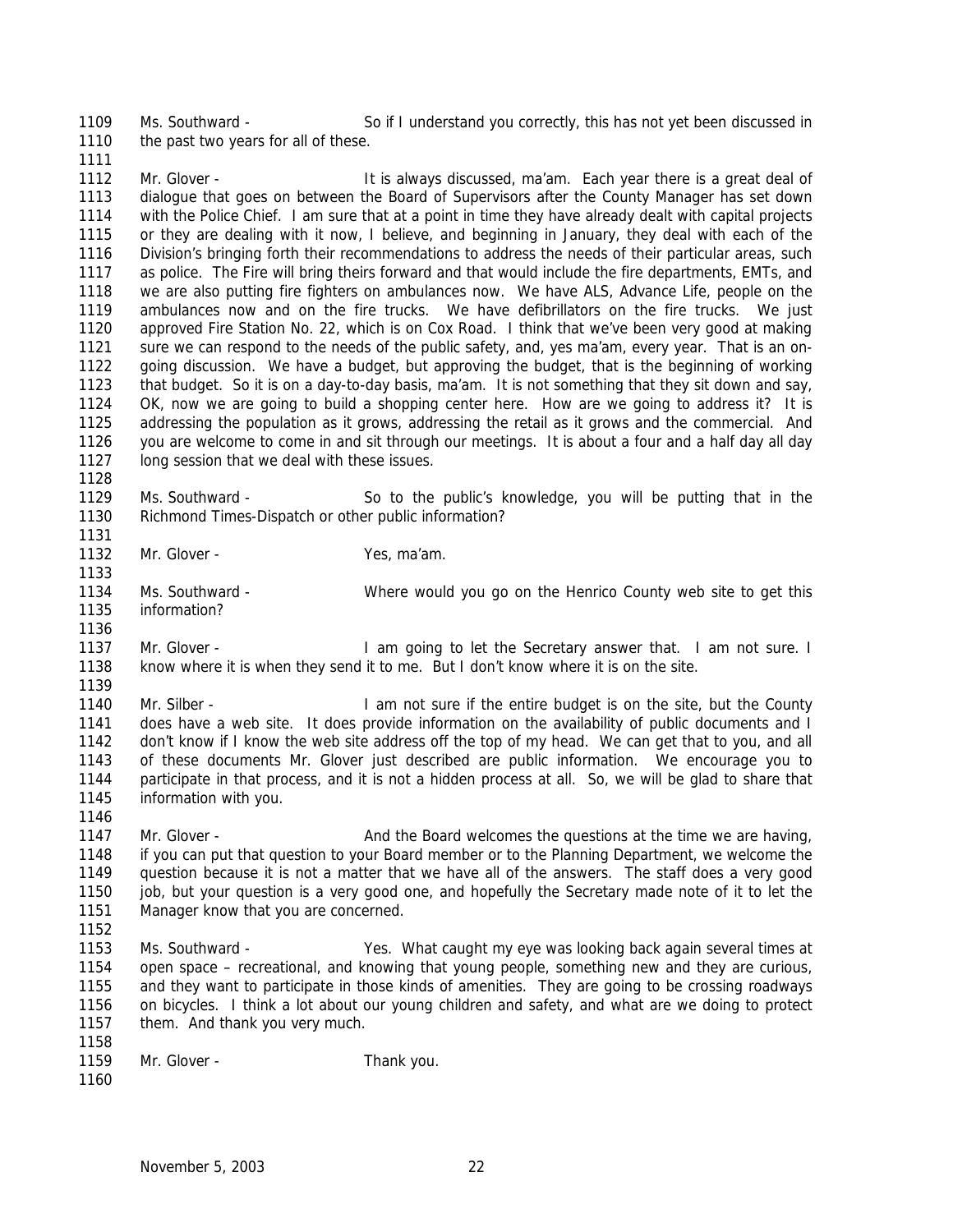Mr. Jernigan - Thank you, ma'am. All right, who else would like to speak tonight? Good evening, sir.

 Mr. Tom Southward - Good evening. My name is Tom Southward. I live on Sandy Bluff Drive. Actually if you could go to this map, it would help me on the monitor here. Right here on this area here (referring to slide) that we were talking about the sidewalks earlier, and if you noticed, there is a sidewalk on one side of the street, but not on the other, which, if you look all around, it looks like there are going to be sidewalks everywhere, and if you look at the residents right here, there are a lot of kids and all, and just like the woman before, over here in the open space – recreation, which is that is where the kids are going to want to be. I mean we all grew up in woods and now it seems like it is all commercial-residential. How come they are not going to put a sidewalk on this side? It looks like they keep pushing the road over here anyway, but now we've gotten up, and it is just going to be a – I guess, curb and gutter, no sidewalk?

 Mr. Silber - Yes, sir. The proposal is to have sidewalks on both sides of the roads in this immediate intersection. As you move further away from the intersection, in some cases we drop down and have a sidewalk on one side of the road. You have noted that on John Rolfe Parkway north of Pump. You can also see that on John Rolfe Parkway south of Pump. We go down to one sidewalk as well as Pump Road south of John Rolfe Parkway, so as you move further away from this pedestrian center, we are dropping down to a sidewalk on one side. The sidewalk is on the side of the open space – recreation and to come out of your subdivision on Sandy Bluff Drive, you would be able to hop on a sidewalk at Pump Road, and then cross John Rolfe Parkway to get to the sidewalk to get to that open space. Your point is well taken. I think we try to use some level of common sense when it comes to trying to provide pedestrian movement as much as possible, but sidewalks can be expensive if we are putting them on both sides of the road. We can make note of that and share that with Public Works and see if that can be considered with the design of the road.

 Mr. Southward - My second question is, with no wall, sound barrier wall, you keep hearing, well, we are going to have shrubbery and things like that. What does that consist of? I have been to probably five of the meetings at Godwin and, you know, you hear different things. When we are talking shrubbery and barriers and things like that, what does that consist of? Are we talking planting a little pine tree or a fence. They said maybe a fence, but it is not coming up, or you hear if they put a fence up, they want the homeowner to take care of it, and that would be fine on my end, but what if my neighbor doesn't want to take care of his part, and then we're starting 1196 looking, it is not consistent, it is not what we would expect. 

- Mr. Silber You are talking about the lots that back up to John Rolfe Parkway?
- 1201 Mr. Southward Yes.
- 1203 Mr. Silber In the Summerwood Subdivision?
- 1205 Mr. Southward Yes, sir.

 Mr. Silber - I may have to ask Mr. Priestas if he has information on what would be along that buffering in the form of screening. I don't know if that has been determined at this point.

 Mr. Priestas - Mr. Silber, maybe before I answer that question, I could comment on the sidewalk situation. The sidewalk was only proposed and approved on one side of John Rolfe Parkway north of Pump Road because the homes along that portion of John Rolfe Parkway all back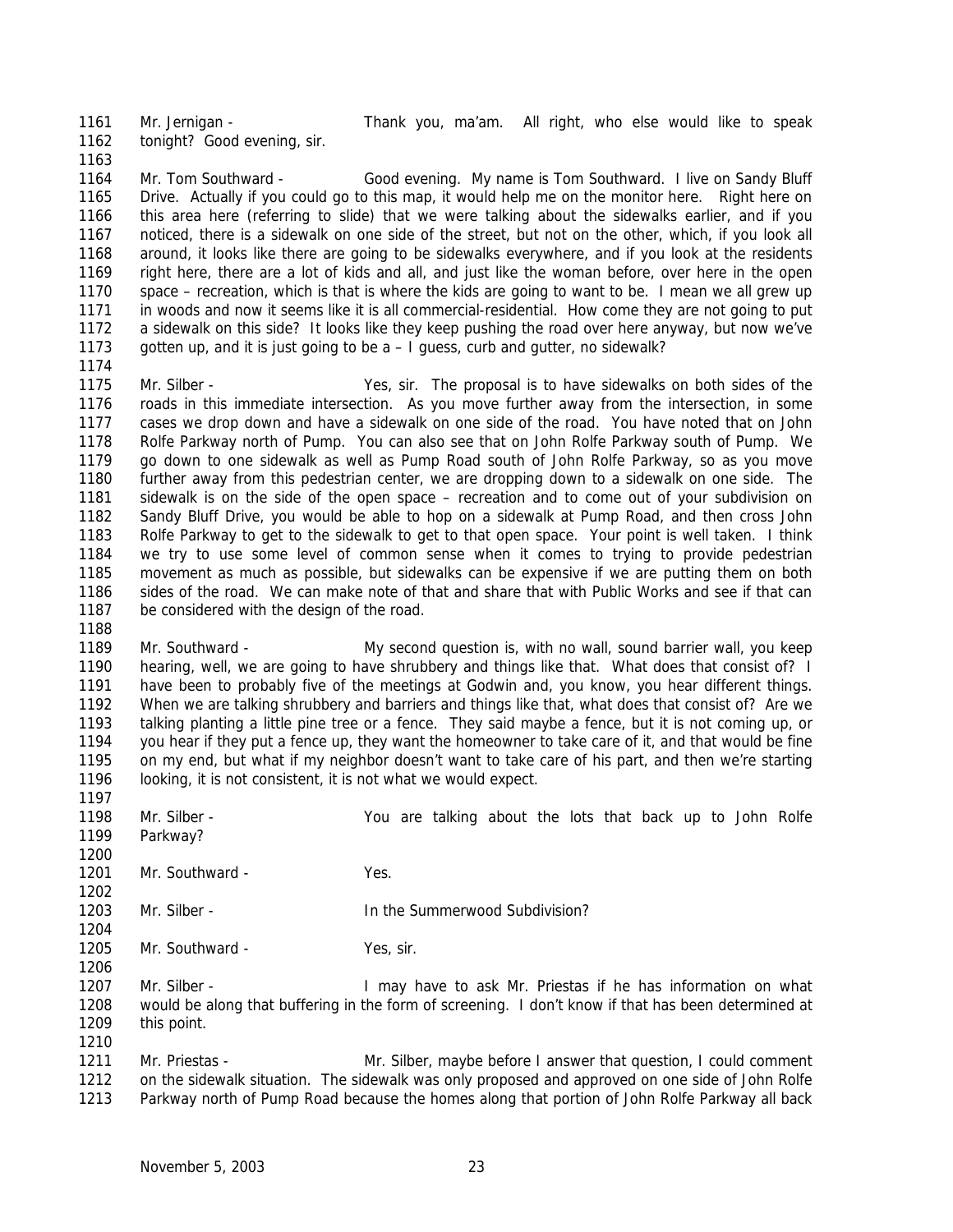up to John Rolfe, and we didn't believe that there would be a whole lot of pedestrian activity going back and forth along that portion of the road. However, along Pump Road, from John Rolfe Parkway up to Three Chopt Road, there will be a sidewalk on both sides of the road, a second sidewalk on the west side was added as result of citizen request on that section, and that is where we expect #1, lower traffic volumes once John Rolfe is completed, but also there would be more orientation of pedestrian activity because that is where the subdivisions access. And now that I've answered that question, what was the question I came up here for?

1222 Mr. Jernigan - The sound barrier.

1224 Mr. Silber - Think the question was the landscaping that may be required along John Rolfe Parkway on the western side of John Rolfe Parkway.

 Mr. Priestas - The John Rolfe Parkway project did not include any landscaping as a part of the project itself. However, the Board of Supervisors indicated a desire to consider landscaping along the corridor. What has been indicated is that the County would employ a landscape architect or maybe utilize a landscape architect that we have on staff and meet with the major citizen and homeowner associations to try and coordinate something that we believe is reasonable and they believe is acceptable. We will be doing this as we proceed with the construction, so that everyone can appreciate the contours and the grading that will be taking place as a part of the project. 

1236 Mr. Jernigan - Thank you, Lee.

1238 Mr. Southward - One more question. We have an easement in the backyard which, of course, we can't build on, or egress/ingress. Now, the County says they are going to purchase that part of the land. Of course, I'd still be responsible for taxes and things like that. Nobody's came out to the house and I am sure eventually they will, but what am I looking at there? I don't have a whole lot of lot there now. How much, are we talking they are going to come by and give me a case of whiskey and some cookies. I am very curious because I have heard horror stories on this in the past, you know, to where they come in and go OK. This is what you get and that is it. You are still responsible for the taxes on the property and to upkeep it, or it never seems like it comes out to the homeowner's advantage. I am not looking for an advantage, but at least some type of compensation that would be reasonable.

1249 Mr. Silber - I don't know if I can answer that question. I think I should have had Mr. Priestas stand at the podium all night tonight.

Mr. Archer - I think we ought to set him down front here.

1254 Mr. Silber - Yes, I think so. He keeps slipping to the back.

 Mr. Southward - I mean with that, I guess somebody could come by and go over that. I would be more interested to see exactly where the road is going to be. Like I said, I've been to the meetings and they say, "Well, it is going to be about, you know, about, just like the commercial." You know if it is fourth in inches or fourth missed, I am very curious and would if somebody could come by there and go over it one day, it would be great. And that is it.

Mr. Jernigan - Thank you, Mr. Southward.

1264 Mr. Priestas - I will be happy to come by or either ask somebody to come by and meet with Mr. Southward to go over that. As far as the impact on his property, if I understood his first question correctly, he was interested in knowing about the compensation associated with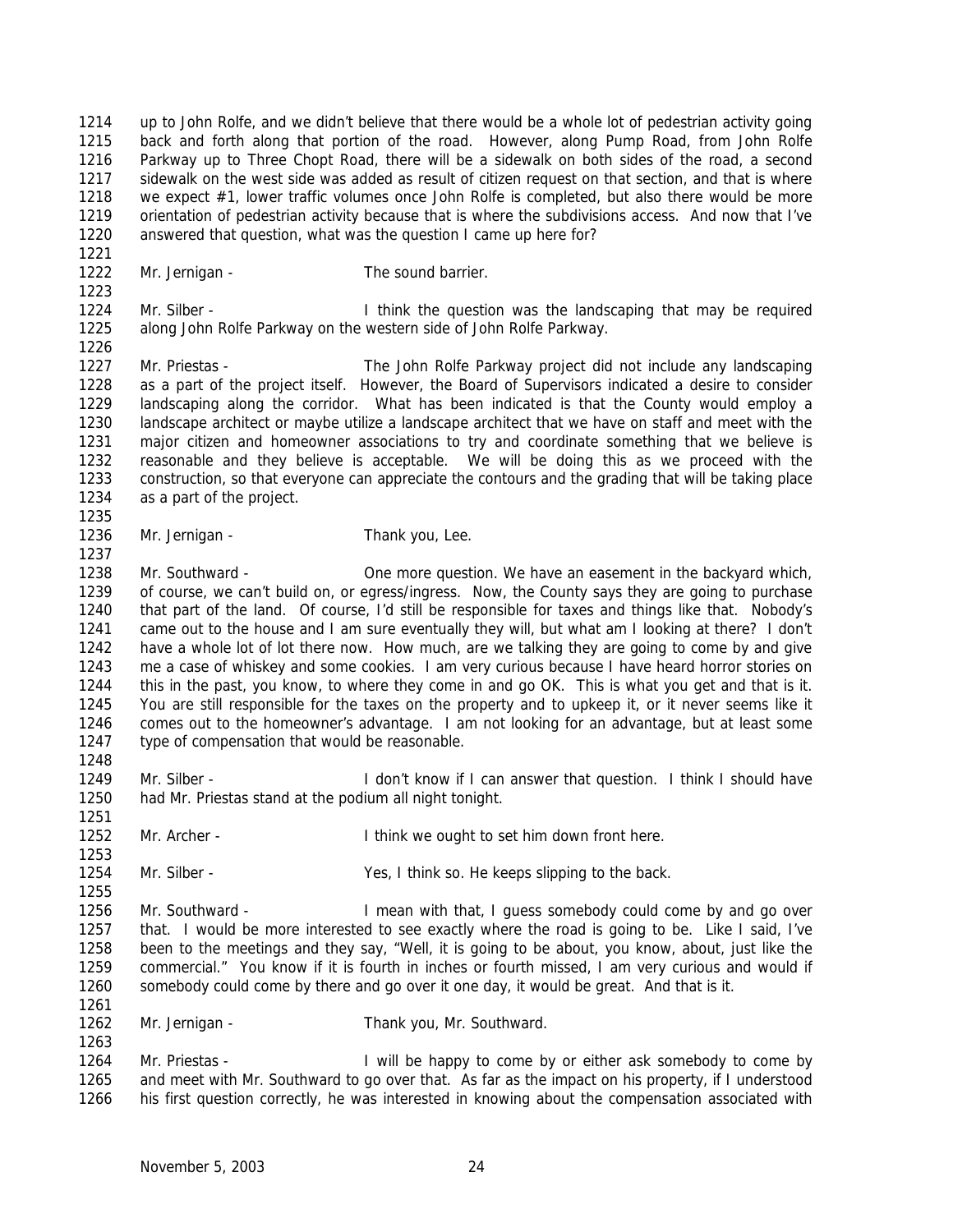easements and right of way. It is important to distinguish between what an easement is versus right of way, and without the road plans here, I can't tell him or you exactly how much or what we are talking about on his property, but we will get with him. Right of way is property that County acquires and the County would own that once it is acquired, and the County would pay fair market value for that. An easement, depending upon the type of easement it is, is basically a situation where we either rent a piece of property from you, for lack of a better term, if it is a temporary construction easement. We rent the property for the purpose of constructing a road and then at which time the road is completed, the property becomes yours in its entirety and we have no rights whatsoever to go back on that property without your permission. A permanent easement, as opposed to a temporary easement, is something we acquire a right to use from you, one or more rights. For example, a permanent drainage easement may have a storm water drainage pipe in the ground at that location. We would purchase that right from you, and the underlying property would continue to belong to the property owner as an easement, and he is current in that he would 1280 continue to pay property taxes on that.

 When we acquire a right from an individual, we pay a percentage of the value of that property, because when we acquire that right, that certainly imposes some limitations on what he can use the property for. The next question I guess would be, how much are we going to pay you, and I am not in a position to answer that. That is where Real Property people would be coming out and talking with you about acquiring the right of way or easement or both on your property, but I will be happy to have someone meet with you and show you exactly how it affects your property.

- Mr. Silber Mr. Priestas, so we do not have the right of way obtained along that portion of the subdivision?
- Mr. Priestas Well, again, I don't have the road plans with me. He mentioned easement and I can't verify that. It may be simply an easement that we need, maybe a sliver of right of way. There was right of way acquired along the John Rolfe Parkway project as part of numerous subdivisions. Yes.
- Mr. Silber I thought when Summerwood was recorded, I thought the developer dedicated the right of way for John Rolfe Parkway through there, but there may be some easements that are necessary. I am sure a box of cookies will take care of that.
- Mr. Jernigan Thank you, Lee. All right. Who else would like to speak?
- Ms. Southward A question came about when you were addressing Mr. Smith about the additional traffic and the John Rolfe Parkway being able to carry the additional traffic that would be added to that intersection out there, and the offices and so forth. Just as a person who tries to get a visual on what that might be, what stuck in my head was he said that the plans had been studied and that road that was made could handle substantially more than what is currently out there now. OK. So, trying to get a visual on that, do you all know, if for instance, when the Short Pump Shopping Center was put up, was Broad Street around that area put into a study so that they could handle the traffic that the new shopping center would create, because I am just trying to make a comparison here. You know, you could put something on paper and say, oh yes, it looks good, but you can drive in it and it be bumper to bumper, and it is still totally different. And that is something that sort of occurred to me as trying to get a visual was, were studies recommended and said, "Oh yeah. Broad Street the way that it is now, you know we've got the two left-hand turning lanes there at Pump and Broad and then we've got three more lanes going on down, and it can handle it." And in actuality and reality it cannot handle it.
- 

1318 Mr. Glover - I feel some reluctance for the staff to answer your questions, but I can tell you having set on the Board and heard all of these things and questions and comments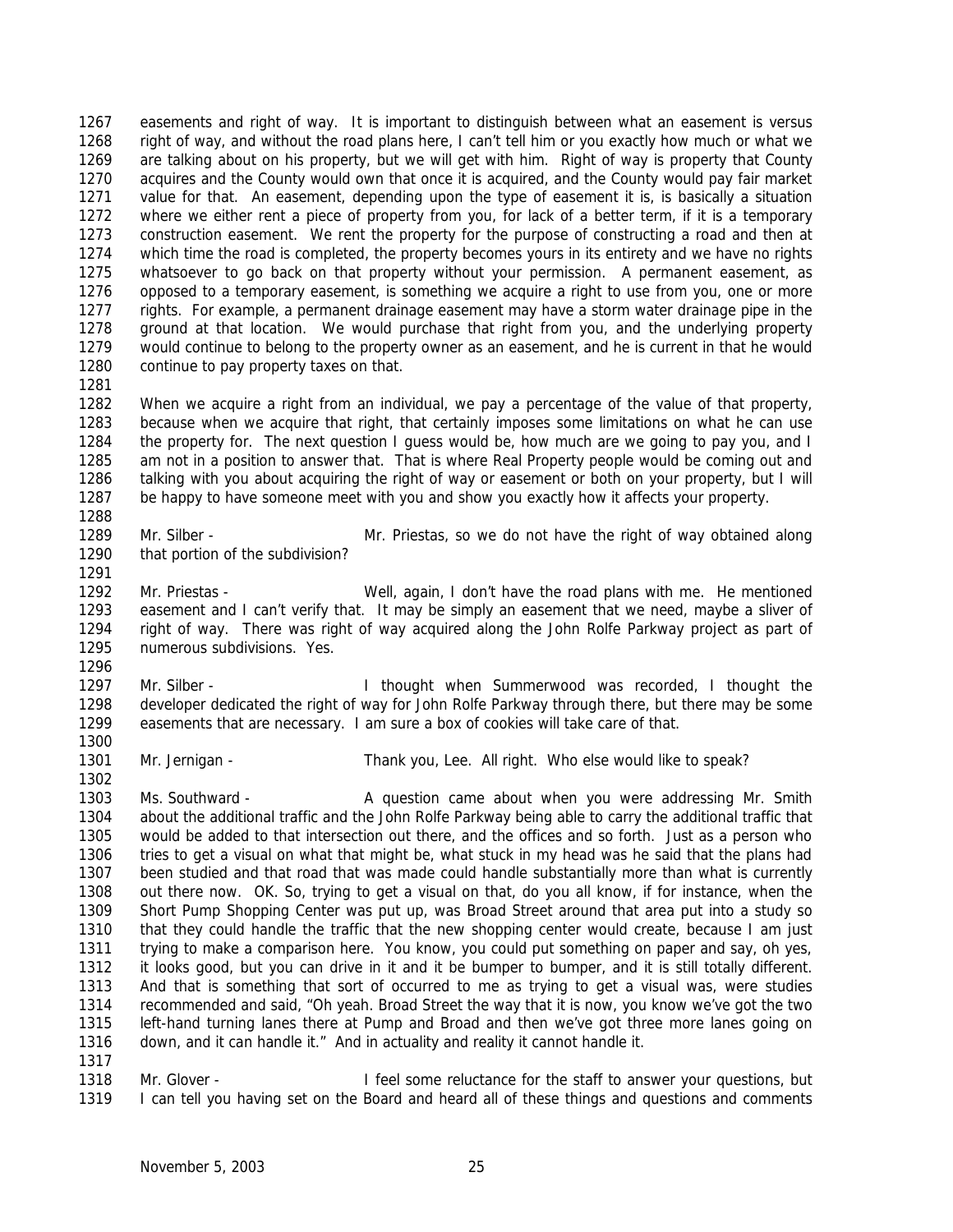made before, yes, ma'am. Pouncey Tract was scheduled to be improved beginning in 2004. VDOT has just recently within the last year decided it would be 2006 before they start. At the time of the beginning of Short Pump was about five years ago, and the State of Virginia did come in and I believe they have improved Broad Street. Mr. Priestas can correct me since he is doing most of the talking tonight. But all of that was taken into consideration. 288, as a matter of fact, the John Rolfe Parkway alignment right now that we are talking about, we began to plan as a county in 1965.

Ms. Southward - That has been there for a long time.

1330 Mr. Glover - The Music Hit has. And 300 feet of right of way was reserved from about Broad Street all the way over to within just a few miles of Patterson Avenue, about 90% of that corridor. We reserved 300 feet of width straight down through there. There were only, I believe, 19 homes in that corridor, and in 1988, in the wisdom of the Commonwealth Transportation Board of the Virginia Department of Transportation, they decided to move John Rolfe Parkway as a limited access from that corridor and put it four miles out through West Creek. In the process of doing that, the County had planned very well for their traffic circulation with their spokes and their circumferential, but when you take a major circumferential out of the middle of the west end of Henrico, the plans had already been laid for your residential community at that time. John Rolfe Parkway then became Henrico County's responsibility and an estimate of \$144 million dollars was estimated to build John Rolfe Parkway. I believe 120 ft. of width, 80-foot road, with 20 feet on either side, as buffer through that 300 ft. corridor. When they did that, and with Short Pump already in the plans, the land out there was going to have some type of development. So, yes, ma'am, we plan, and it really does bother me as a person that makes decisions based on what is happening today based on what has happened, with the funding. As a matter of fact, the County of Henrico, we donate to the mixing bowl. In other words, we put more taxes into the State of Virginia than they bring back to us, and that is I guess helping out your neighbor, but I tell you, I think we have helped our neighbor enough at this point. Your points are well taken. But we do need improvements, but we do need to do that in conjunction with the State of Virginia, and when they don't cooperate with our plans that they have given us approval to, and they approved these plans, so we planned. And it bothers me to have been a part of it and to hear you say that we didn't plan, because it does look like we didn't plan.

 Ms. Southward - Well, it does. It appears, you know, to someone who can't attend every meeting, and if I did that I would be on the Board…

1356 Mr. Glover - It would take a little bit of campaigning.

 Ms. Southward - Yes. But there is an aspect where you can say an engineer can look at a road design and say thus, and you and I can get in our cars every day and drive down the

- road and say something completely different. I am not saying that there is not lack of planning in Henrico.
- Mr. Glover Sometimes it looks like it though, doesn't it?

 Ms. Southward - Yes. It does. Even down to the little details. They seem little, but they are big to each and every one of us that lives out there, just as you all. You live in the communities, too. I can give you an example. Pump Road, it is 45 miles per hour, and I called the County about it. That was set back in the 1970s. That was when it was a country road. But, you know, as car washes are being put up and we look at the different zoning and everything out there, and more of the subdivisions are going in, and more people are driving now, more than ever. You know, the little details, the fact that that speed limit on that road is still 45 miles per hour should not be that.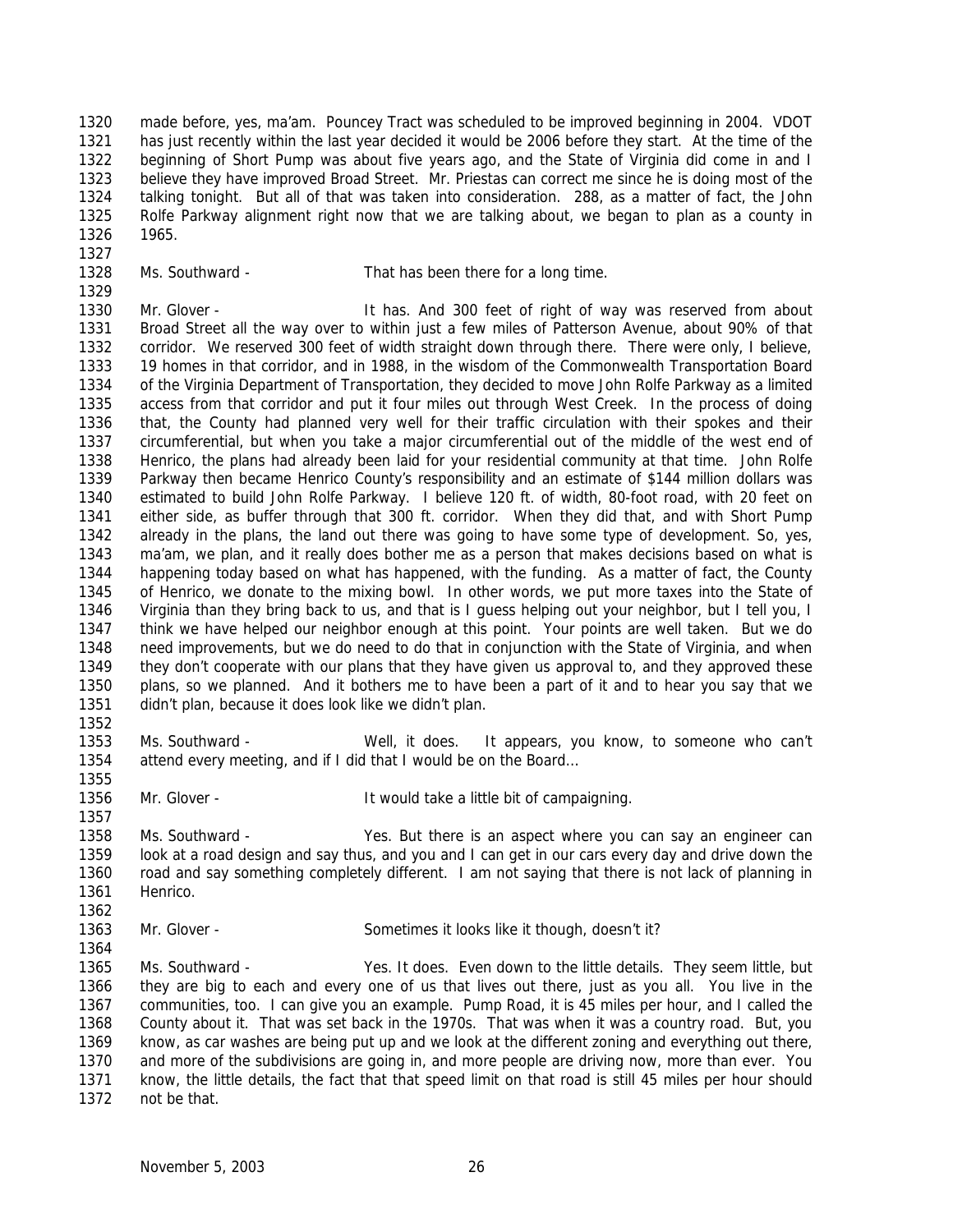Mr. Glover - Over a period of time we've had meetings just like this for the Short Pump Town Center. I remember Wyndham coming in, about 1,100 acres. Good people come here. You know we had people in Wellesley that came and spoke in favor of the Short Pump Town Center, and I like to leave on a good positive note, even though there are negative things in there. Those little things you talk about. I think what we need to recognize is that we have in the Short Pump Town Center – that is considered one of the top 10 upscale retail commercial malls in the country. We have one of the best school networks in the western part of this county. We have built more schools out there than any other area. We have met all those needs. The traffic is because it is such a desirable place to live. You know, you are living in such a desirable place in the west end of Henrico. That is why your property values are what they are. That is why your taxes are lower than, I didn't say the value of your house, but the rate, we are the lowest taxing authority of the 13 major authorities in the State of Virginia. I hate to hear that there are those little glitches that we have maybe not been able to address because certain things happen differently, because we don't have total control, but we think we do. Now, we are working on the traffic right now. And that is not going to take place tomorrow, but this is one of the major issues that has been going on since 1965. We move fast, don't we?

 Ms. Southward - Well, I actually have called the County three times and left messages abou getting my phone calls returned, to find out what to do about having the speed limit lowered on Pump Road and also to find out what they were doing about the traffic lights between Church and Pump and Three Chopt and Pump, because it seems as though the timing needs to be adjusted there to give people in between there enough time to get out on the road, a little break from the traffic, and I have not received a return phone call. 

1398 Mr. Glover - All right. Thanks. Mr. Priestas just made a notation of that. 

 Ms. Southward - But I would also like to thank you for your clarification on some of our concerns that we had about the commercial area up there. I know I feel better about what you 1402 indicated was going into more of the detail about the B-3 zoning, and I appreciate you going out with that explanation. 

1405 Mr. Glover - Thank you.

1407 Mr. Jernigan - Thank you, ma'am. Is there anybody else who wants to speak? 1408 How are you, sir?

 Mr. David Sanderlin - My name is David Sanderlin and I live on Sandy Bluff Court in Summerwood. Obviously today we know the congestion that is on Pump Road and Church and there has been some questions about, with everything proposing to build and how it would increase congestion. I am curious about even further down the road. If and when all of this is developed, how would the improvements to other roads take the pressure off of this? Like say, Church Road, going all the way to Broad Street, because it is a nice little winding two-lane road right now, and traffic gets backed up pretty far on it. You know, what is going to happen down the road with that, and also Lauderdale, because that is the main entrance to the mall right now? So, will the congestion that everybody is concerned about, would that be eased in the future with other roads, because right now obviously Pump is the main road, going all the way from Broad down to Patterson, but will these other road improvements help ease the congestion here in the future, so 1421 to kind of widen this up a little bit? 

| 1423 | Mr. Glover - | I think we are going to put Mr. Priestas on a bonus. |
|------|--------------|------------------------------------------------------|
| 1424 |              |                                                      |

Mr. Sanderlin - I will leave with that. Thank you.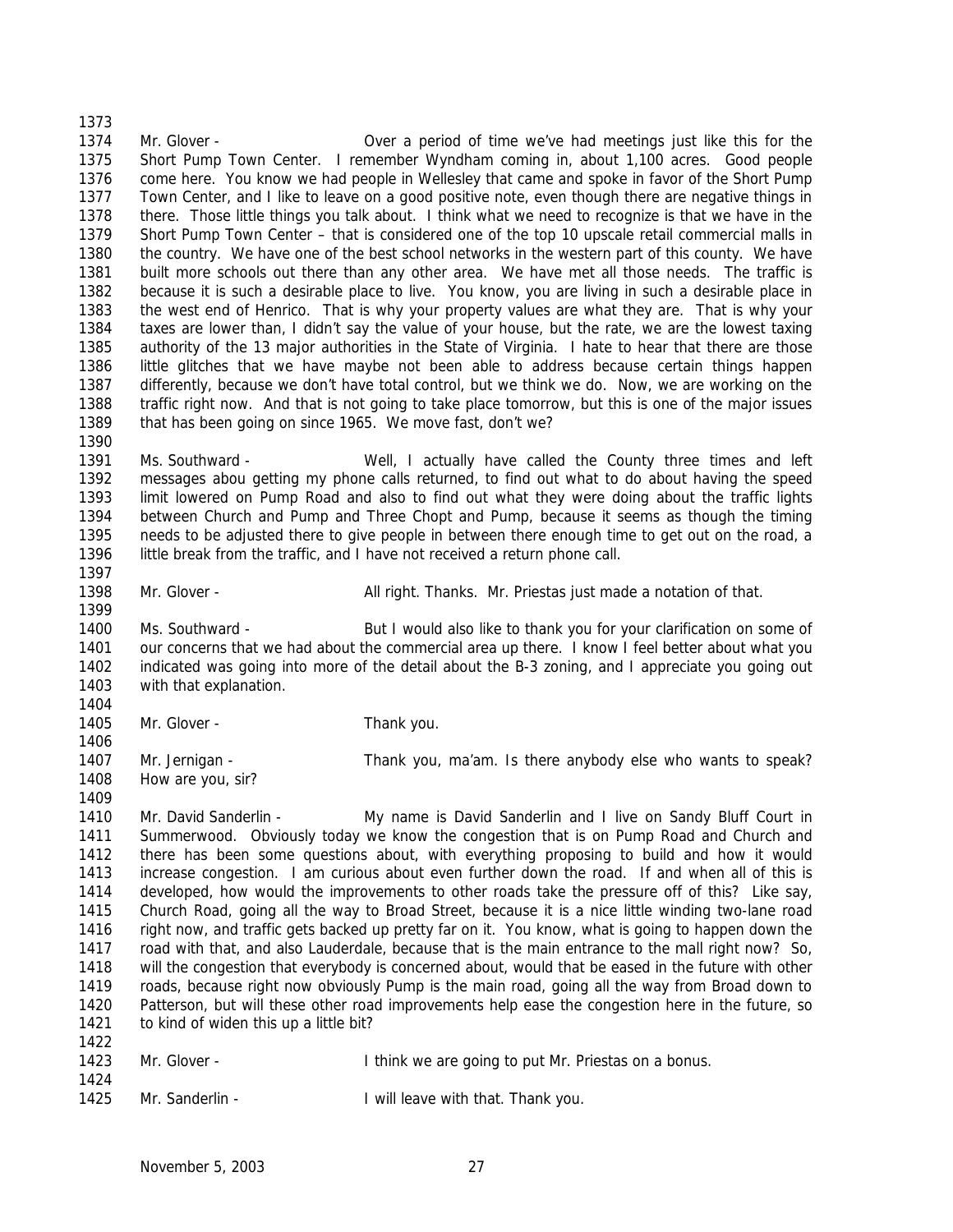| 1426<br>1427<br>1428 | Mr. Jernigan -                                                                                                                                                                                                                                                                                                    | Thank you, sir.                                                                                        |  |  |  |  |  |  |
|----------------------|-------------------------------------------------------------------------------------------------------------------------------------------------------------------------------------------------------------------------------------------------------------------------------------------------------------------|--------------------------------------------------------------------------------------------------------|--|--|--|--|--|--|
| 1429<br>1430         | Mr. Priestas -<br>Our Major Thoroughfare Plan identifies a number of the roads that<br>Mr. Sanderlin is talking about and Church Road east of Pump Road is a road that we anticipate                                                                                                                              |                                                                                                        |  |  |  |  |  |  |
| 1431<br>1432<br>1433 | improving to a four-lane roadway in the future. It is not included in our Capital Improvement Plan<br>at this time, however, we do anticipate that it will happen at some point, and that will help the<br>overall traffic flow and traffic circulation in the area. One project that is underway that we will be |                                                                                                        |  |  |  |  |  |  |
| 1434                 | hopefully having a public hearing for, probably in the late Winter or Springtime is along Church                                                                                                                                                                                                                  |                                                                                                        |  |  |  |  |  |  |
| 1435                 |                                                                                                                                                                                                                                                                                                                   | Road in that sharp curve as you go east and then make the turn to go north toward Three Chopt          |  |  |  |  |  |  |
| 1436                 | Road. We anticipate changing that curve to an intersection to extend Cox Road from the south to                                                                                                                                                                                                                   |                                                                                                        |  |  |  |  |  |  |
| 1437                 | improve the overall traffic circulation in that portion of the County. As I said, we will have a public                                                                                                                                                                                                           |                                                                                                        |  |  |  |  |  |  |
| 1438                 | hearing for that in the near future, and that will be another piece of the puzzle, if you will.<br>Lauderdale Drive is not planned to be improved at this point, and it would be difficult to do because                                                                                                          |                                                                                                        |  |  |  |  |  |  |
| 1439<br>1440         | of the development that has occurred. We think that Gayton Road, North Gayton Road, I should                                                                                                                                                                                                                      |                                                                                                        |  |  |  |  |  |  |
| 1441                 |                                                                                                                                                                                                                                                                                                                   | say, to the west of Lauderdale Drive will have to be improved and you may have heard or seen in        |  |  |  |  |  |  |
| 1442                 |                                                                                                                                                                                                                                                                                                                   | the media, comments and discussions regarding North Gayton Road and a possible interchange of          |  |  |  |  |  |  |
| 1443                 |                                                                                                                                                                                                                                                                                                                   | Gayton Road with I-64 in the future. North Gayton Road would extend from its current terminus          |  |  |  |  |  |  |
| 1444                 |                                                                                                                                                                                                                                                                                                                   | points at Broad Street where Strange's is, go up and over 64, and tie in with Pouncy Tract Road at     |  |  |  |  |  |  |
| 1445                 |                                                                                                                                                                                                                                                                                                                   | Twin Hickory Lake Drive, if I recall correctly with an interchange there, so, again, assist in easing  |  |  |  |  |  |  |
| 1446                 |                                                                                                                                                                                                                                                                                                                   | the traffic in this area. Mr. Glover made some comments about improvements and we have tried to        |  |  |  |  |  |  |
| 1447                 |                                                                                                                                                                                                                                                                                                                   | take all these projects into consideration, not only for this area, but for the balance of the western |  |  |  |  |  |  |
| 1448                 | portion of the County.                                                                                                                                                                                                                                                                                            |                                                                                                        |  |  |  |  |  |  |
| 1449                 |                                                                                                                                                                                                                                                                                                                   |                                                                                                        |  |  |  |  |  |  |
| 1450                 | Mr. Jernigan -                                                                                                                                                                                                                                                                                                    | Thank you. Yes, sir. Good evening.                                                                     |  |  |  |  |  |  |
| 1451                 |                                                                                                                                                                                                                                                                                                                   |                                                                                                        |  |  |  |  |  |  |
| 1452                 | Mr. Jonathan Cahados -                                                                                                                                                                                                                                                                                            | My name is Jonathan Cahados and I am a resident of Keswick                                             |  |  |  |  |  |  |
| 1453<br>1454<br>1455 | Subdivision, which is, I guess the southwest quadrant here. My main concern that hasn't been<br>addressed, a lot of them actually have been addressed, which I appreciate, is the open space                                                                                                                      |                                                                                                        |  |  |  |  |  |  |
| 1456                 | recreational area in the southwest corner, and I guess there is going to be a pond. Right now it is<br>a wooded area, and I guess this question is probably for the gentleman behind me, but I am trying                                                                                                          |                                                                                                        |  |  |  |  |  |  |
| 1457                 |                                                                                                                                                                                                                                                                                                                   | to get a hold of how big a pond are we talking here, because the John Rolfe Parkway seems like it      |  |  |  |  |  |  |
| 1458                 |                                                                                                                                                                                                                                                                                                                   | is going to be a pretty busy road, and at least the woods would have been a buffer, and if you take    |  |  |  |  |  |  |
| 1459                 |                                                                                                                                                                                                                                                                                                                   | away the buffer and put open water, I think it is going to be a lot noisier for the people in Keswick. |  |  |  |  |  |  |
| 1460                 | That was my question. Thank you.                                                                                                                                                                                                                                                                                  |                                                                                                        |  |  |  |  |  |  |
| 1461                 |                                                                                                                                                                                                                                                                                                                   |                                                                                                        |  |  |  |  |  |  |
| 1462                 | Mr. Jernigan -                                                                                                                                                                                                                                                                                                    | Thank you.                                                                                             |  |  |  |  |  |  |
| 1463                 |                                                                                                                                                                                                                                                                                                                   |                                                                                                        |  |  |  |  |  |  |
| 1464                 | Mr. Glover -                                                                                                                                                                                                                                                                                                      | Is that a dry basin or a wet basin or a pond, Mr. Priestas? Do you                                     |  |  |  |  |  |  |
| 1465                 | know?                                                                                                                                                                                                                                                                                                             |                                                                                                        |  |  |  |  |  |  |
| 1466                 |                                                                                                                                                                                                                                                                                                                   |                                                                                                        |  |  |  |  |  |  |
| 1467                 | Mr. Priestas -                                                                                                                                                                                                                                                                                                    | Was he referring to the pond that is shown up there?                                                   |  |  |  |  |  |  |
| 1468<br>1469         | Mr. Glover -                                                                                                                                                                                                                                                                                                      | The wetlands.                                                                                          |  |  |  |  |  |  |
| 1470                 |                                                                                                                                                                                                                                                                                                                   |                                                                                                        |  |  |  |  |  |  |
| 1471                 | Mr. Priestas -                                                                                                                                                                                                                                                                                                    | On the east side of John Rolfe Parkway generally opposite Pump?                                        |  |  |  |  |  |  |
| 1472                 |                                                                                                                                                                                                                                                                                                                   | That is a primary BMP and there is a wetlands area there. If I remember correctly, it is a shallow     |  |  |  |  |  |  |
| 1473                 | marsh area. I am not 100% sure on that.                                                                                                                                                                                                                                                                           |                                                                                                        |  |  |  |  |  |  |
| 1474                 |                                                                                                                                                                                                                                                                                                                   |                                                                                                        |  |  |  |  |  |  |
| 1475                 | Mr. Glover -                                                                                                                                                                                                                                                                                                      | With the marsh, they do landscape around it, though, don't they?                                       |  |  |  |  |  |  |
| 1476                 |                                                                                                                                                                                                                                                                                                                   |                                                                                                        |  |  |  |  |  |  |
| 1477                 | Mr. Priestas -                                                                                                                                                                                                                                                                                                    | Yes, I think the owner is Mr. Thompson of that, and as a part of                                       |  |  |  |  |  |  |
| 1478                 |                                                                                                                                                                                                                                                                                                                   | the development we could work with him in getting some additional landscaping there.                   |  |  |  |  |  |  |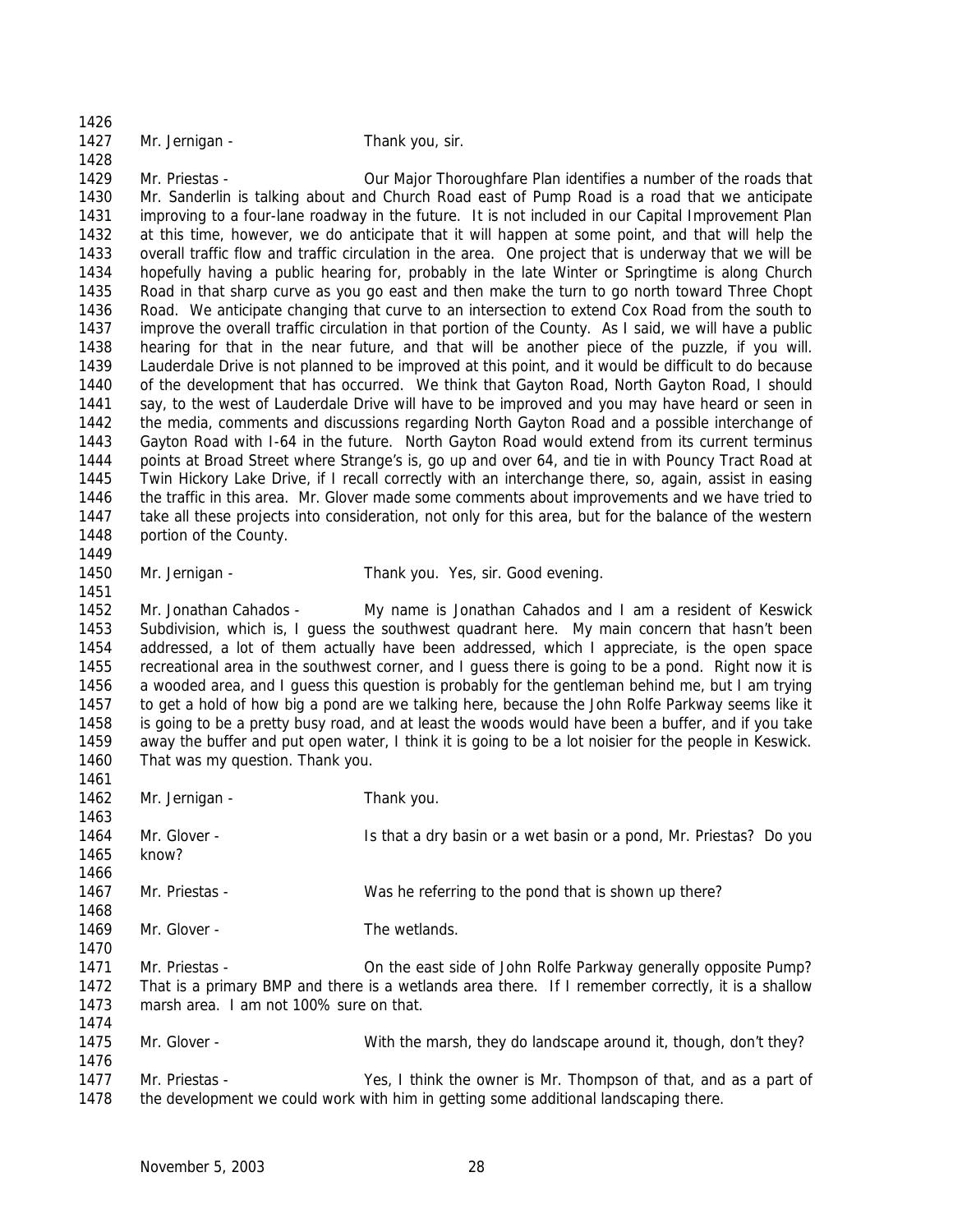1480 Mr. Glover - I think one of the things, too, is it takes a while for the growth to 1481 take place. I think if you are ever out Staples Mill Road in the Glen Allen area, you'd take a look at Warren Road and Staples Mill and you can see a marshy bottom BMP that was despised by everyone in that community, and, of course, right now it is grown up so much that it is almost unnoticeable. As a matter of fact, it looks pretty good and because of the buffer, also.

1486 Mr. Jernigan - Thank you. OK. Anybody else? OK, Mrs. Ware.

- Mrs. Ware I'd like to bring up the commercial concentration area, the 1.5 acres in the southeastern portion of the new intersection that is created. I have heard from residents in this area and they have expressed their concern about this commercial concentration and I do understand their concerns with the gas pump and tanks, as well as the proximity of this commercial development, because it has been shifted towards their neighborhood due to the realignment of John Rolfe and Pump, and so I do want to address this and bring up that if this commercial concentration area designated here would be removed and replaced with urban residential, the owner of this property could still come in. There is a sliver of B-3 there. The owner of this property could still come in, make an application for commercial concentration in this area, be it a convenience store if that is what is going to be put forward and with the removal of the commercial concentration it would allow the residents to be able to address in more detail their concerns with what is to be built on that corner.
- Dr. Katz I am Dr. Katz. The current Land Use Plan shows a sliver of property remaining, perhaps 10 by 60 feet long, and I don't know what you can build on a 10 by 60 foot lot that is going to be commercial. So and the original Land Use Plan says this commercial property is going to be gone, and, in fact, it is gone. So to expand this commercial property back out only serves the owner of that property and it does not serve the neighborhood. That is how I feel about it. Thank you.
- Mrs. Ware That is fine. What I was trying to say was, there is as they were saying before commercial concentration a little bit left on each corner of this major intersection, so that would allow someone to come in and bring forth an application for commercial on that intersection. But with a Land Use Plan stating that the highest and best uses for this is urban residential, and we look at that Land Use Plan in order to best serve the area land use-wise, then it would give the Commission, the Board, as well as the residents more of an opportunity to input and direct what was built on that corner.
- 1516 Mr. Silber So, Mrs. Ware, what you are saying just to make sure that I understand this – is you are suggesting that that entire quadrant simply be shown on the proposed plan for urban residential?
- Mrs. Ware - Urban residential. Mr. Silber - Without the commercial concentration, but we are recognizing that there is a sliver of existing B-3 zoning there. 1525 Mrs. Ware - Right. It is there. Mr. Silber - That won't be gone. But your recommendation is that not be shown – the commercial concentration not be shown on that corner. 1530 Mrs. Ware - Right.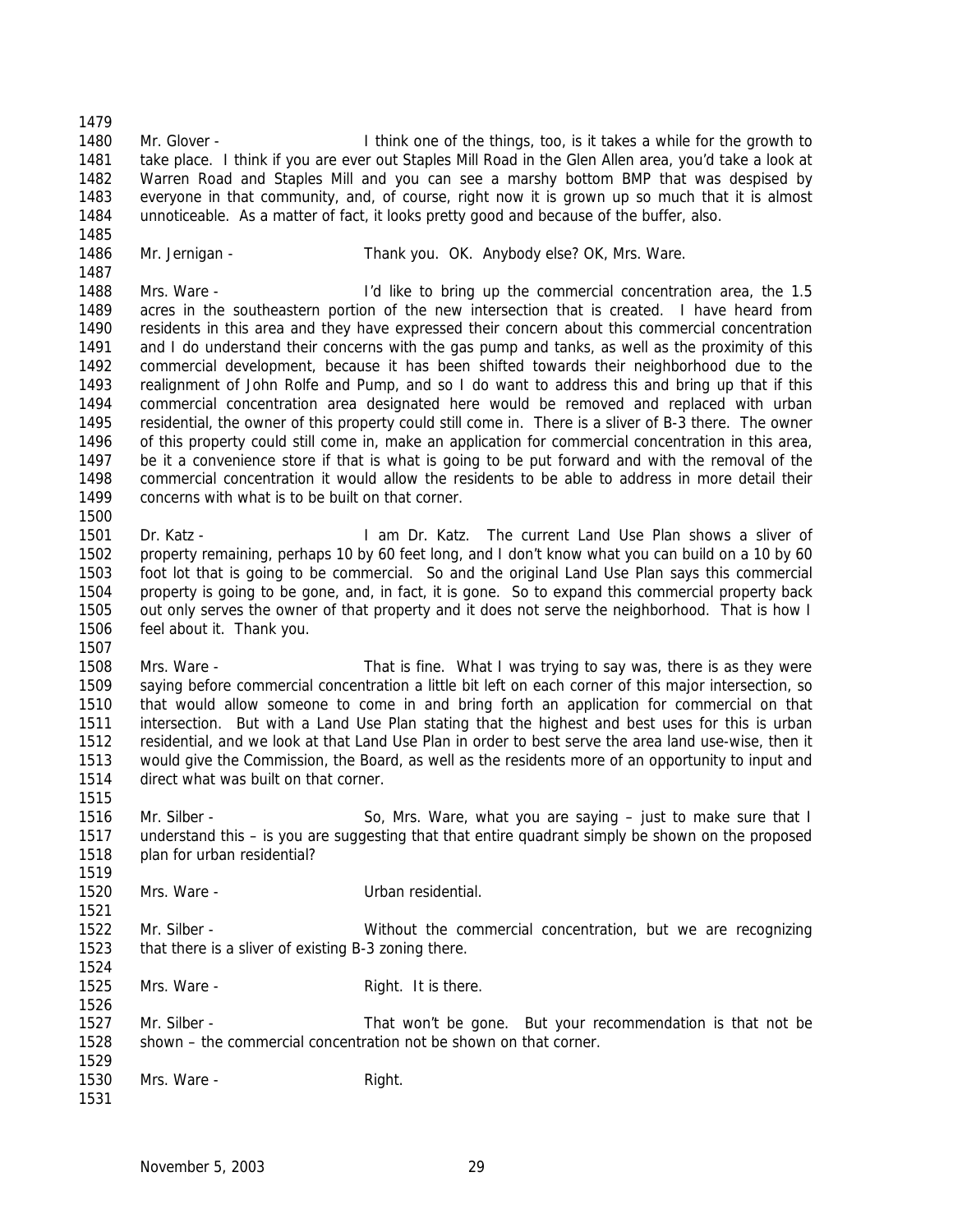Mr. Glover - You are recommending that the Land Use Plan not recognize the zoning? Listen to me now. The Land Use Plan cannot, you can have the Land Use Plan not recognize it and that says to the owner, "We don't want anything other than urban residential there" but that would not stop them from coming in with something. We have done that on many parcels of land. The Land Use Plan does not recognize the existing zoning. Although we can't take it away from him, it is there but we don't recognize it. That is what Dr. Katz is saying. 1539 Mr. Taylor - The Magree with Commissioner Ware that that commercial concentration is really an anomaly and we should remove it. 1542 Mr. Jernigan - All right. Do we so note that? 1544 Mr. Silber - I think at this point if there is no further testimony, I guess it is up to the Commission as to how they want to move forward. If that is the desire of the Planning Commission, you may want to make that in the form of a motion. Mrs. Ware, you had also noted that there may be some comments or two that you wanted to suggest changes to in the form of the strategies and if you want to discuss those with us now, this might be a good time to do that. Mrs. Ware - OK. What would be the best way to handle, to add to the pedestrian strategies provide landscaping and canopy trees along side walks as another part of pedestrian strategies. There is also, in the general strategies, one that says "Place parking behind business, include landscaping, and canopy trees. It says "shade parking areas" and we can include sidewalks there, too. Why don't we just add it then to pedestrian strategies? 1556 Mr. Silber - Carrier Controller, what number is that? Mrs. Ware - There are 17, so I guess it would be 18. 1560 Mr. Silber - This would be a new strategy. And this would be to provide... Mrs. Ware - Landscaping and canopy trees along sidewalks. But do you want to state not within the right of way area? I mean, this isn't the 2 feet on the other side of the sidewalk. 1566 Mr. Silber - I think we'd want to clarify that. Yes, ma'am. So this would be to provide landscaping and canopy trees along sidewalks as private development occurs? 1569 Mrs. Ware - Cassic Communication Communication Communication Communication OK. All right. Mr. Silber - That would be 17A or renumber these, and that would be an 18. Mr. Jernigan - Well, just make it a 17A. We have 18. Mrs. Ware - Oh, I see. Sorry. OK. 1577 Mr. Jernigan - Are you ready for a motion? Mr. Thompson - My name is Earl Thompson. Could I speak from here, please? 1581 Mr. Jernigan - Yes, sir. Mr. Thompson - My name is Earl Thompson, the infamous Thompson's Markets here. The reason we had an acre and a half of B-3 on that existing corner was they have taken the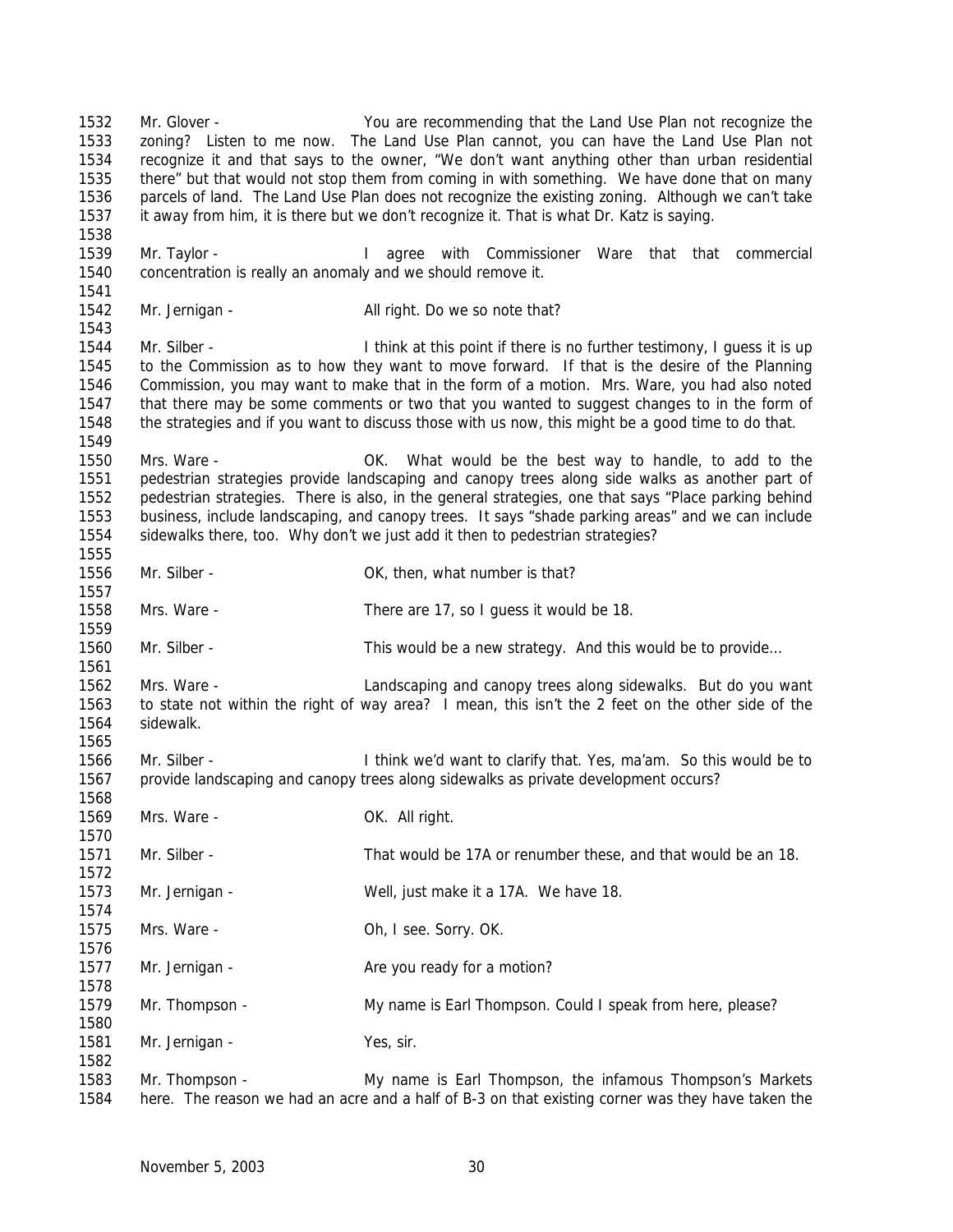access away on the opposite corner. There isn't going to be any access off of Pump Road because of the traffic volume, and we've had several meetings here with staff, and at Godwin High School, and I've been promised that corner to build – to replace my existing business. And to me it is going to be a lot harder for me to come back after you put urban residential on there and adopt the Land Use Plan to get it changed. And that is why it has been on there all of the time.

 Mr. Glover - I thought that was on the south side. No? You'd still have to come in with a zoning case, Earl.

 Mr. Thompson - But it has been my experience once the Land Use Plan is adopted that it is very hard to change it. And this just didn't come up tonight. I opened that store in February of 1983, over 20 years ago, and I was told to sit tight and wait and that John Rolfe Parkway or 288, or whatever it was going to be was going to be, through there in two or three years and then I could do what I wanted to. I have been paying taxes there for over 20 years, waiting, and we thought we were ready to go in 1999, and now we've waited another three years, and I have waited all of this time and now you are taking it away.

1602 Mrs. Ware - Well, I...

1604 Mr. Thompson - Imean, my last development I did there was 1997. I have been sitting here for six years and I let the public come in and design the road this way, and the public designed this road, not the County. You know, I am at a point where I can't just keep taking it. And I don't think it is fair to me to sit and wait and pay taxes all of these years, and have this taken away. 

 Mrs. Ware - Well, I also understand. I see your point and I see the point of 1611 the citizens that live in this area, as well. And I feel that you can come in and request...

 Mr. Thompson We've had three public hearings at Godwin High School. We've gone over and over and over this for years, and now when it comes time to make a vote, boom. It gets taken away. 

 Mr. Jernigan - Mr. Thompson, let me ask you something. You said in your opening statement that you were told by the staff?

1620 Mr. Thompson - Yes, sir.

1622 Mr. Jernigan - That you could relocate on...

 Mr. Thompson - That I could relocate on that corner. I was told by Harvey Hinson, Virgil Hazelett, Dave Kaechele. Randy Silber was in the meeting, and I dare anybody to contradict me. 

1628 Mr. Jernigan - At this point I would say that I would like to table this. Check the records. I mean I think - we have had a public hearing and we've heard what everybody has to say, but what this gentleman is saying right here, I think we need to check on, before we delete this from the map. 

 Mr. Glover - Earl, did they, when they came right across the top of your convenience store… 1636 Mr. Thompson - Yes, sir.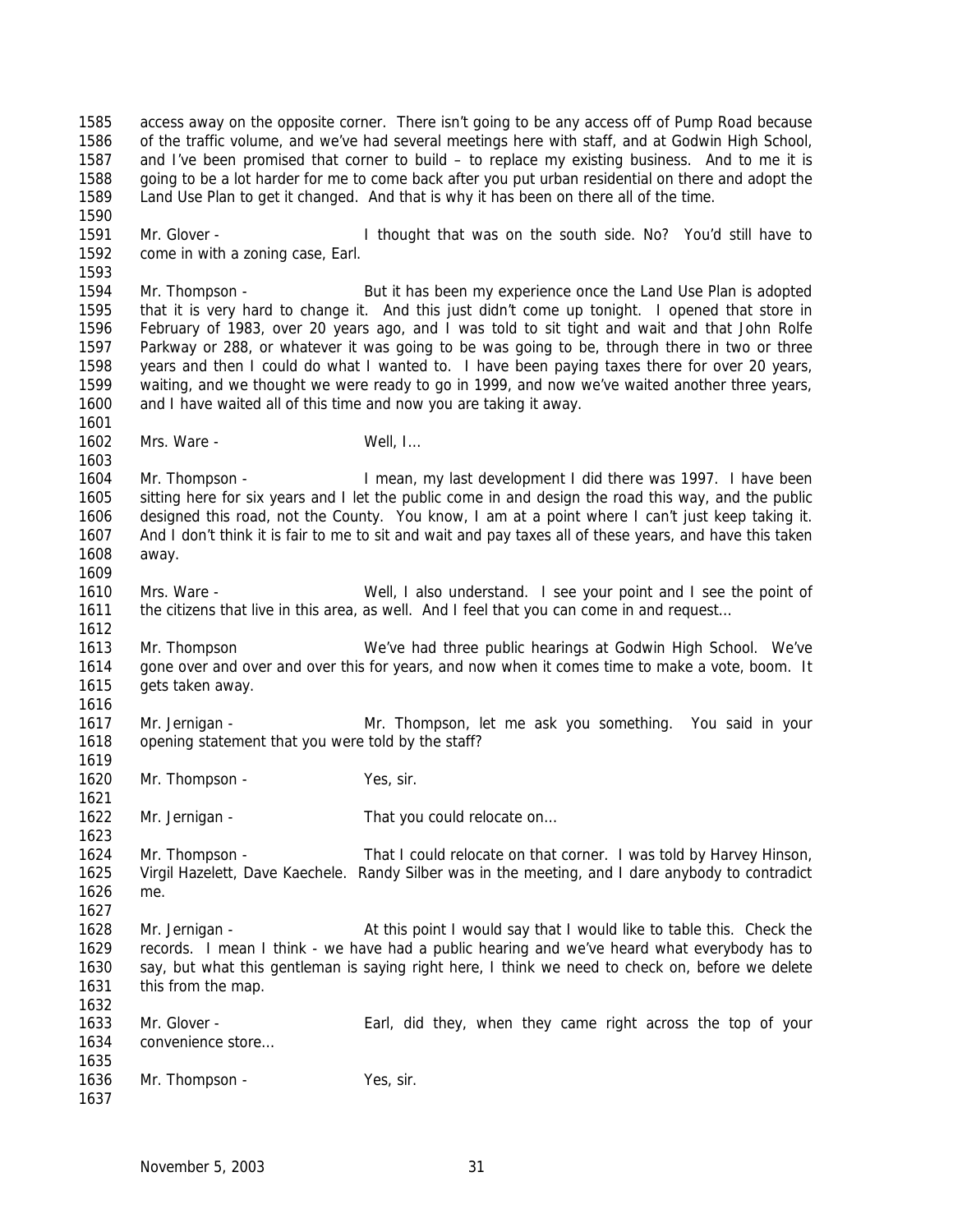Mr. Glover - Did they pay you for it? 1640 Mr. Thompson - No, sir. 1642 Mr. Glover - They haven't. They will, though. 1644 Mr. Thompson - Yes, sir. I hope so. 1646 Mr. Glover - Dearly, right? 1648 Mr. Thompson - I don't know. Mr. Glover - I think they will. I think probably to make you whole is when they take your land by condemnation, if necessary, whatever it is, in order to build a road. You expect to be paid accordingly, right? 1654 Mr. Thompson - Yes, sir. 1656 Mr. Glover - So, then don't, I thought south of here was where you were talking about building Montana's on the northwest corner and remodeling it and redoing the.. Mr. Thompson - Well, what happened, the road alignment. Mr. Glover - Excuse me. The convenience store on the southern part and the fact that the amount of dollars and cents that you'd be paid would more than compensate you for the loss of your business and you'd be able to relocate it on the southwest corner there. Now, I understand what you are saying and I have been in your corner every time, but at some point the County pays you a pretty sizeable sum of money for taking that convenience store. As a matter of a fact, in 1983, when you built that convenience store you knew that John Rolfe Parkway was going through there. Now I am not taking you to task. I just want to remind you that since you are taking me to task I want to make sure that you know that I remember how we went through this, also. I am in favor of not running anyone out of business because I think you serve a purpose for these neighbors here, but I think it is all a matter of making sure we don't encroach or intrude into their neighborhood unjustly, and at the same time, allow you to do what you need to do. Can you do it without building on that corner? Mr. Thompson - I tell you, Mr. Glover, what has changed. The road has changed. This road is completely different from anything else… Mr. Glover - Yes, because at first it wasn't going to take your service station. 1679 Mr. Thompson - Correct. 1681 Mr. Glover - I remember it from the very beginning, Earl, and, hey, can you build what you want on that southeast corner? No, southwest corner. 1684 Mr. Thompson - No. sir. 1686 Mr. Glover - You don't own the land? Mr. Thompson - Yes, I own the land, but you have taken the access away by designing the road this way. There is no access.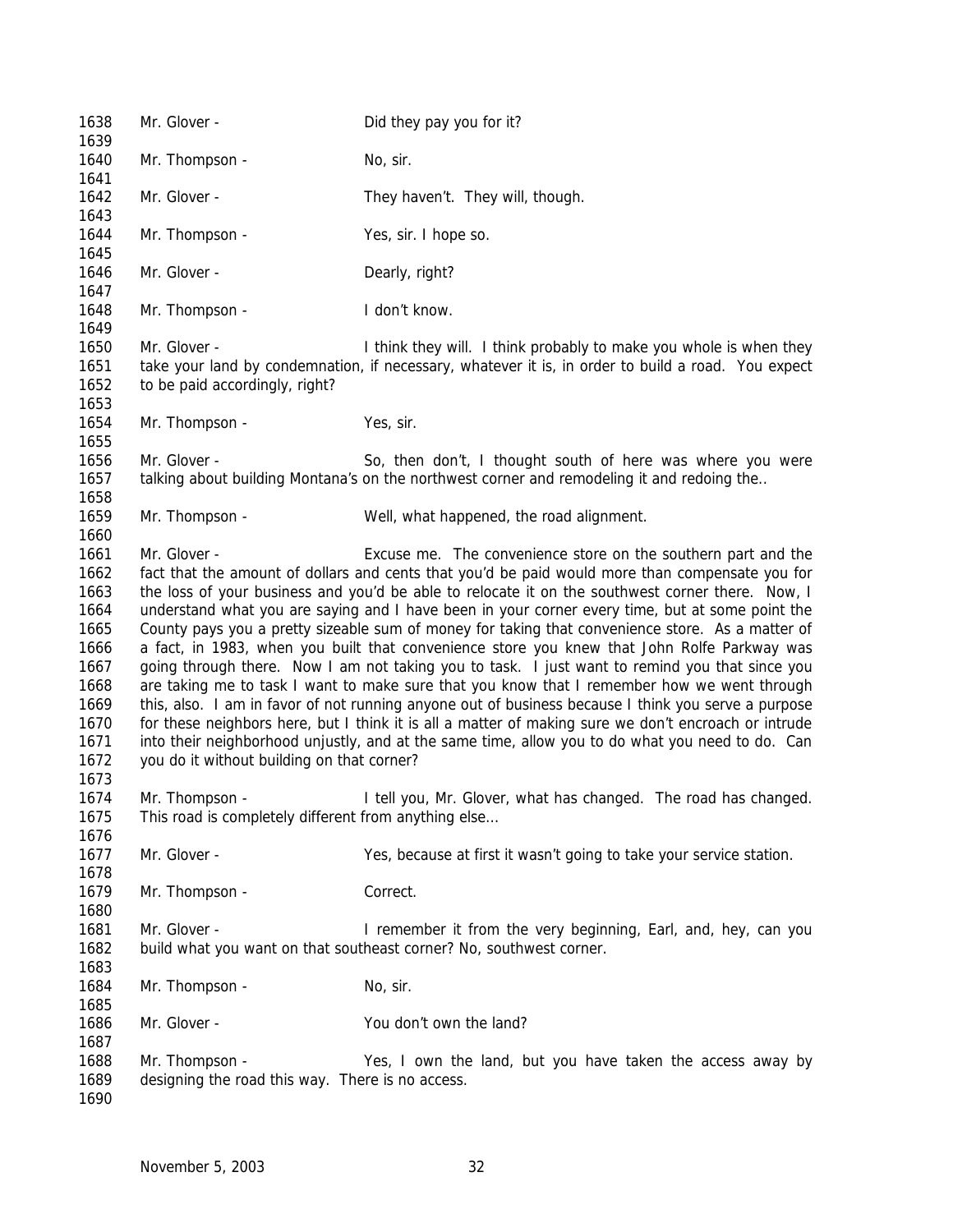1691 Mr. Glover - So, then we need to deal with the access. Mr. Priestas, can we deal with the access? Mr. Priestas - Mr. Glover, we can deal with the access to a point. There are certain limitations because of the anticipated turning movements and traffic volume depending upon what is desired and what people want to do. Mr. Glover - Oh, I think you remember that we have attempted to make sure that we didn't take away a business that serves the area very well. Do you agree? Mr. Priestas - Yes. 1703 Mr. Glover - Case Corresponding Corresponding OK, so can we deal with the access? Mr. Priestas - Yes, we can provide him access. The problem is where access can be provided because of the traffic volume and the turning movements. By that, trying to be a little more specific, we have some concerns about providing any access along the west side of John Rolfe, or the west side of Pump between John Rolfe and Church because of the heavy volume in that area. That is not to say that access couldn't be provided in another way from another location. 1711 Mr. Glover - OK. All right. 1713 Mr. Jernigan - Mr. Glover, the way... 1715 Mr. Glover - Do whatever you want to now. I just thought I'd bring up some things I remembered. The Commission is going to vote and I am going to abstain because I am 1717 going to vote on it again at the Board level. 1719 Mr. Jernigan - All right. Well, this is in Mrs. Ware's court. 1721 Mrs. Ware - And it is a recommendation to the Board...so if there is more that 1722 needs to be done between now and then... Mr. Jernigan - What I am feeling right now is, from what Mr. Thompson is saying, that I would like to look into this a little closer. I feel that we can delete some of this concentration, but before we send it to the Board, I would like to clear up what came off the third floor with Harvey Hinson. And, we've had the public hearing, and I do appreciate everybody showing up, but what I would like to do is that the Planning Commission look into this, discuss it. This is what I am saying. I am not saying this is what you… 1731 Mr. Glover - Let me ask you this, Mr. Chairman. I think the people here, I believe everyone here probably uses that convenience store. Is there anyone here that doesn't use that convenience store? I believe the ones that do outweigh the ones that don't. Excuse me. Maybe if we had a new one, you'd have inventory. I didn't mean to say that. My point, I think, is if somehow or another that could be buffered and you brought a case in and could be buffered with the urban residential, it wouldn't affect your residential areas behind it, because the buffer would be there. I think that you have a 50-50 chance of the neighborhood accepting what you might present, but then it becomes a political question as to whether the 50-50 is worth dealing with the encroachment or intrusion that some of the neighbors feel vs. the convenience that you provide for them, and I think you provide a good convenience for them out there. And, you know, I think it can be worked out. I really do.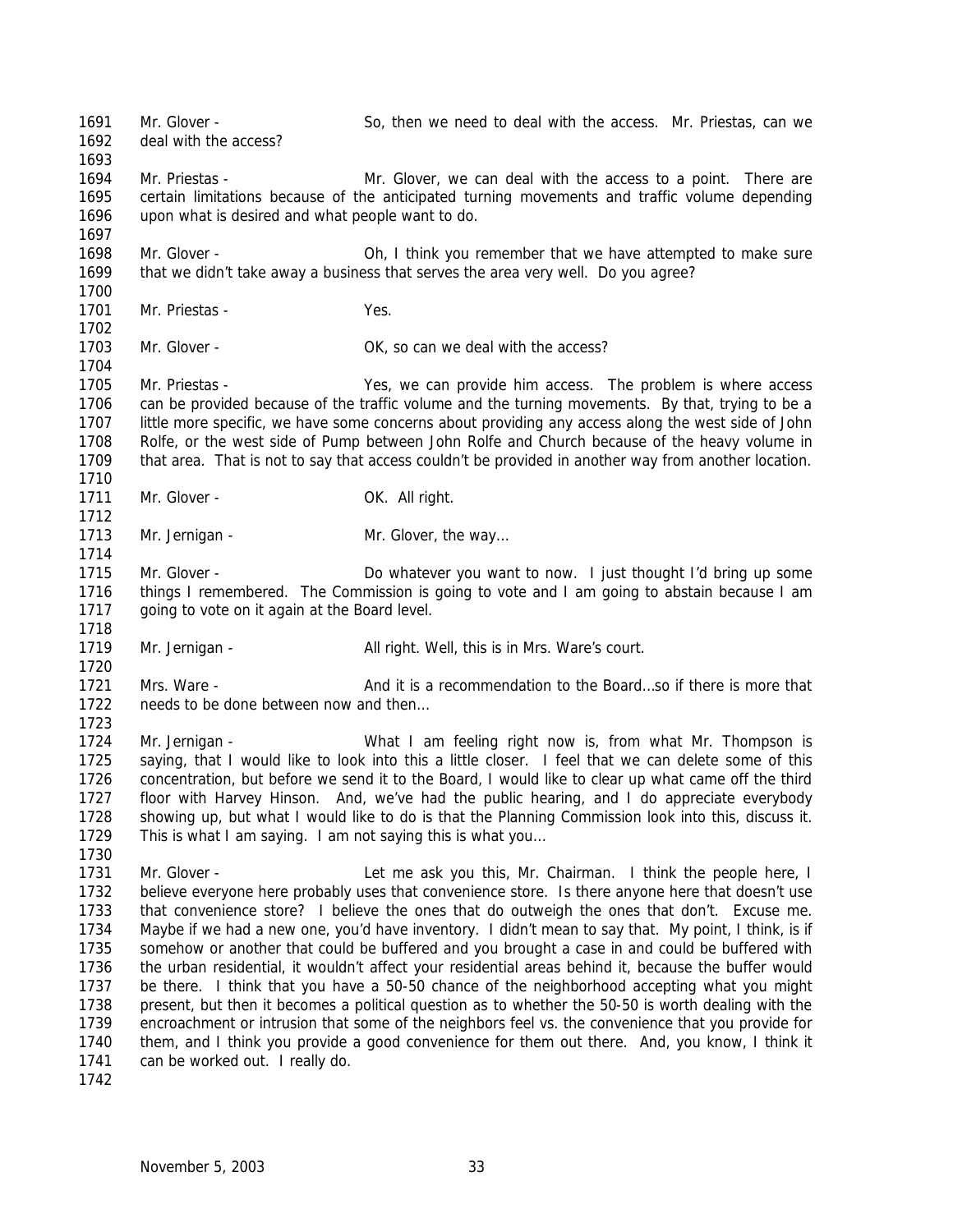1750 Mr. Silber - So the zoning application that would come forward would be an application that showed proposed use for the urban residential as well as for the convenience store? Mr. Thompson - Yes, sir. Mrs. Ware - Well, another issue, too, is as far as buffering is concerned, you've moved the commercial use closer to the neighborhood by moving the intersection, and so that's, that is still an issue. Mr. Jernigan - Let me say this. What I was saying earlier, this is an issue we do have to clear up and I see his side of this, but I guess in retrospect we can clear this up, we can make the recommendation that you want to, but clear this up for Mr. Thompson before it reaches the Board of Supervisors, because we have had good citizen input and I think we've got a pretty good feeling of the area, but I have concerns about what, if he was told that he could do something, then we definitely want to look into that and see. 1767 Mrs. Ware - I agree. Mr. Silber - I think if the Commission is considering deferring this, my suggestion would be, and we've gone through approximately 2-1/2 hours of hearing. I think to reintroduce hearing and testimony again would not be fruitful. I would suggest that if the Commission does consider deferring this it would be for action only, and that is, if you are considering deferral. 1775 Mr. Jernigan - And to let the audience know, our recommendation tonight does not approve it. It is just a recommendation. We have had the public hearing and we give the findings of this hearing to the Board of Supervisors, so they will have a public hearing, just like it was for the Planning Commission tonight. 1780 Mrs. Ware - I would suggest we defer this for a short period, two weeks perhaps, in order to get this issue cleared up on the corner, for decision only. 1783 Mr. Silber - That would be fine. Mr. Archer - Mr. Chairman, I concur with that, also. I don't see where we would need to go through all of this long period of testimony again. This is the one issue that I am like you. I have questions as to what was told and I think we do need to know exactly what we are making a decision on. I don't want to make an uninformed decision, but I don't think we will need to discuss all of this again. I think that is one issue that we could discuss and make a determination at that time. Mr. Jernigan - Mr. Archer, you are right. We had it and it would just be decision 1793 only. We do need to clear this up. 1795 Mr. Archer - I agree.

 Mr. Silber - Mr. Thompson, do you have any ideas as to how you would propose to bring forward a rezoning request? Would you do it for the commercial concentration

Mr. Thompson - I would do it together with the whole piece behind it with the

buffers for Lake Loraine and do it all together like you suggested in your Study.

area only or combined with urban residential?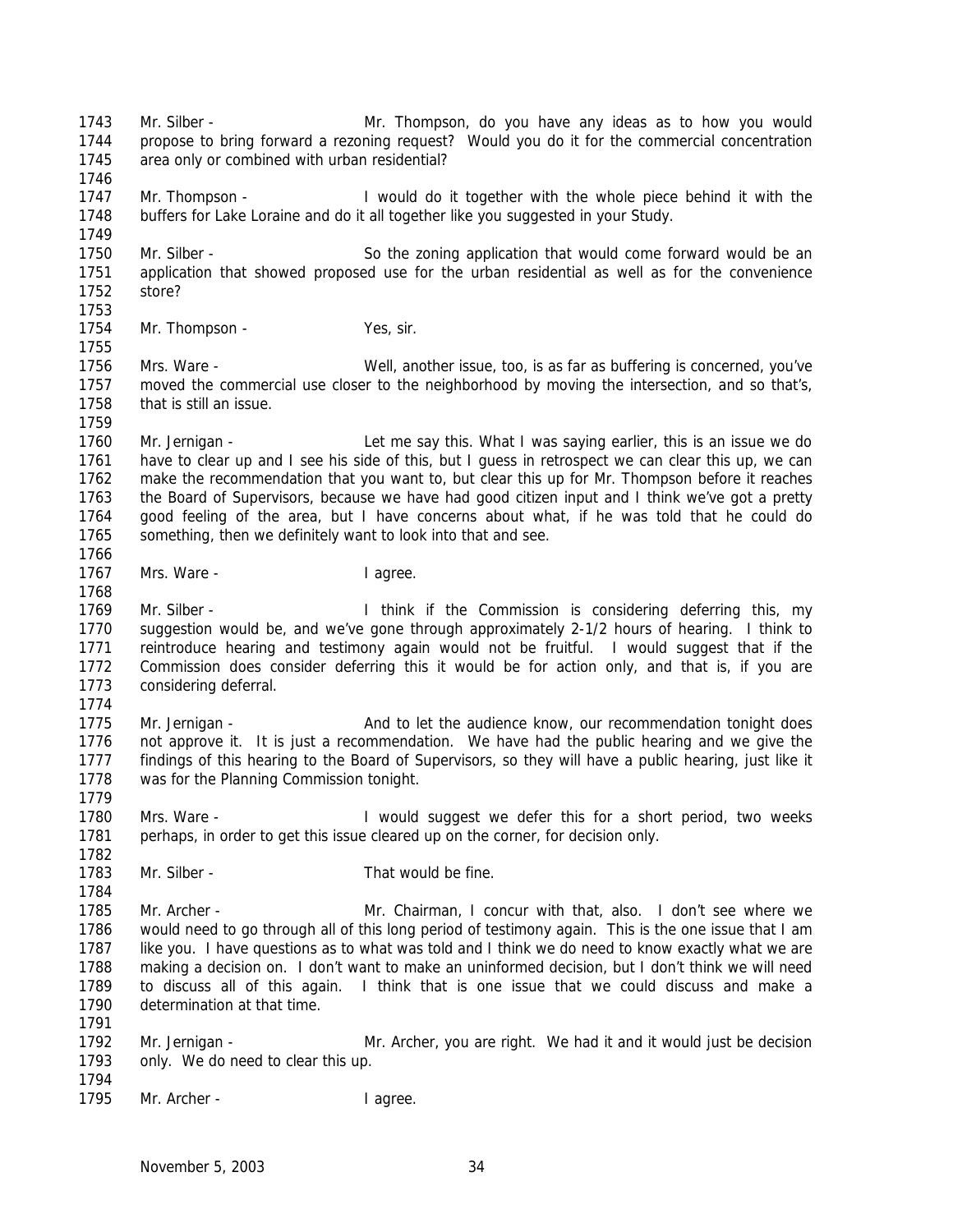| 1796                                 |                                                                                                                                                                                                                                                                                                                                                                                |                                                                                                                                                            |  |  |  |  |  |  |  |
|--------------------------------------|--------------------------------------------------------------------------------------------------------------------------------------------------------------------------------------------------------------------------------------------------------------------------------------------------------------------------------------------------------------------------------|------------------------------------------------------------------------------------------------------------------------------------------------------------|--|--|--|--|--|--|--|
| 1797                                 | Mrs. Ware -                                                                                                                                                                                                                                                                                                                                                                    | Mr. Secretary, what would that date be?                                                                                                                    |  |  |  |  |  |  |  |
| 1798<br>1799                         | Mr. Silber -                                                                                                                                                                                                                                                                                                                                                                   | The 19 <sup>th</sup> is the POD meeting.                                                                                                                   |  |  |  |  |  |  |  |
| 1800<br>1801<br>1802                 | Mrs. Ware -<br>OK, then I move to defer the John Rolfe/Church/Pump Road Land<br>Use Plan Amendment for decision only, to the November 19, 2003 meeting.                                                                                                                                                                                                                        |                                                                                                                                                            |  |  |  |  |  |  |  |
| 1803<br>1804<br>1805                 | Mr. Taylor -                                                                                                                                                                                                                                                                                                                                                                   | Second.                                                                                                                                                    |  |  |  |  |  |  |  |
| 1806<br>1807<br>1808                 | Mr. Jernigan -                                                                                                                                                                                                                                                                                                                                                                 | We have a motion by Mrs. Ware and a second by Mr. Taylor. All<br>in favor say aye. All opposed say no. The ayes have it. The motion is passed.             |  |  |  |  |  |  |  |
| 1809<br>1810<br>1811<br>1812<br>1813 | Now, ladies and gentlemen, that will be a Wednesday morning meeting at 9:00 a.m. That is not an<br>evening meeting. That is a morning meeting. The 19 <sup>th</sup> is a Wednesday and the hearing will start at<br>9:00. We will have a regular plan of development and then I am assuming we will put that at the<br>backside, unless you want to have it on the front side. |                                                                                                                                                            |  |  |  |  |  |  |  |
| 1814<br>1815                         | Mr. Silber -                                                                                                                                                                                                                                                                                                                                                                   | I suggest it be at the beginning of the meeting.                                                                                                           |  |  |  |  |  |  |  |
| 1816<br>1817                         | Mr. Jernigan -                                                                                                                                                                                                                                                                                                                                                                 | So what we will do, we will start that morning and this will be the<br>first case that comes up on that meeting at 9:00 a.m. on the 19 <sup>th</sup> . OK. |  |  |  |  |  |  |  |
| 1818<br>1819<br>1820<br>1821         | The Planning Commission deferred John Rolfe/Church/Pump Road Land Use Plan Amendment for<br>decision only, to the November 19, 2003 meeting.                                                                                                                                                                                                                                   |                                                                                                                                                            |  |  |  |  |  |  |  |
| 1822<br>1823                         | Mr. Jernigan -<br>roads?                                                                                                                                                                                                                                                                                                                                                       | How many people are here for the next hearing on closing the                                                                                               |  |  |  |  |  |  |  |
| 1824<br>1825<br>1826                 |                                                                                                                                                                                                                                                                                                                                                                                | AT THIS TIME THE COMMISSION TOOK A 10-MINUTE BREAK AT 8:23 P.M.                                                                                            |  |  |  |  |  |  |  |
| 1827<br>1828                         | THE COMMISSION RECONVENED AT 8:35 P.M.                                                                                                                                                                                                                                                                                                                                         |                                                                                                                                                            |  |  |  |  |  |  |  |
| 1829<br>1830                         | Mr. Jernigan -<br>Silber, the next thing on the agenda, please.                                                                                                                                                                                                                                                                                                                | I would like to call this meeting back to order. It is 8:35. Mr.                                                                                           |  |  |  |  |  |  |  |
| 1831<br>1832<br>1833<br>1834         | AMENDMENT TO THE MAJOR THOROUGHFARE PLAN OF THE COMPREHENSIVE PLAN:<br>MTP-2-03 Proposed Deletion of Axe Handle Lane, Stone Horse Road, and Concept Road 9-1 North<br>of Kain Road and Perrywinkle Road.                                                                                                                                                                       |                                                                                                                                                            |  |  |  |  |  |  |  |
| 1835<br>1836<br>1837                 | Mr. Silber -                                                                                                                                                                                                                                                                                                                                                                   | Mr. Bittner is here tonight to explain this proposal.                                                                                                      |  |  |  |  |  |  |  |
| 1838<br>1839                         | Mr. Jernigan -                                                                                                                                                                                                                                                                                                                                                                 | Good evening, Mr. Bittner.                                                                                                                                 |  |  |  |  |  |  |  |
| 1840<br>1841                         | Mr. Bittner -                                                                                                                                                                                                                                                                                                                                                                  | Good evening, sir.                                                                                                                                         |  |  |  |  |  |  |  |
| 1842<br>1843                         | Mr. Jernigan -                                                                                                                                                                                                                                                                                                                                                                 | You may proceed.                                                                                                                                           |  |  |  |  |  |  |  |
| 1844<br>1845<br>1846                 | Mr. Bittner -                                                                                                                                                                                                                                                                                                                                                                  | These roads were planned to provide roadway connections<br>between anticipated future subdivisions in this area of the County west of Pouncey Tract Road.  |  |  |  |  |  |  |  |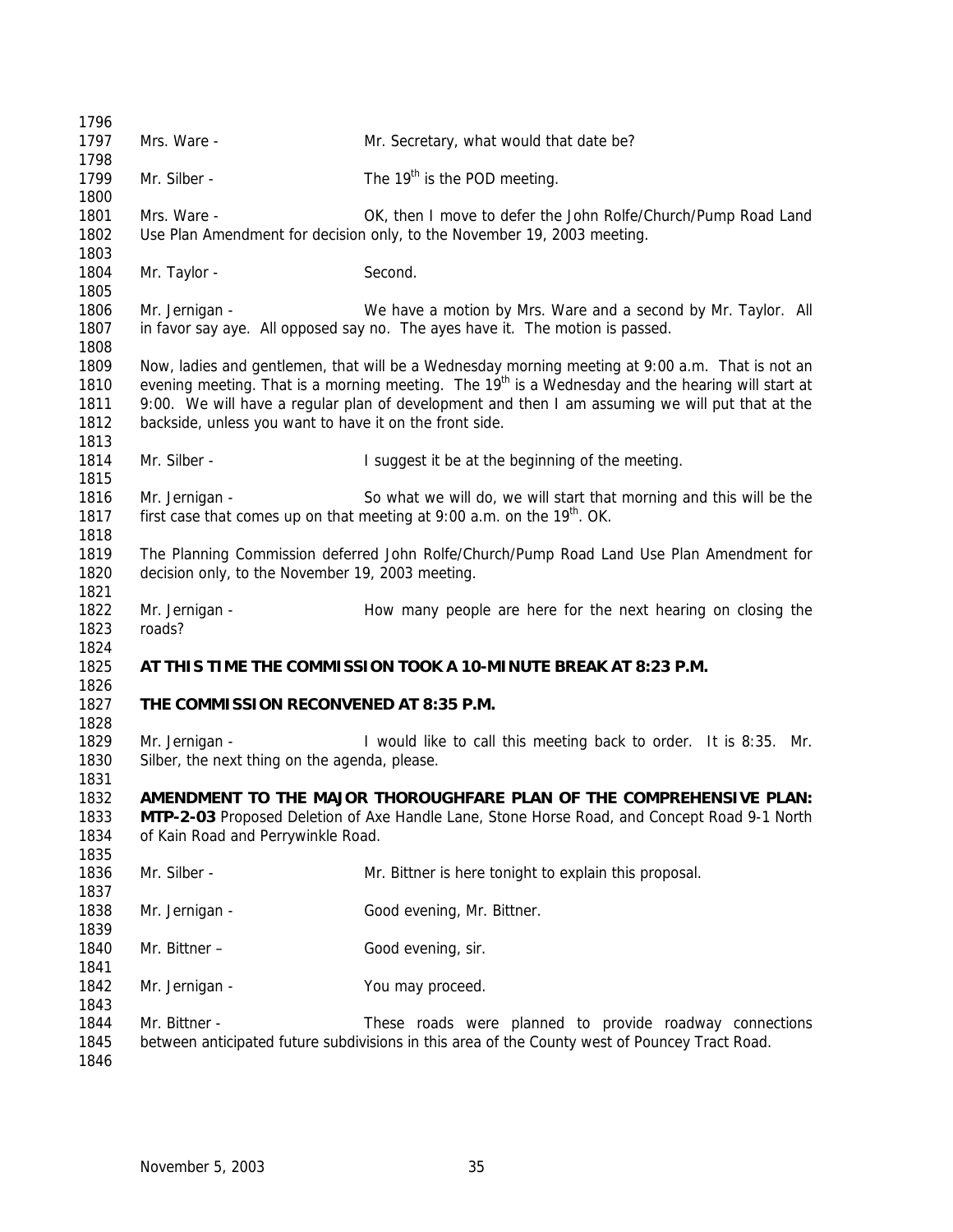Elimination of these roads is requested by the applicant of a proposed subdivision in this area That proposed subdivision is King's Reach on the west side of Pouncey Tract Road. This subdivision, in its present design form, would not provide connections to any adjacent property. 

- A nearby property owner has expressed his support of this proposed amendment. Existing residents in this area have also expressed some opposition to new roadway connections in their neighborhoods.
- The Department of Public Works has stated these roads are a vital link in the County's Major Thoroughfare Plan in this area, and they should remain on the plan as currently shown. Staff, therefore, does not support this amendment.
- 
- However, staff has examined the planned road network and feels an alternative road alignment could provide the necessary linkage in this area. This is that alternative alignment here (referring to slide). This alignment would amend the MTP in the following ways. It would:
- 

- Remove Axe Handle Lane from the MTP;
- 1864 Realign Stone Horse Road more to the northwest instead of turning it due west; and
- Move Concept Road 9-1 to the northwest so it aligns with Old Wyndham Drive at **Pouncey Tract Road.**
- This concludes my presentation. I would be happy to try and answer any questions you may have.
- 1870 Mr. Jernigan Are there any questions for Mr. Bittner from the Commission? Let me ask, is there any opposition to this Amendment, MTP-2-03? OK. Mr. Atack, would you like to speak?
- Mr. Bob Atack Mr. Chairman and members of the Planning Commission, my name is Bob Atack and I am the contract purchaser of approximately 100 acres of property that is affected by the staff's recommended realignment of the road. And I am in opposition of what the staff is proposing, but in fairness to the staff, we had not had an opportunity to evaluate their proposal and so with their intellectual contemplation as to how they got to this proposal until late this afternoon, and what I would like to suggest or request is that this discussion be deferred until the December hearing so that we would have an opportunity for our engineers to meet with the County staff and also the Transportation Department, and look at some alternatives that we believe would be more advantageous and meet the goals of both the County and our own plans for this 1883 subject property.
- 1885 Mr. Jernigan - To December 17, 2003? 1887 Mr. Atack - Yes, sir. Excuse me, Mr. Silber. Mr. Jernigan - Do you want the Zoning or POD meeting? Mr. Silber - I think we can have information and have discussions by the time, which would be December 11. 1894 Mr. Atack - That is all right. Thank you. Mr. Silber - Mr. Atack has a conditional subdivision at this point that is on the 1897 November 19<sup>th</sup> agenda, and I think that would need to be deferred, and you may want to defer that to the December 17, 2003 meeting.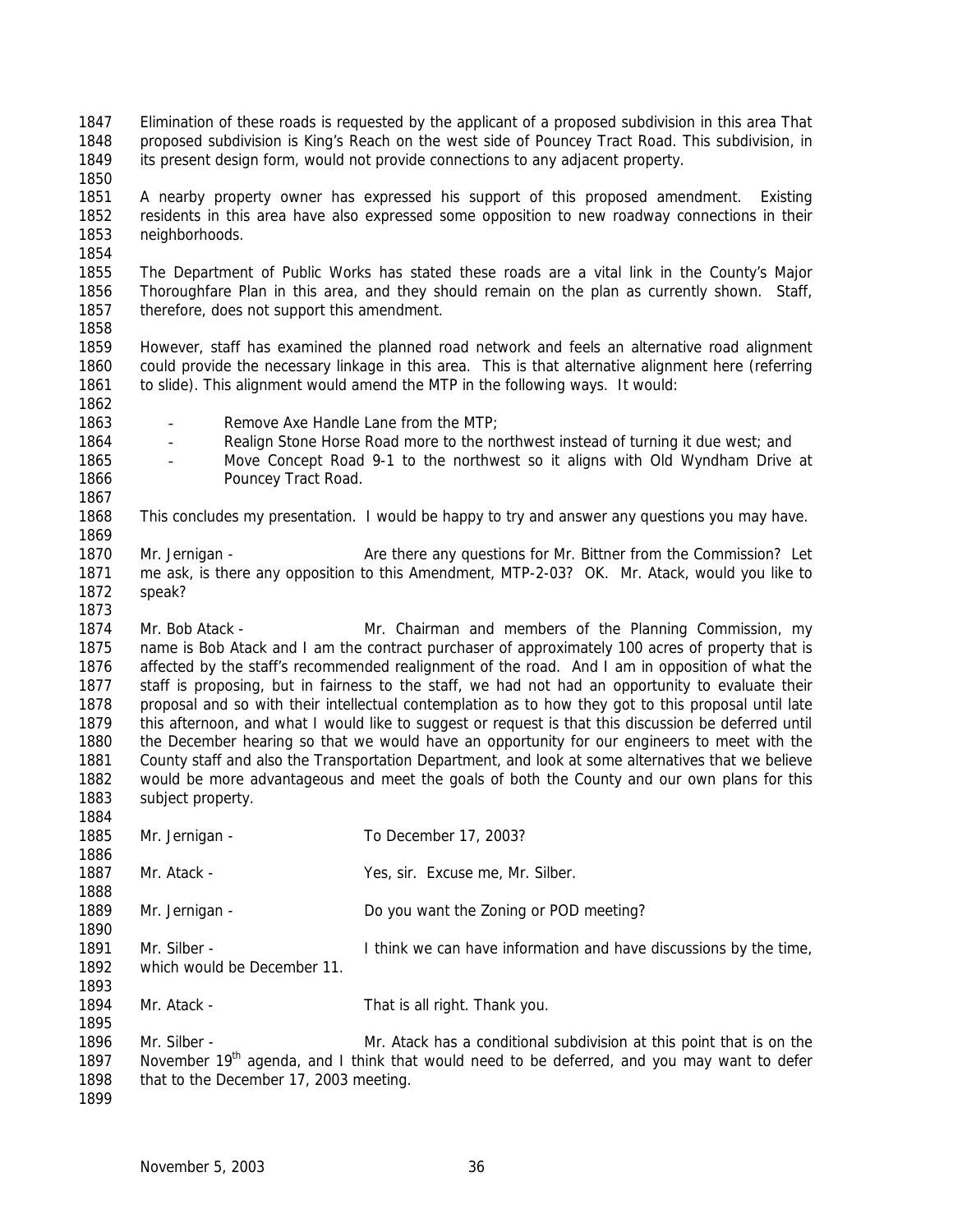Mr. Atack - I would like to do that at this time officially. That would save us the requirement of coming down, and if we could defer that tentative subdivision plan for King's 1902 Reach, which is scheduled for the  $19<sup>th</sup>$  of this month to December 17, 2003. So we would be 1903 December  $11<sup>th</sup>$  on the Thoroughfare Plan Amendment and December  $17<sup>th</sup>$  for our tentative subdivision. Mr. Silber - I am afraid to say it, but I think on the subdivision it is scheduled 1907 for November 19. The Planning Commission would have to take action on the  $19<sup>th</sup>$  to defer it, but what I hear you saying is you would be agreeable to and request the deferral of the subdivision. That action will have to be taken on November 19. 1911 Mr. Atack - Thank you. 1913 Mr. Jernigan - All right. Mr. Taylor. Mr. Taylor - We would be deferring it to December 11, 2003? Mr. Jernigan - You ladies, I asked if there was opposition, but you all didn't raise your hand. Did you have anything to say on this? Ms. Barbara Duszak - No, we are just trying to understand why it is that they want to drop it, and just understand…(unintelligible) Mr. Jernigan - Ma'am. These are recorded. Could you come to the podium, please? Ms. Duszak - My name is Barbara Duszak and I have lived on Axe Handle Lane for 25 years. So, we just want to know how it affects us if anybody could explain what is going on one way or another does for us or against us. We just don't understand what it is that you are doing. Mr. Glover - I think Mr. Atack is asking the same question, and that is what he wants to find out. Could I ask you a question? Is it you've lived on Axe Handle Lane for 25 years, or the name of the road has been Axe Handle Lane for 25 years. 1935 Ms. Duszak - **Both.**  Mr. Glover - Well, that is the same question he is asking….so I think you will find the answer… Mr. Jernigan - What he is requesting is a deferment on this and you can get with Mr. Atack between now and that time and discuss it with him, and he will be willing to explain it. 1943 Mr. Silber - Let me try to explain what we are looking at and what is being proposed. The current long-range road plan shows for three concept roads to extend through this general area, one is Axe Handle Road that would extend, yes, we are going to show you this again (referring to slide) that would extend northward heading all the way out to Pouncey Tract Road. There is also a road called Stone Horse Road that is on the current plan that moves in a northern direction and then intersects with proposed Axe Handle, and the third road is this concept road, 9- 1. Do you see all of those on that map? All those have been requested to be looked at for removal from our long-range road plans, so we are studying that option. What we have recommended as an alternative is to come back and suggest to the Planning Commission and the Board of Supervisors that those roads be modified slightly by this plan that is now on here that would extend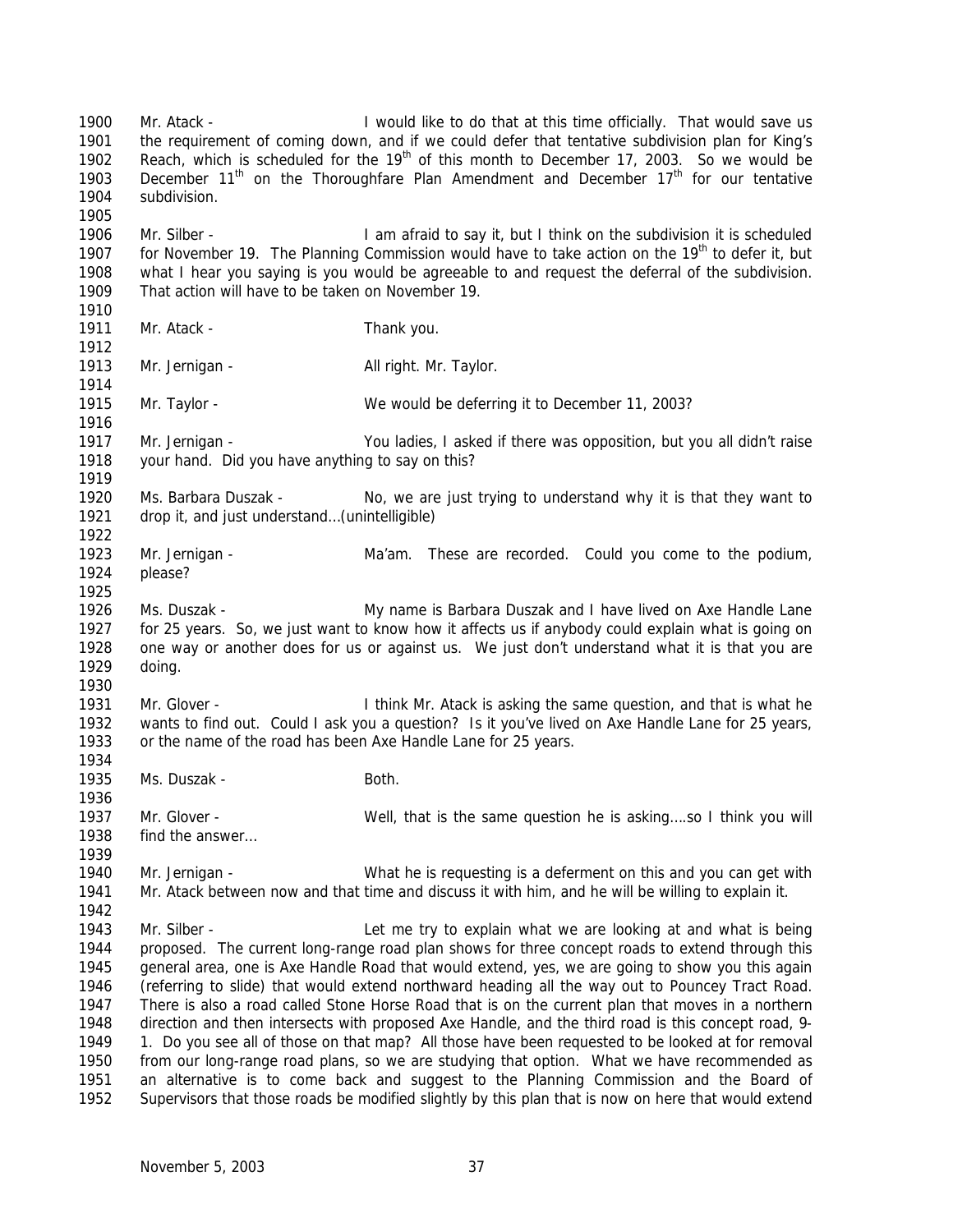Stone Horse northward and tie into a new 9-1 that would align with Old Wyndham Drive across Pouncey Tract Road. This does not propose Axe Handle to be extended north of its current location at all. So this is what is proposed. What Mr. Atack has requested, he has a proposed subdivision that is on about 80-100 acres that he wants to look at the merits of this proposal against his concept. He is requesting this be deferred for about a month, so that we can discuss this. Ms. Duszak - And Mr. Atack's property is the one with the – to the left of the word "Stone" on Stone Horse. That property? 1962 Mr. Silber - Both sides of that. Ms. Duszak - OK. And was someone here speaking on the part that has the A-1965 1, that white section below? Was someone there requesting? Mr. Silber - There is no proposal for development of that piece south of King's Reach. 1970 Ms. Duszak - Thank you. Mr. Jernigan - Thank you, ma'am. All right, Mr. Taylor. Did you want to speak, ma'am. Ms. Sarah Powell - I also live on Axe Handle Lane. My name is Sarah Powell and it would serve no purpose in my mind to have Axe Handle ever extend up there. So if you want to cut that off, I would have no objections and I don't think my neighbors would because if we came, if Axe Handle was ever extended all the way from Pouncey Tract down, it would just create more traffic for us and we are just a very quiet little neighborhood. That's it. Mr. Jernigan - Thank you, ma'am. Mr. Taylor. Mr. Taylor - Mr. Chairman, looking at the situation the way that it is, I really think that what we need to do is look at all of these different alternatives before we make any decision, and it is clear we are not going to go ahead and do that tonight. Accordingly, what I would do is request a deferral of MTP-2-03 to December 11, 2003. 1988 Mr. Vanarsdall - Second. Mr. Jernigan - We have a motion by Mr. Taylor and a second by Mr. Vanarsdall. All in favor say aye. All opposed say no. The ayes have it. The motion is passed. The Planning Commission deferred MTP-2-03 to its meeting on December 11, 2003. Mr. Emerson - Mr. Secretary, I know you are aware of this, but the deferral of this item to December 11, you know that you already have, with our new cases coming up for December actually 10 cases, 9 rezonings and a provisional use permit, and it appears we are going to have several cases that will defer and possibly may defer to December, and we do have an opportunity at this point, the advertisements haven't gone out, that we could advertise an earlier starting time for that December 11, 2003 meeting. Mr. Silber - I think that would be an excellent idea. Mr. Emerson - Possibly 6:00 p.m. or it is just a suggestion, but I think it might help us out.